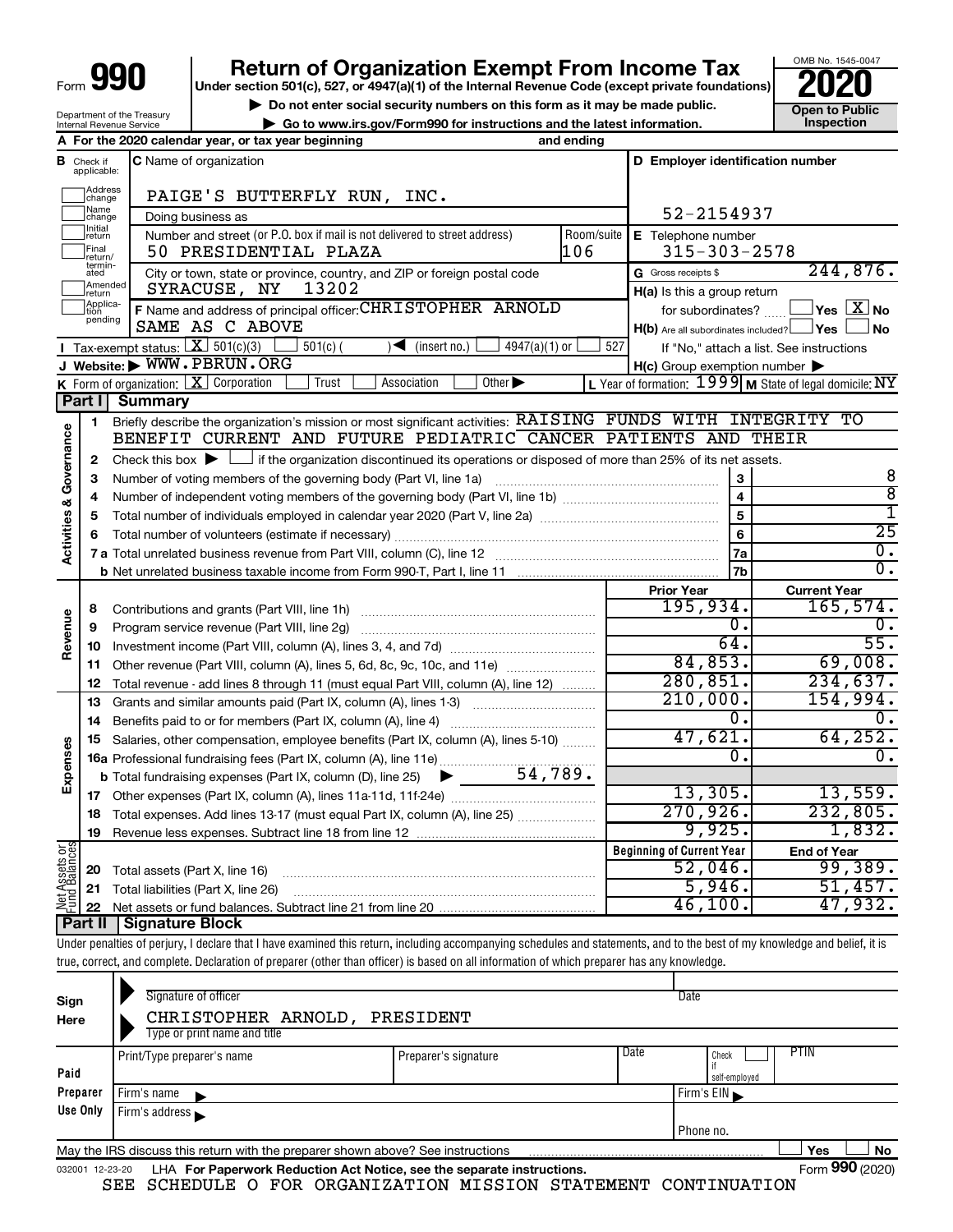|                | PAIGE'S BUTTERFLY RUN, INC.<br>Form 990 (2020)                                                                                               | 52-2154937          | Page 2                                  |
|----------------|----------------------------------------------------------------------------------------------------------------------------------------------|---------------------|-----------------------------------------|
|                | <b>Part III Statement of Program Service Accomplishments</b>                                                                                 |                     |                                         |
|                |                                                                                                                                              |                     |                                         |
| 1              | Briefly describe the organization's mission:<br>RAISING FUNDS WITH INTEGRITY TO BENEFIT CURRENT AND FUTURE PEDIATRIC                         |                     |                                         |
|                | CANCER PATIENTS AND THEIR FAMILIES IN CENTRAL NEW YORK THROUGH THE                                                                           |                     |                                         |
|                |                                                                                                                                              |                     |                                         |
|                | SPONSORSHIP OF PEDIATRIC ONCOLOGY RESEARCH AND PATIENT PROGRAMS AT                                                                           |                     |                                         |
|                | UPSTATE GOLISANO CHILDREN'S HOSPITAL IN SYRACUSE.                                                                                            |                     |                                         |
| $\overline{2}$ | Did the organization undertake any significant program services during the year which were not listed on the                                 |                     |                                         |
|                | prior Form 990 or 990-EZ?                                                                                                                    |                     | $\Box$ Yes $[\overline{\mathrm{X}}]$ No |
|                | If "Yes," describe these new services on Schedule O.                                                                                         |                     |                                         |
| 3              | Did the organization cease conducting, or make significant changes in how it conducts, any program services?                                 |                     | $\exists$ Yes $\sqrt{\mathrm{X}}$ No    |
|                | If "Yes," describe these changes on Schedule O.                                                                                              |                     |                                         |
| 4              | Describe the organization's program service accomplishments for each of its three largest program services, as measured by expenses.         |                     |                                         |
|                | Section 501(c)(3) and 501(c)(4) organizations are required to report the amount of grants and allocations to others, the total expenses, and |                     |                                         |
|                | revenue, if any, for each program service reported.                                                                                          |                     |                                         |
|                | 154,994. ) (Revenue \$<br>$159$ , $403$ o including grants of \$                                                                             |                     | 1,035.                                  |
| 4a             | ) (Expenses \$<br>(Code:<br>TO FUND PEDIATRIC CANCER RESEARCH AND HELP FAMILIES OF PATIENTS                                                  |                     |                                         |
|                |                                                                                                                                              |                     |                                         |
|                | UNDERGOING TREATMENT AT UPSTATE GOLISANO CHILDREN'S HOSPITAL.                                                                                |                     |                                         |
|                |                                                                                                                                              |                     |                                         |
|                |                                                                                                                                              |                     |                                         |
|                |                                                                                                                                              |                     |                                         |
|                |                                                                                                                                              |                     |                                         |
|                |                                                                                                                                              |                     |                                         |
|                |                                                                                                                                              |                     |                                         |
|                |                                                                                                                                              |                     |                                         |
|                |                                                                                                                                              |                     |                                         |
|                |                                                                                                                                              |                     |                                         |
|                |                                                                                                                                              |                     |                                         |
|                |                                                                                                                                              |                     |                                         |
| 4b             | including grants of \$<br>$\left(\text{Code:}\right)$ $\left(\text{Expenses $}\right)$                                                       | ) (Revenue \$       |                                         |
|                |                                                                                                                                              |                     |                                         |
|                |                                                                                                                                              |                     |                                         |
|                |                                                                                                                                              |                     |                                         |
|                |                                                                                                                                              |                     |                                         |
|                |                                                                                                                                              |                     |                                         |
|                |                                                                                                                                              |                     |                                         |
|                |                                                                                                                                              |                     |                                         |
|                |                                                                                                                                              |                     |                                         |
|                |                                                                                                                                              |                     |                                         |
|                |                                                                                                                                              |                     |                                         |
|                |                                                                                                                                              |                     |                                         |
|                |                                                                                                                                              |                     |                                         |
|                |                                                                                                                                              |                     |                                         |
| 4c             | (Code: ) (Expenses \$<br>including grants of \$                                                                                              | $\left($ Revenue \$ |                                         |
|                |                                                                                                                                              |                     |                                         |
|                |                                                                                                                                              |                     |                                         |
|                |                                                                                                                                              |                     |                                         |
|                |                                                                                                                                              |                     |                                         |
|                |                                                                                                                                              |                     |                                         |
|                |                                                                                                                                              |                     |                                         |
|                |                                                                                                                                              |                     |                                         |
|                |                                                                                                                                              |                     |                                         |
|                |                                                                                                                                              |                     |                                         |
|                |                                                                                                                                              |                     |                                         |
|                |                                                                                                                                              |                     |                                         |
|                |                                                                                                                                              |                     |                                         |
|                |                                                                                                                                              |                     |                                         |
| 4d             | Other program services (Describe on Schedule O.)                                                                                             |                     |                                         |
|                | (Expenses \$<br>(Revenue \$<br>including grants of \$<br>159,403.                                                                            |                     |                                         |
|                | 4e Total program service expenses                                                                                                            |                     | $F_{\text{sum}}$ 000 (2020)             |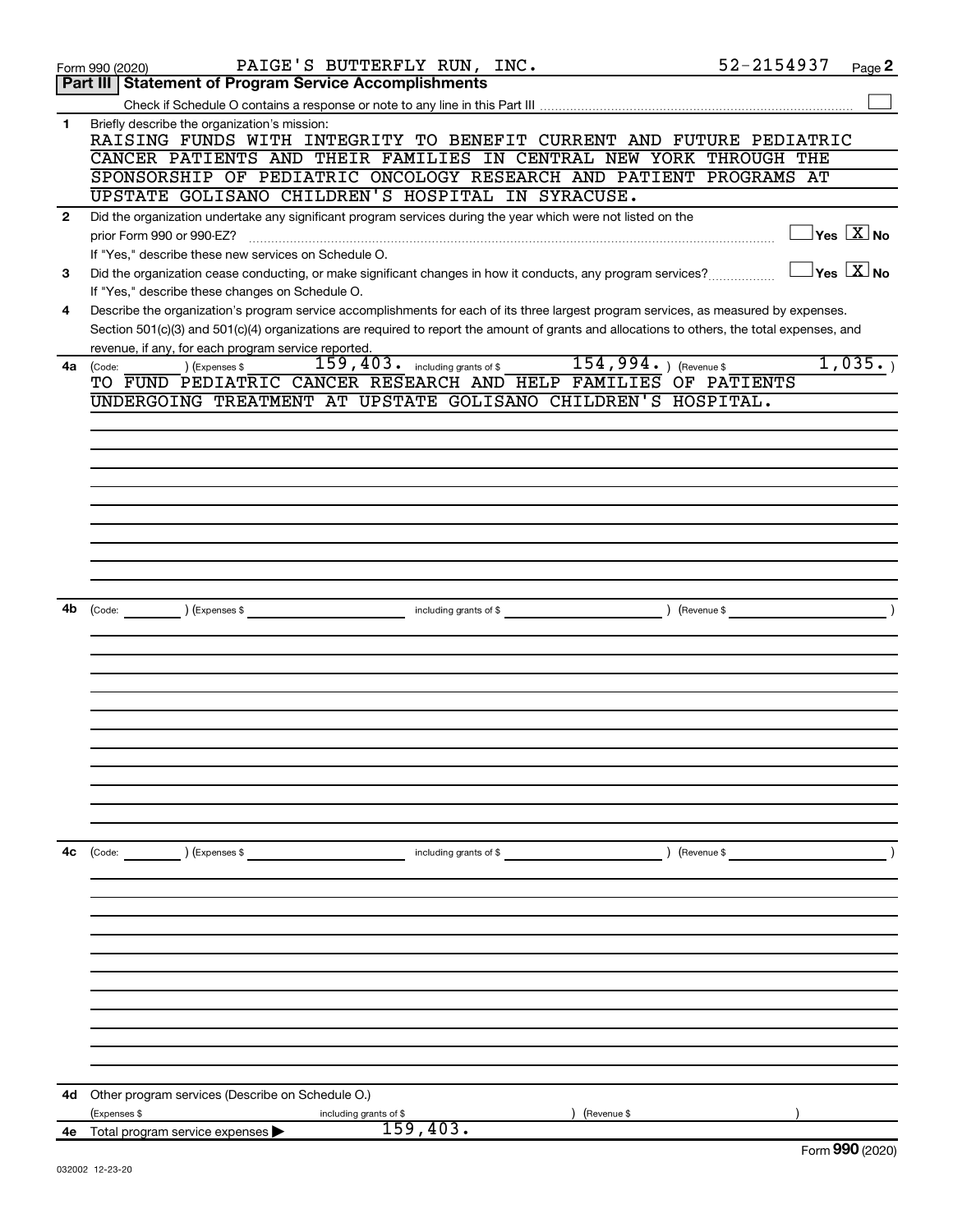|  | Form 990 (2020) |  |
|--|-----------------|--|

Form 990 (2020) Page PAIGE'S BUTTERFLY RUN, INC. 52-2154937 **Part IV Checklist of Required Schedules**

|          |                                                                                                                                       |                 | Yes                     | No                      |
|----------|---------------------------------------------------------------------------------------------------------------------------------------|-----------------|-------------------------|-------------------------|
| 1.       | Is the organization described in section 501(c)(3) or 4947(a)(1) (other than a private foundation)?                                   |                 |                         |                         |
|          |                                                                                                                                       | 1               | х                       |                         |
| 2        |                                                                                                                                       | $\overline{2}$  | $\overline{\textbf{x}}$ |                         |
| З        | Did the organization engage in direct or indirect political campaign activities on behalf of or in opposition to candidates for       |                 |                         |                         |
|          |                                                                                                                                       | 3               |                         | x                       |
| 4        | Section 501(c)(3) organizations. Did the organization engage in lobbying activities, or have a section 501(h) election in effect      |                 |                         |                         |
|          |                                                                                                                                       | 4               |                         | х                       |
| 5        | Is the organization a section 501(c)(4), 501(c)(5), or 501(c)(6) organization that receives membership dues, assessments, or          |                 |                         |                         |
|          |                                                                                                                                       | 5               |                         | х                       |
| 6        | Did the organization maintain any donor advised funds or any similar funds or accounts for which donors have the right to             |                 |                         | х                       |
|          | provide advice on the distribution or investment of amounts in such funds or accounts? If "Yes," complete Schedule D, Part I          | 6               |                         |                         |
| 7        | Did the organization receive or hold a conservation easement, including easements to preserve open space,                             |                 |                         | х                       |
|          |                                                                                                                                       | $\overline{7}$  |                         |                         |
| 8        | Did the organization maintain collections of works of art, historical treasures, or other similar assets? If "Yes," complete          |                 |                         | х                       |
|          |                                                                                                                                       | 8               |                         |                         |
| 9        | Did the organization report an amount in Part X, line 21, for escrow or custodial account liability, serve as a custodian for         |                 |                         |                         |
|          | amounts not listed in Part X; or provide credit counseling, debt management, credit repair, or debt negotiation services?             |                 |                         | х                       |
|          | Did the organization, directly or through a related organization, hold assets in donor-restricted endowments                          | 9               |                         |                         |
| 10       |                                                                                                                                       | 10              |                         | x                       |
| 11       | If the organization's answer to any of the following questions is "Yes," then complete Schedule D, Parts VI, VII, VIII, IX, or X      |                 |                         |                         |
|          | as applicable.                                                                                                                        |                 |                         |                         |
|          | a Did the organization report an amount for land, buildings, and equipment in Part X, line 10? If "Yes," complete Schedule D,         |                 |                         |                         |
|          |                                                                                                                                       | 11a             | х                       |                         |
|          | <b>b</b> Did the organization report an amount for investments - other securities in Part X, line 12, that is 5% or more of its total |                 |                         |                         |
|          |                                                                                                                                       | 11 <sub>b</sub> |                         | х                       |
|          | c Did the organization report an amount for investments - program related in Part X, line 13, that is 5% or more of its total         |                 |                         |                         |
|          |                                                                                                                                       | 11c             |                         | х                       |
|          | d Did the organization report an amount for other assets in Part X, line 15, that is 5% or more of its total assets reported in       |                 |                         |                         |
|          |                                                                                                                                       | 11d             |                         | х                       |
|          |                                                                                                                                       | 11e             |                         | $\overline{\mathtt{x}}$ |
| f        | Did the organization's separate or consolidated financial statements for the tax year include a footnote that addresses               |                 |                         |                         |
|          | the organization's liability for uncertain tax positions under FIN 48 (ASC 740)? If "Yes," complete Schedule D, Part X                | 11f             | х                       |                         |
|          | 12a Did the organization obtain separate, independent audited financial statements for the tax year? If "Yes," complete               |                 |                         |                         |
|          |                                                                                                                                       | 12a             |                         | х                       |
|          | <b>b</b> Was the organization included in consolidated, independent audited financial statements for the tax year?                    |                 |                         |                         |
|          | If "Yes," and if the organization answered "No" to line 12a, then completing Schedule D, Parts XI and XII is optional                 | 12 <sub>b</sub> |                         |                         |
| 13       |                                                                                                                                       | 13              |                         | $\overline{\textbf{x}}$ |
| 14a      |                                                                                                                                       | 14a             |                         | x                       |
|          | <b>b</b> Did the organization have aggregate revenues or expenses of more than \$10,000 from grantmaking, fundraising, business,      |                 |                         |                         |
|          | investment, and program service activities outside the United States, or aggregate foreign investments valued at \$100,000            |                 |                         |                         |
|          |                                                                                                                                       | 14b             |                         | x                       |
| 15       | Did the organization report on Part IX, column (A), line 3, more than \$5,000 of grants or other assistance to or for any             |                 |                         |                         |
|          |                                                                                                                                       | 15              |                         | х                       |
| 16       | Did the organization report on Part IX, column (A), line 3, more than \$5,000 of aggregate grants or other assistance to              |                 |                         |                         |
|          |                                                                                                                                       | 16              |                         | x                       |
| 17       | Did the organization report a total of more than \$15,000 of expenses for professional fundraising services on Part IX,               |                 |                         |                         |
|          |                                                                                                                                       | 17              |                         | x                       |
| 18       | Did the organization report more than \$15,000 total of fundraising event gross income and contributions on Part VIII, lines          |                 | х                       |                         |
|          |                                                                                                                                       | 18              |                         |                         |
| 19       | Did the organization report more than \$15,000 of gross income from gaming activities on Part VIII, line 9a? If "Yes,"                |                 |                         | x                       |
|          |                                                                                                                                       | 19<br>20a       |                         | X                       |
| 20a<br>b |                                                                                                                                       | 20 <sub>b</sub> |                         |                         |
| 21       | Did the organization report more than \$5,000 of grants or other assistance to any domestic organization or                           |                 |                         |                         |
|          |                                                                                                                                       | 21              | х                       |                         |
|          |                                                                                                                                       |                 |                         |                         |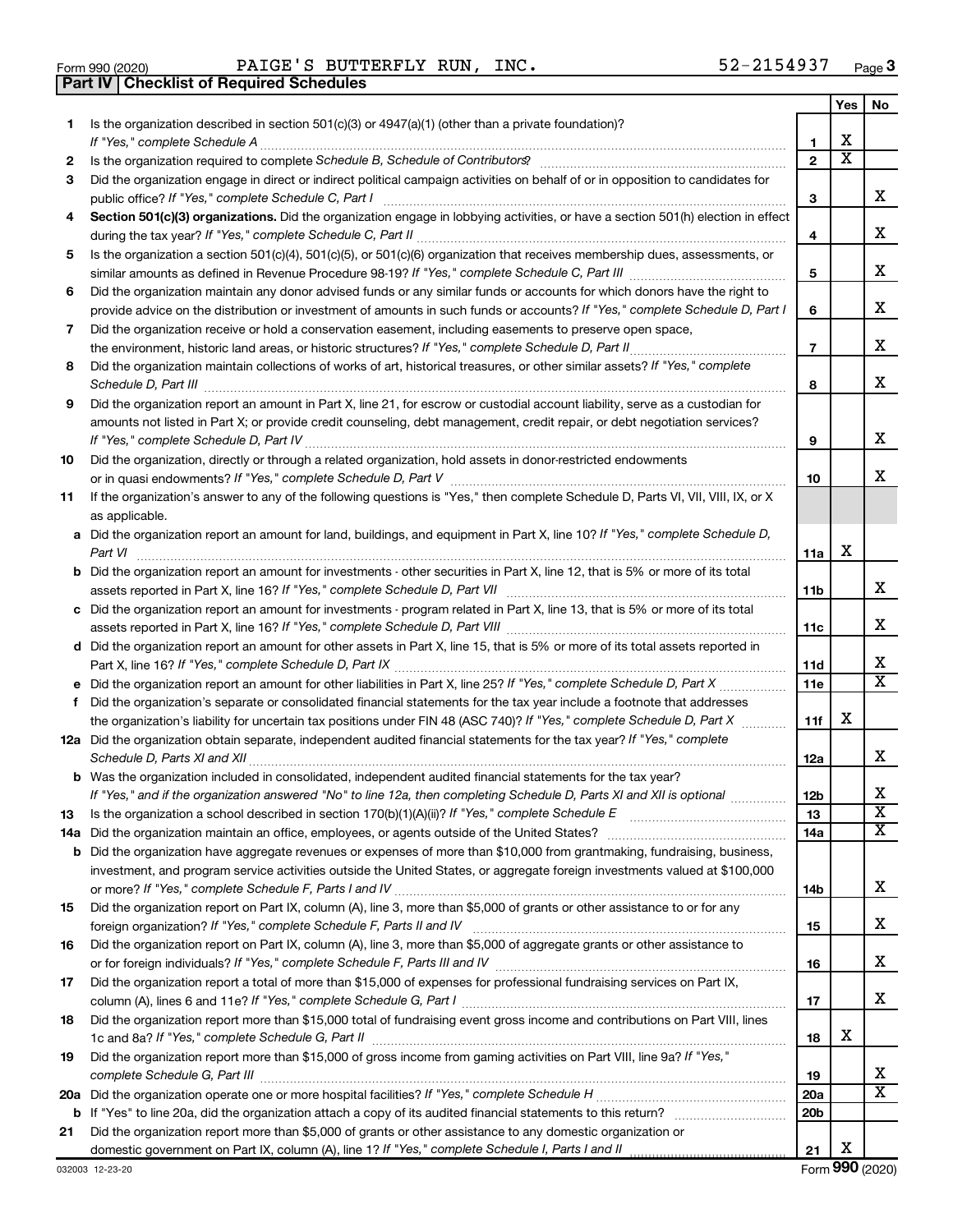|  | Form 990 (2020) |
|--|-----------------|
|  |                 |

Form 990 (2020) Page PAIGE'S BUTTERFLY RUN, INC. 52-2154937

*(continued)* **Part IV Checklist of Required Schedules**

|          | <b>Part IV   Checklist of Required Schedules</b> (continued)                                                                                                                                                                                                                                                                                                                                                                                              |                        |     |                            |
|----------|-----------------------------------------------------------------------------------------------------------------------------------------------------------------------------------------------------------------------------------------------------------------------------------------------------------------------------------------------------------------------------------------------------------------------------------------------------------|------------------------|-----|----------------------------|
|          |                                                                                                                                                                                                                                                                                                                                                                                                                                                           |                        | Yes | No                         |
| 22       | Did the organization report more than \$5,000 of grants or other assistance to or for domestic individuals on                                                                                                                                                                                                                                                                                                                                             |                        |     |                            |
|          |                                                                                                                                                                                                                                                                                                                                                                                                                                                           | 22                     |     | х                          |
| 23       | Did the organization answer "Yes" to Part VII, Section A, line 3, 4, or 5 about compensation of the organization's current                                                                                                                                                                                                                                                                                                                                |                        |     |                            |
|          | and former officers, directors, trustees, key employees, and highest compensated employees? If "Yes," complete                                                                                                                                                                                                                                                                                                                                            |                        |     |                            |
|          | $\textit{Schedule J} \textit{ \textbf{}} \textit{ \textbf{}} \textit{ \textbf{}} \textit{ \textbf{}} \textit{ \textbf{}} \textit{ \textbf{}} \textit{ \textbf{}} \textit{ \textbf{}} \textit{ \textbf{}} \textit{ \textbf{}} \textit{ \textbf{}} \textit{ \textbf{}} \textit{ \textbf{}} \textit{ \textbf{}} \textit{ \textbf{}} \textit{ \textbf{}} \textit{ \textbf{}} \textit{ \textbf{}} \textit{ \textbf{}} \textit{ \textbf{}} \textit{ \textbf{}}$ | 23                     |     | x                          |
|          | 24a Did the organization have a tax-exempt bond issue with an outstanding principal amount of more than \$100,000 as of the                                                                                                                                                                                                                                                                                                                               |                        |     |                            |
|          | last day of the year, that was issued after December 31, 2002? If "Yes," answer lines 24b through 24d and complete                                                                                                                                                                                                                                                                                                                                        |                        |     | х                          |
|          |                                                                                                                                                                                                                                                                                                                                                                                                                                                           | 24a<br>24 <sub>b</sub> |     |                            |
|          | c Did the organization maintain an escrow account other than a refunding escrow at any time during the year to defease                                                                                                                                                                                                                                                                                                                                    |                        |     |                            |
|          |                                                                                                                                                                                                                                                                                                                                                                                                                                                           | 24c                    |     |                            |
|          |                                                                                                                                                                                                                                                                                                                                                                                                                                                           | 24 <sub>d</sub>        |     |                            |
|          | 25a Section 501(c)(3), 501(c)(4), and 501(c)(29) organizations. Did the organization engage in an excess benefit                                                                                                                                                                                                                                                                                                                                          |                        |     |                            |
|          |                                                                                                                                                                                                                                                                                                                                                                                                                                                           | 25a                    |     | x                          |
|          | b Is the organization aware that it engaged in an excess benefit transaction with a disqualified person in a prior year, and                                                                                                                                                                                                                                                                                                                              |                        |     |                            |
|          | that the transaction has not been reported on any of the organization's prior Forms 990 or 990-EZ? If "Yes," complete                                                                                                                                                                                                                                                                                                                                     |                        |     |                            |
|          | Schedule L. Part I                                                                                                                                                                                                                                                                                                                                                                                                                                        | 25b                    |     | х                          |
| 26       | Did the organization report any amount on Part X, line 5 or 22, for receivables from or payables to any current                                                                                                                                                                                                                                                                                                                                           |                        |     |                            |
|          | or former officer, director, trustee, key employee, creator or founder, substantial contributor, or 35%                                                                                                                                                                                                                                                                                                                                                   |                        |     |                            |
|          |                                                                                                                                                                                                                                                                                                                                                                                                                                                           | 26                     |     | х                          |
| 27       | Did the organization provide a grant or other assistance to any current or former officer, director, trustee, key employee,                                                                                                                                                                                                                                                                                                                               |                        |     |                            |
|          | creator or founder, substantial contributor or employee thereof, a grant selection committee member, or to a 35% controlled                                                                                                                                                                                                                                                                                                                               |                        |     |                            |
|          | entity (including an employee thereof) or family member of any of these persons? If "Yes," complete Schedule L, Part III                                                                                                                                                                                                                                                                                                                                  | 27                     |     | х                          |
| 28       | Was the organization a party to a business transaction with one of the following parties (see Schedule L, Part IV                                                                                                                                                                                                                                                                                                                                         |                        |     |                            |
|          | instructions, for applicable filing thresholds, conditions, and exceptions):                                                                                                                                                                                                                                                                                                                                                                              |                        |     |                            |
|          | a A current or former officer, director, trustee, key employee, creator or founder, or substantial contributor? If                                                                                                                                                                                                                                                                                                                                        |                        |     |                            |
|          |                                                                                                                                                                                                                                                                                                                                                                                                                                                           | 28a                    |     | X<br>$\overline{\text{x}}$ |
|          |                                                                                                                                                                                                                                                                                                                                                                                                                                                           | 28 <sub>b</sub>        |     |                            |
|          | c A 35% controlled entity of one or more individuals and/or organizations described in lines 28a or 28b?If                                                                                                                                                                                                                                                                                                                                                | 28c                    |     | х                          |
| 29       |                                                                                                                                                                                                                                                                                                                                                                                                                                                           | 29                     |     | $\overline{\textbf{X}}$    |
| 30       | Did the organization receive contributions of art, historical treasures, or other similar assets, or qualified conservation                                                                                                                                                                                                                                                                                                                               |                        |     |                            |
|          |                                                                                                                                                                                                                                                                                                                                                                                                                                                           | 30                     |     | х                          |
| 31       | Did the organization liquidate, terminate, or dissolve and cease operations? If "Yes," complete Schedule N, Part I                                                                                                                                                                                                                                                                                                                                        | 31                     |     | $\overline{\text{x}}$      |
| 32       | Did the organization sell, exchange, dispose of, or transfer more than 25% of its net assets? If "Yes," complete                                                                                                                                                                                                                                                                                                                                          |                        |     |                            |
|          | Schedule N. Part II                                                                                                                                                                                                                                                                                                                                                                                                                                       | 32                     |     | Χ                          |
| 33       | Did the organization own 100% of an entity disregarded as separate from the organization under Regulations                                                                                                                                                                                                                                                                                                                                                |                        |     |                            |
|          |                                                                                                                                                                                                                                                                                                                                                                                                                                                           | 33                     |     | х                          |
| 34       | Was the organization related to any tax-exempt or taxable entity? If "Yes," complete Schedule R, Part II, III, or IV, and                                                                                                                                                                                                                                                                                                                                 |                        |     |                            |
|          | Part V, line 1                                                                                                                                                                                                                                                                                                                                                                                                                                            | 34                     |     | х                          |
|          | 35a Did the organization have a controlled entity within the meaning of section 512(b)(13)?                                                                                                                                                                                                                                                                                                                                                               | 35a                    |     | $\overline{\text{X}}$      |
|          | <b>b</b> If "Yes" to line 35a, did the organization receive any payment from or engage in any transaction with a controlled entity                                                                                                                                                                                                                                                                                                                        |                        |     |                            |
|          |                                                                                                                                                                                                                                                                                                                                                                                                                                                           | 35b                    |     |                            |
| 36       | Section 501(c)(3) organizations. Did the organization make any transfers to an exempt non-charitable related organization?                                                                                                                                                                                                                                                                                                                                |                        |     |                            |
|          |                                                                                                                                                                                                                                                                                                                                                                                                                                                           | 36                     |     | x                          |
| 37       | Did the organization conduct more than 5% of its activities through an entity that is not a related organization                                                                                                                                                                                                                                                                                                                                          |                        |     | x                          |
| 38       | and that is treated as a partnership for federal income tax purposes? If "Yes," complete Schedule R, Part VI<br>Did the organization complete Schedule O and provide explanations in Schedule O for Part VI, lines 11b and 19?                                                                                                                                                                                                                            | 37                     |     |                            |
|          | Note: All Form 990 filers are required to complete Schedule O                                                                                                                                                                                                                                                                                                                                                                                             | 38                     | х   |                            |
| ∣ Part V | <b>Statements Regarding Other IRS Filings and Tax Compliance</b>                                                                                                                                                                                                                                                                                                                                                                                          |                        |     |                            |
|          |                                                                                                                                                                                                                                                                                                                                                                                                                                                           |                        |     |                            |
|          |                                                                                                                                                                                                                                                                                                                                                                                                                                                           |                        | Yes | No                         |
|          | 1a                                                                                                                                                                                                                                                                                                                                                                                                                                                        |                        |     |                            |
|          | <b>b</b> Enter the number of Forms W-2G included in line 1a. Enter -0- if not applicable<br>1b                                                                                                                                                                                                                                                                                                                                                            |                        |     |                            |
|          | c Did the organization comply with backup withholding rules for reportable payments to vendors and reportable gaming                                                                                                                                                                                                                                                                                                                                      |                        |     |                            |
|          |                                                                                                                                                                                                                                                                                                                                                                                                                                                           | 1c                     |     |                            |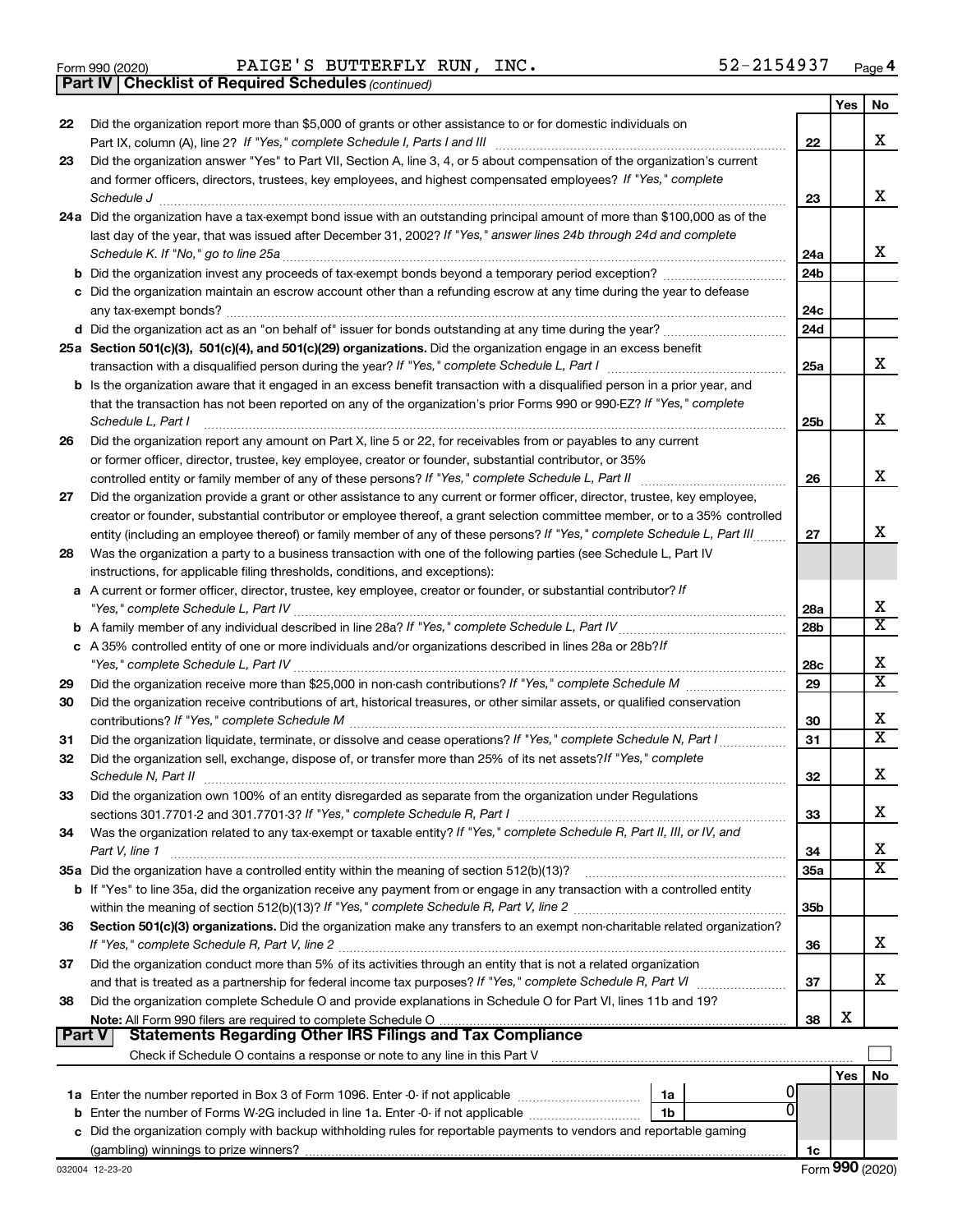|  | Form 990 (2020) |
|--|-----------------|
|  |                 |

**Part V** Statements Regarding Other IRS Filings and Tax Compliance (continued)

| 2a Enter the number of employees reported on Form W-3, Transmittal of Wage and Tax Statements,<br>filed for the calendar year ending with or within the year covered by this return <i></i><br>2a<br>3a Did the organization have unrelated business gross income of \$1,000 or more during the year?<br><b>b</b> If "Yes," has it filed a Form 990-T for this year? If "No" to line 3b, provide an explanation on Schedule O<br>4a At any time during the calendar year, did the organization have an interest in, or a signature or other authority over, a<br>financial account in a foreign country (such as a bank account, securities account, or other financial account)?<br><b>b</b> If "Yes," enter the name of the foreign country<br>See instructions for filing requirements for FinCEN Form 114, Report of Foreign Bank and Financial Accounts (FBAR).<br>5а<br>b<br>c<br>6a Does the organization have annual gross receipts that are normally greater than \$100,000, and did the organization solicit<br>any contributions that were not tax deductible as charitable contributions?<br><b>b</b> If "Yes," did the organization include with every solicitation an express statement that such contributions or gifts<br>were not tax deductible?<br>Organizations that may receive deductible contributions under section 170(c).<br>7<br>Did the organization receive a payment in excess of \$75 made partly as a contribution and partly for goods and services provided to the payor?<br>a<br>b<br>c Did the organization sell, exchange, or otherwise dispose of tangible personal property for which it was required<br>to file Form 8282?<br>7d<br>d | 1<br>2 <sub>b</sub><br>3a<br>3b | х |                         |  |
|-------------------------------------------------------------------------------------------------------------------------------------------------------------------------------------------------------------------------------------------------------------------------------------------------------------------------------------------------------------------------------------------------------------------------------------------------------------------------------------------------------------------------------------------------------------------------------------------------------------------------------------------------------------------------------------------------------------------------------------------------------------------------------------------------------------------------------------------------------------------------------------------------------------------------------------------------------------------------------------------------------------------------------------------------------------------------------------------------------------------------------------------------------------------------------------------------------------------------------------------------------------------------------------------------------------------------------------------------------------------------------------------------------------------------------------------------------------------------------------------------------------------------------------------------------------------------------------------------------------------------------------------------------------------------------|---------------------------------|---|-------------------------|--|
|                                                                                                                                                                                                                                                                                                                                                                                                                                                                                                                                                                                                                                                                                                                                                                                                                                                                                                                                                                                                                                                                                                                                                                                                                                                                                                                                                                                                                                                                                                                                                                                                                                                                               |                                 |   |                         |  |
|                                                                                                                                                                                                                                                                                                                                                                                                                                                                                                                                                                                                                                                                                                                                                                                                                                                                                                                                                                                                                                                                                                                                                                                                                                                                                                                                                                                                                                                                                                                                                                                                                                                                               |                                 |   |                         |  |
|                                                                                                                                                                                                                                                                                                                                                                                                                                                                                                                                                                                                                                                                                                                                                                                                                                                                                                                                                                                                                                                                                                                                                                                                                                                                                                                                                                                                                                                                                                                                                                                                                                                                               |                                 |   |                         |  |
|                                                                                                                                                                                                                                                                                                                                                                                                                                                                                                                                                                                                                                                                                                                                                                                                                                                                                                                                                                                                                                                                                                                                                                                                                                                                                                                                                                                                                                                                                                                                                                                                                                                                               |                                 |   |                         |  |
|                                                                                                                                                                                                                                                                                                                                                                                                                                                                                                                                                                                                                                                                                                                                                                                                                                                                                                                                                                                                                                                                                                                                                                                                                                                                                                                                                                                                                                                                                                                                                                                                                                                                               |                                 |   | х                       |  |
|                                                                                                                                                                                                                                                                                                                                                                                                                                                                                                                                                                                                                                                                                                                                                                                                                                                                                                                                                                                                                                                                                                                                                                                                                                                                                                                                                                                                                                                                                                                                                                                                                                                                               |                                 |   |                         |  |
|                                                                                                                                                                                                                                                                                                                                                                                                                                                                                                                                                                                                                                                                                                                                                                                                                                                                                                                                                                                                                                                                                                                                                                                                                                                                                                                                                                                                                                                                                                                                                                                                                                                                               |                                 |   |                         |  |
|                                                                                                                                                                                                                                                                                                                                                                                                                                                                                                                                                                                                                                                                                                                                                                                                                                                                                                                                                                                                                                                                                                                                                                                                                                                                                                                                                                                                                                                                                                                                                                                                                                                                               | 4a                              |   | х                       |  |
|                                                                                                                                                                                                                                                                                                                                                                                                                                                                                                                                                                                                                                                                                                                                                                                                                                                                                                                                                                                                                                                                                                                                                                                                                                                                                                                                                                                                                                                                                                                                                                                                                                                                               |                                 |   |                         |  |
|                                                                                                                                                                                                                                                                                                                                                                                                                                                                                                                                                                                                                                                                                                                                                                                                                                                                                                                                                                                                                                                                                                                                                                                                                                                                                                                                                                                                                                                                                                                                                                                                                                                                               |                                 |   |                         |  |
|                                                                                                                                                                                                                                                                                                                                                                                                                                                                                                                                                                                                                                                                                                                                                                                                                                                                                                                                                                                                                                                                                                                                                                                                                                                                                                                                                                                                                                                                                                                                                                                                                                                                               | 5a                              |   | x                       |  |
|                                                                                                                                                                                                                                                                                                                                                                                                                                                                                                                                                                                                                                                                                                                                                                                                                                                                                                                                                                                                                                                                                                                                                                                                                                                                                                                                                                                                                                                                                                                                                                                                                                                                               | 5b                              |   | $\overline{\texttt{x}}$ |  |
|                                                                                                                                                                                                                                                                                                                                                                                                                                                                                                                                                                                                                                                                                                                                                                                                                                                                                                                                                                                                                                                                                                                                                                                                                                                                                                                                                                                                                                                                                                                                                                                                                                                                               | 5c                              |   |                         |  |
|                                                                                                                                                                                                                                                                                                                                                                                                                                                                                                                                                                                                                                                                                                                                                                                                                                                                                                                                                                                                                                                                                                                                                                                                                                                                                                                                                                                                                                                                                                                                                                                                                                                                               |                                 |   |                         |  |
|                                                                                                                                                                                                                                                                                                                                                                                                                                                                                                                                                                                                                                                                                                                                                                                                                                                                                                                                                                                                                                                                                                                                                                                                                                                                                                                                                                                                                                                                                                                                                                                                                                                                               | 6a                              |   | х                       |  |
|                                                                                                                                                                                                                                                                                                                                                                                                                                                                                                                                                                                                                                                                                                                                                                                                                                                                                                                                                                                                                                                                                                                                                                                                                                                                                                                                                                                                                                                                                                                                                                                                                                                                               |                                 |   |                         |  |
|                                                                                                                                                                                                                                                                                                                                                                                                                                                                                                                                                                                                                                                                                                                                                                                                                                                                                                                                                                                                                                                                                                                                                                                                                                                                                                                                                                                                                                                                                                                                                                                                                                                                               | 6b                              |   |                         |  |
|                                                                                                                                                                                                                                                                                                                                                                                                                                                                                                                                                                                                                                                                                                                                                                                                                                                                                                                                                                                                                                                                                                                                                                                                                                                                                                                                                                                                                                                                                                                                                                                                                                                                               |                                 |   |                         |  |
|                                                                                                                                                                                                                                                                                                                                                                                                                                                                                                                                                                                                                                                                                                                                                                                                                                                                                                                                                                                                                                                                                                                                                                                                                                                                                                                                                                                                                                                                                                                                                                                                                                                                               | 7a                              |   | х                       |  |
|                                                                                                                                                                                                                                                                                                                                                                                                                                                                                                                                                                                                                                                                                                                                                                                                                                                                                                                                                                                                                                                                                                                                                                                                                                                                                                                                                                                                                                                                                                                                                                                                                                                                               | 7b                              |   |                         |  |
|                                                                                                                                                                                                                                                                                                                                                                                                                                                                                                                                                                                                                                                                                                                                                                                                                                                                                                                                                                                                                                                                                                                                                                                                                                                                                                                                                                                                                                                                                                                                                                                                                                                                               |                                 |   | х                       |  |
|                                                                                                                                                                                                                                                                                                                                                                                                                                                                                                                                                                                                                                                                                                                                                                                                                                                                                                                                                                                                                                                                                                                                                                                                                                                                                                                                                                                                                                                                                                                                                                                                                                                                               | 7c                              |   |                         |  |
|                                                                                                                                                                                                                                                                                                                                                                                                                                                                                                                                                                                                                                                                                                                                                                                                                                                                                                                                                                                                                                                                                                                                                                                                                                                                                                                                                                                                                                                                                                                                                                                                                                                                               |                                 |   |                         |  |
| е<br>Did the organization, during the year, pay premiums, directly or indirectly, on a personal benefit contract?<br>f.                                                                                                                                                                                                                                                                                                                                                                                                                                                                                                                                                                                                                                                                                                                                                                                                                                                                                                                                                                                                                                                                                                                                                                                                                                                                                                                                                                                                                                                                                                                                                       |                                 |   |                         |  |
| If the organization received a contribution of qualified intellectual property, did the organization file Form 8899 as required?<br>g                                                                                                                                                                                                                                                                                                                                                                                                                                                                                                                                                                                                                                                                                                                                                                                                                                                                                                                                                                                                                                                                                                                                                                                                                                                                                                                                                                                                                                                                                                                                         |                                 |   |                         |  |
| If the organization received a contribution of cars, boats, airplanes, or other vehicles, did the organization file a Form 1098-C?<br>h                                                                                                                                                                                                                                                                                                                                                                                                                                                                                                                                                                                                                                                                                                                                                                                                                                                                                                                                                                                                                                                                                                                                                                                                                                                                                                                                                                                                                                                                                                                                       |                                 |   |                         |  |
| Sponsoring organizations maintaining donor advised funds. Did a donor advised fund maintained by the<br>8                                                                                                                                                                                                                                                                                                                                                                                                                                                                                                                                                                                                                                                                                                                                                                                                                                                                                                                                                                                                                                                                                                                                                                                                                                                                                                                                                                                                                                                                                                                                                                     |                                 |   |                         |  |
| sponsoring organization have excess business holdings at any time during the year?                                                                                                                                                                                                                                                                                                                                                                                                                                                                                                                                                                                                                                                                                                                                                                                                                                                                                                                                                                                                                                                                                                                                                                                                                                                                                                                                                                                                                                                                                                                                                                                            |                                 |   |                         |  |
| Sponsoring organizations maintaining donor advised funds.<br>9                                                                                                                                                                                                                                                                                                                                                                                                                                                                                                                                                                                                                                                                                                                                                                                                                                                                                                                                                                                                                                                                                                                                                                                                                                                                                                                                                                                                                                                                                                                                                                                                                |                                 |   |                         |  |
| Did the sponsoring organization make any taxable distributions under section 4966?<br>a                                                                                                                                                                                                                                                                                                                                                                                                                                                                                                                                                                                                                                                                                                                                                                                                                                                                                                                                                                                                                                                                                                                                                                                                                                                                                                                                                                                                                                                                                                                                                                                       |                                 |   |                         |  |
| b                                                                                                                                                                                                                                                                                                                                                                                                                                                                                                                                                                                                                                                                                                                                                                                                                                                                                                                                                                                                                                                                                                                                                                                                                                                                                                                                                                                                                                                                                                                                                                                                                                                                             |                                 |   |                         |  |
| Section 501(c)(7) organizations. Enter:<br>10                                                                                                                                                                                                                                                                                                                                                                                                                                                                                                                                                                                                                                                                                                                                                                                                                                                                                                                                                                                                                                                                                                                                                                                                                                                                                                                                                                                                                                                                                                                                                                                                                                 |                                 |   |                         |  |
| 10a<br>а                                                                                                                                                                                                                                                                                                                                                                                                                                                                                                                                                                                                                                                                                                                                                                                                                                                                                                                                                                                                                                                                                                                                                                                                                                                                                                                                                                                                                                                                                                                                                                                                                                                                      |                                 |   |                         |  |
| 10 <sub>b</sub><br>Gross receipts, included on Form 990, Part VIII, line 12, for public use of club facilities<br>b                                                                                                                                                                                                                                                                                                                                                                                                                                                                                                                                                                                                                                                                                                                                                                                                                                                                                                                                                                                                                                                                                                                                                                                                                                                                                                                                                                                                                                                                                                                                                           |                                 |   |                         |  |
| Section 501(c)(12) organizations. Enter:<br>11.                                                                                                                                                                                                                                                                                                                                                                                                                                                                                                                                                                                                                                                                                                                                                                                                                                                                                                                                                                                                                                                                                                                                                                                                                                                                                                                                                                                                                                                                                                                                                                                                                               |                                 |   |                         |  |
| 11a<br><b>a</b> Gross income from members or shareholders                                                                                                                                                                                                                                                                                                                                                                                                                                                                                                                                                                                                                                                                                                                                                                                                                                                                                                                                                                                                                                                                                                                                                                                                                                                                                                                                                                                                                                                                                                                                                                                                                     |                                 |   |                         |  |
| <b>b</b> Gross income from other sources (Do not net amounts due or paid to other sources against                                                                                                                                                                                                                                                                                                                                                                                                                                                                                                                                                                                                                                                                                                                                                                                                                                                                                                                                                                                                                                                                                                                                                                                                                                                                                                                                                                                                                                                                                                                                                                             |                                 |   |                         |  |
| 11 <sub>b</sub>                                                                                                                                                                                                                                                                                                                                                                                                                                                                                                                                                                                                                                                                                                                                                                                                                                                                                                                                                                                                                                                                                                                                                                                                                                                                                                                                                                                                                                                                                                                                                                                                                                                               |                                 |   |                         |  |
| 12a Section 4947(a)(1) non-exempt charitable trusts. Is the organization filing Form 990 in lieu of Form 1041?                                                                                                                                                                                                                                                                                                                                                                                                                                                                                                                                                                                                                                                                                                                                                                                                                                                                                                                                                                                                                                                                                                                                                                                                                                                                                                                                                                                                                                                                                                                                                                | 12a                             |   |                         |  |
| 12 <sub>b</sub><br><b>b</b> If "Yes," enter the amount of tax-exempt interest received or accrued during the year                                                                                                                                                                                                                                                                                                                                                                                                                                                                                                                                                                                                                                                                                                                                                                                                                                                                                                                                                                                                                                                                                                                                                                                                                                                                                                                                                                                                                                                                                                                                                             |                                 |   |                         |  |
| Section 501(c)(29) qualified nonprofit health insurance issuers.<br>13                                                                                                                                                                                                                                                                                                                                                                                                                                                                                                                                                                                                                                                                                                                                                                                                                                                                                                                                                                                                                                                                                                                                                                                                                                                                                                                                                                                                                                                                                                                                                                                                        |                                 |   |                         |  |
|                                                                                                                                                                                                                                                                                                                                                                                                                                                                                                                                                                                                                                                                                                                                                                                                                                                                                                                                                                                                                                                                                                                                                                                                                                                                                                                                                                                                                                                                                                                                                                                                                                                                               | 13a                             |   |                         |  |
| Note: See the instructions for additional information the organization must report on Schedule O.                                                                                                                                                                                                                                                                                                                                                                                                                                                                                                                                                                                                                                                                                                                                                                                                                                                                                                                                                                                                                                                                                                                                                                                                                                                                                                                                                                                                                                                                                                                                                                             |                                 |   |                         |  |
| <b>b</b> Enter the amount of reserves the organization is required to maintain by the states in which the                                                                                                                                                                                                                                                                                                                                                                                                                                                                                                                                                                                                                                                                                                                                                                                                                                                                                                                                                                                                                                                                                                                                                                                                                                                                                                                                                                                                                                                                                                                                                                     |                                 |   |                         |  |
| 13 <sub>b</sub>                                                                                                                                                                                                                                                                                                                                                                                                                                                                                                                                                                                                                                                                                                                                                                                                                                                                                                                                                                                                                                                                                                                                                                                                                                                                                                                                                                                                                                                                                                                                                                                                                                                               |                                 |   |                         |  |
| 13с<br>14a Did the organization receive any payments for indoor tanning services during the tax year?                                                                                                                                                                                                                                                                                                                                                                                                                                                                                                                                                                                                                                                                                                                                                                                                                                                                                                                                                                                                                                                                                                                                                                                                                                                                                                                                                                                                                                                                                                                                                                         | 14a                             |   | X                       |  |
| <b>b</b> If "Yes," has it filed a Form 720 to report these payments? If "No," provide an explanation on Schedule O                                                                                                                                                                                                                                                                                                                                                                                                                                                                                                                                                                                                                                                                                                                                                                                                                                                                                                                                                                                                                                                                                                                                                                                                                                                                                                                                                                                                                                                                                                                                                            | 14 <sub>b</sub>                 |   |                         |  |
| Is the organization subject to the section 4960 tax on payment(s) of more than \$1,000,000 in remuneration or<br>15                                                                                                                                                                                                                                                                                                                                                                                                                                                                                                                                                                                                                                                                                                                                                                                                                                                                                                                                                                                                                                                                                                                                                                                                                                                                                                                                                                                                                                                                                                                                                           |                                 |   |                         |  |
| excess parachute payment(s) during the year?                                                                                                                                                                                                                                                                                                                                                                                                                                                                                                                                                                                                                                                                                                                                                                                                                                                                                                                                                                                                                                                                                                                                                                                                                                                                                                                                                                                                                                                                                                                                                                                                                                  | 15                              |   | х                       |  |
| If "Yes," see instructions and file Form 4720, Schedule N.                                                                                                                                                                                                                                                                                                                                                                                                                                                                                                                                                                                                                                                                                                                                                                                                                                                                                                                                                                                                                                                                                                                                                                                                                                                                                                                                                                                                                                                                                                                                                                                                                    |                                 |   |                         |  |
| Is the organization an educational institution subject to the section 4968 excise tax on net investment income?<br>16                                                                                                                                                                                                                                                                                                                                                                                                                                                                                                                                                                                                                                                                                                                                                                                                                                                                                                                                                                                                                                                                                                                                                                                                                                                                                                                                                                                                                                                                                                                                                         |                                 |   |                         |  |
| If "Yes," complete Form 4720, Schedule O.                                                                                                                                                                                                                                                                                                                                                                                                                                                                                                                                                                                                                                                                                                                                                                                                                                                                                                                                                                                                                                                                                                                                                                                                                                                                                                                                                                                                                                                                                                                                                                                                                                     | 16                              |   | x                       |  |

Form (2020) **990**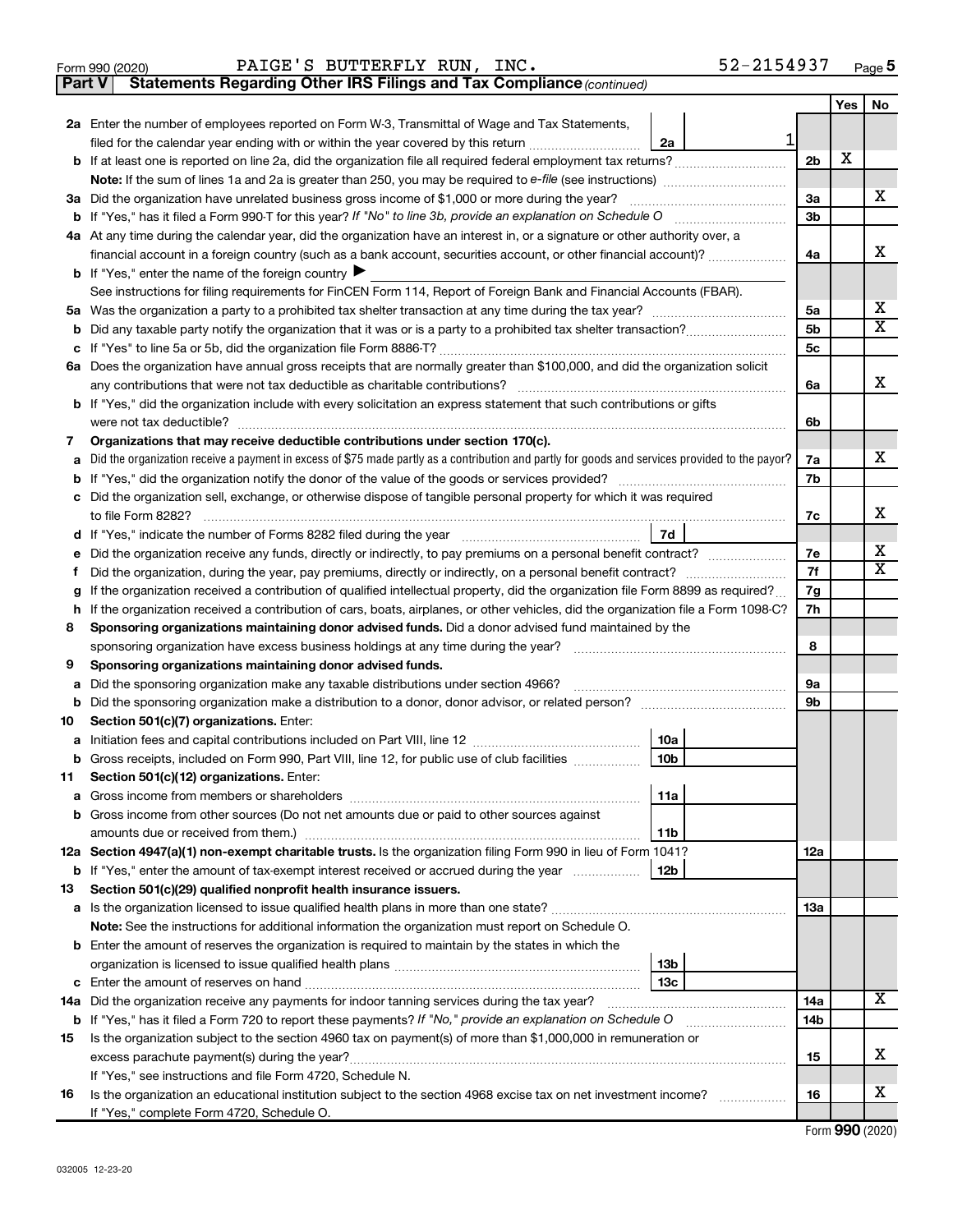|     |                                                                                                                                                  |    |                 | $\sim$                  | 117                     |
|-----|--------------------------------------------------------------------------------------------------------------------------------------------------|----|-----------------|-------------------------|-------------------------|
|     | 1a Enter the number of voting members of the governing body at the end of the tax year                                                           | 1a | 81              |                         |                         |
|     | If there are material differences in voting rights among members of the governing body, or if the governing                                      |    |                 |                         |                         |
|     | body delegated broad authority to an executive committee or similar committee, explain on Schedule O.                                            |    |                 |                         |                         |
| b   | Enter the number of voting members included on line 1a, above, who are independent                                                               | 1b | 8               |                         |                         |
| 2   | Did any officer, director, trustee, or key employee have a family relationship or a business relationship with any other                         |    |                 |                         |                         |
|     | officer, director, trustee, or key employee?                                                                                                     |    | $\mathbf{2}$    |                         | x                       |
| 3   | Did the organization delegate control over management duties customarily performed by or under the direct supervision                            |    |                 |                         |                         |
|     |                                                                                                                                                  |    | 3               |                         | x                       |
| 4   | Did the organization make any significant changes to its governing documents since the prior Form 990 was filed?                                 |    | 4               |                         | $\overline{\textbf{x}}$ |
| 5   |                                                                                                                                                  |    | 5               |                         | $\overline{\mathbf{x}}$ |
| 6   | Did the organization have members or stockholders?                                                                                               |    | 6               |                         | $\overline{\mathbf{X}}$ |
| 7a  | Did the organization have members, stockholders, or other persons who had the power to elect or appoint one or                                   |    |                 |                         |                         |
|     | more members of the governing body?                                                                                                              |    | 7a              |                         | х                       |
|     | <b>b</b> Are any governance decisions of the organization reserved to (or subject to approval by) members, stockholders, or                      |    |                 |                         |                         |
|     | persons other than the governing body?                                                                                                           |    | 7b              |                         | X.                      |
| 8   | Did the organization contemporaneously document the meetings held or written actions undertaken during the year by the following:                |    |                 |                         |                         |
| a   |                                                                                                                                                  |    | 8а              | x                       |                         |
| b   | Each committee with authority to act on behalf of the governing body?                                                                            |    | 8b              | X                       |                         |
| 9   | Is there any officer, director, trustee, or key employee listed in Part VII, Section A, who cannot be reached at the                             |    |                 |                         |                         |
|     |                                                                                                                                                  |    | 9               |                         | x                       |
|     | Section B. Policies (This Section B requests information about policies not required by the Internal Revenue Code.)                              |    |                 |                         |                         |
|     |                                                                                                                                                  |    |                 | Yes                     | No<br>х                 |
|     |                                                                                                                                                  |    | 10a             |                         |                         |
|     | b If "Yes," did the organization have written policies and procedures governing the activities of such chapters, affiliates,                     |    | 10b             |                         |                         |
|     | 11a Has the organization provided a complete copy of this Form 990 to all members of its governing body before filing the form?                  |    | 11a             | X                       |                         |
| b   | Describe in Schedule O the process, if any, used by the organization to review this Form 990.                                                    |    |                 |                         |                         |
| 12a |                                                                                                                                                  |    | 12a             | x                       |                         |
| b   | Were officers, directors, or trustees, and key employees required to disclose annually interests that could give rise to conflicts?              |    | 12 <sub>b</sub> | X                       |                         |
| с   | Did the organization regularly and consistently monitor and enforce compliance with the policy? If "Yes," describe                               |    |                 |                         |                         |
|     | in Schedule O how this was done                                                                                                                  |    | 12c             | х                       |                         |
| 13  | Did the organization have a written whistleblower policy?                                                                                        |    | 13              | $\overline{\textbf{x}}$ |                         |
| 14  | Did the organization have a written document retention and destruction policy? [11] manufaction manufaction in                                   |    | 14              |                         | x                       |
| 15  | Did the process for determining compensation of the following persons include a review and approval by independent                               |    |                 |                         |                         |
|     | persons, comparability data, and contemporaneous substantiation of the deliberation and decision?                                                |    |                 |                         |                         |
|     |                                                                                                                                                  |    | 15a             |                         | X                       |
| b   |                                                                                                                                                  |    | 15b             |                         | $\overline{\text{x}}$   |
|     | If "Yes" to line 15a or 15b, describe the process in Schedule O (see instructions).                                                              |    |                 |                         |                         |
|     | 16a Did the organization invest in, contribute assets to, or participate in a joint venture or similar arrangement with a                        |    |                 |                         |                         |
|     | taxable entity during the year?                                                                                                                  |    | 16a             |                         | x                       |
|     | b If "Yes," did the organization follow a written policy or procedure requiring the organization to evaluate its participation                   |    |                 |                         |                         |
|     | in joint venture arrangements under applicable federal tax law, and take steps to safeguard the organization's                                   |    |                 |                         |                         |
|     | exempt status with respect to such arrangements?                                                                                                 |    | 16b             |                         |                         |
|     | <b>Section C. Disclosure</b>                                                                                                                     |    |                 |                         |                         |
| 17  | List the states with which a copy of this Form 990 is required to be filed $\blacktriangleright\text{NY}$                                        |    |                 |                         |                         |
| 18  | Section 6104 requires an organization to make its Forms 1023 (1024 or 1024-A, if applicable), 990, and 990-T (Section 501(c)(3)s only) available |    |                 |                         |                         |
|     | for public inspection. Indicate how you made these available. Check all that apply.                                                              |    |                 |                         |                         |
|     | $X$ Upon request<br>Own website<br>Another's website<br>Other (explain on Schedule O)                                                            |    |                 |                         |                         |
| 19  | Describe on Schedule O whether (and if so, how) the organization made its governing documents, conflict of interest policy, and financial        |    |                 |                         |                         |
|     | statements available to the public during the tax year.                                                                                          |    |                 |                         |                         |
| 20  | State the name, address, and telephone number of the person who possesses the organization's books and records                                   |    |                 |                         |                         |
|     | THE ORGANIZATION - 315-303-2578                                                                                                                  |    |                 |                         |                         |
|     | 50 PRESIDENTIAL PLAZA NO. 106, SYRACUSE, NY<br>13202                                                                                             |    |                 |                         |                         |

| Form 990 (2020) |  | PAIGE'S BUTTERFLY RUN, INC. |                                                                                                                  | 52-2154937                                                                                                                           | Page |
|-----------------|--|-----------------------------|------------------------------------------------------------------------------------------------------------------|--------------------------------------------------------------------------------------------------------------------------------------|------|
|                 |  |                             |                                                                                                                  | <b>Part VI</b>   Governance, Management, and Disclosure For each "Yes" response to lines 2 through 7b below, and for a "No" response |      |
|                 |  |                             | to line 8a, 8b, or 10b below, describe the circumstances, processes, or changes on Schedule O. See instructions. |                                                                                                                                      |      |

**Section A. Governing Body and Management**

| to line 8a, 8b, or TUb below, describe the circumstances, processes, or char |  |
|------------------------------------------------------------------------------|--|
| Check if Schedule O contains a response or note to any line in this Part VI  |  |

 $\boxed{\text{X}}$ 

**Yes No**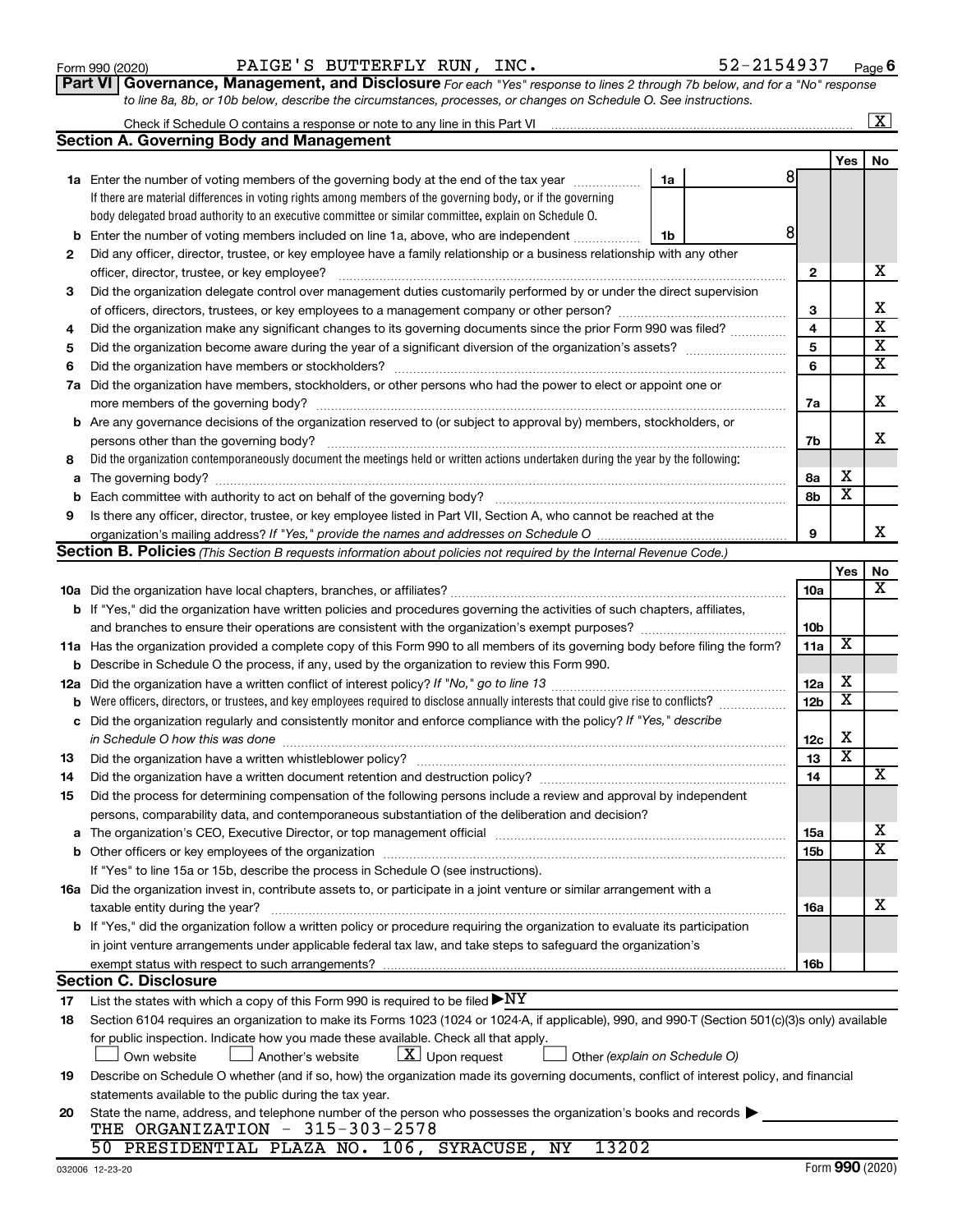$\Box$ 

| Part VII Compensation of Officers, Directors, Trustees, Key Employees, Highest Compensated |
|--------------------------------------------------------------------------------------------|
| <b>Employees, and Independent Contractors</b>                                              |

Check if Schedule O contains a response or note to any line in this Part VII

**Section A. Officers, Directors, Trustees, Key Employees, and Highest Compensated Employees**

**1a**  Complete this table for all persons required to be listed. Report compensation for the calendar year ending with or within the organization's tax year.  $\bullet$  List all of the organization's current officers, directors, trustees (whether individuals or organizations), regardless of amount of compensation.

Enter -0- in columns (D), (E), and (F) if no compensation was paid.

**•** List all of the organization's current key employees, if any. See instructions for definition of "key employee."

• List the organization's five *current* highest compensated employees (other than an officer, director, trustee, or key employee) who received reportable compensation (Box 5 of Form W-2 and/or Box 7 of Form 1099-MISC) of more than \$100,000 from the organization and any related organizations.

 $\bullet$  List all of the organization's former officers, key employees, and highest compensated employees who received more than \$100,000 of reportable compensation from the organization and any related organizations.

**•** List all of the organization's former directors or trustees that received, in the capacity as a former director or trustee of the organization, more than \$10,000 of reportable compensation from the organization and any related organizations.

See instructions for the order in which to list the persons above.

Check this box if neither the organization nor any related organization compensated any current officer, director, or trustee.  $\Box$ 

| (A)                          | (B)                                                                  |                                |                                                                                                             |             | (C)          |                                 |        | (D)                                    | (E)                                        | (F)                                                                      |
|------------------------------|----------------------------------------------------------------------|--------------------------------|-------------------------------------------------------------------------------------------------------------|-------------|--------------|---------------------------------|--------|----------------------------------------|--------------------------------------------|--------------------------------------------------------------------------|
| Name and title               | Average<br>hours per<br>week                                         |                                | Position<br>(do not check more than one<br>box, unless person is both an<br>officer and a director/trustee) |             |              |                                 |        | Reportable<br>compensation<br>from     | Reportable<br>compensation<br>from related | Estimated<br>amount of<br>other                                          |
|                              | (list any<br>hours for<br>related<br>organizations<br>below<br>line) | Individual trustee or director | Institutional trustee                                                                                       | Officer     | Key employee | Highest compensated<br>employee | Former | the<br>organization<br>(W-2/1099-MISC) | organizations<br>(W-2/1099-MISC)           | compensation<br>from the<br>organization<br>and related<br>organizations |
| (1) MYIA K. HILL             | 40.00                                                                |                                |                                                                                                             |             |              |                                 |        |                                        |                                            |                                                                          |
| EXECUTIVE DIRECTOR           |                                                                      |                                |                                                                                                             | $\mathbf X$ |              |                                 |        | 58,731.                                | 0.                                         | 976.                                                                     |
| (2) CHRISTOPHER ARNOLD       | 4.00                                                                 |                                |                                                                                                             |             |              |                                 |        |                                        |                                            |                                                                          |
| PRESIDENT                    |                                                                      | $\mathbf X$                    |                                                                                                             | $\mathbf X$ |              |                                 |        | 0.                                     | 0.                                         | $\mathbf 0$ .                                                            |
| (3) RALPH SIMONE             | 0.50                                                                 |                                |                                                                                                             |             |              |                                 |        |                                        |                                            |                                                                          |
| VICE PRESIDENT               |                                                                      | X                              |                                                                                                             | $\mathbf X$ |              |                                 |        | 0.                                     | 0.                                         | $\mathbf 0$ .                                                            |
| (4) JAIMIE P. GALANTE, CPA   | 1.00                                                                 |                                |                                                                                                             |             |              |                                 |        |                                        |                                            |                                                                          |
| <b>TREASURER</b>             |                                                                      | $\mathbf X$                    |                                                                                                             | $\mathbf X$ |              |                                 |        | 0.                                     | 0.                                         | 0.                                                                       |
| (5) KEVIN M. BERNSTEIN, ESQ. | 0.50                                                                 |                                |                                                                                                             |             |              |                                 |        |                                        |                                            |                                                                          |
| BOARD MEMBER                 |                                                                      | $\mathbf X$                    |                                                                                                             |             |              |                                 |        | 0.                                     | 0.                                         | $\mathbf 0$ .                                                            |
| (6) MELANIE A COMITO, M.D.   | 0.50                                                                 |                                |                                                                                                             |             |              |                                 |        |                                        |                                            |                                                                          |
| BOARD MEMBER                 |                                                                      | X                              |                                                                                                             |             |              |                                 |        | $\mathbf 0$ .                          | $\mathbf 0$ .                              | $\mathbf 0$ .                                                            |
| (7) RACHEL BARBER            | 0.50                                                                 |                                |                                                                                                             |             |              |                                 |        |                                        |                                            |                                                                          |
| <b>SECRETARY</b>             |                                                                      | X                              |                                                                                                             | $\mathbf X$ |              |                                 |        | $\mathbf{0}$ .                         | 0.                                         | $\mathbf 0$ .                                                            |
| (8) KRISTEN THOMAS RN. MS    | 0.50                                                                 |                                |                                                                                                             |             |              |                                 |        |                                        |                                            |                                                                          |
| <b>BOARD MEMBER</b>          |                                                                      | $\mathbf X$                    |                                                                                                             |             |              |                                 |        | 0.                                     | 0.                                         | $0$ .                                                                    |
| (9) NICHOLE MOLES            | 0.50                                                                 |                                |                                                                                                             |             |              |                                 |        |                                        |                                            |                                                                          |
| BOARD MEMBER                 |                                                                      | $\mathbf X$                    |                                                                                                             |             |              |                                 |        | 0.                                     | 0.                                         | $0$ .                                                                    |
|                              |                                                                      |                                |                                                                                                             |             |              |                                 |        |                                        |                                            |                                                                          |
|                              |                                                                      |                                |                                                                                                             |             |              |                                 |        |                                        |                                            |                                                                          |
|                              |                                                                      |                                |                                                                                                             |             |              |                                 |        |                                        |                                            |                                                                          |
|                              |                                                                      |                                |                                                                                                             |             |              |                                 |        |                                        |                                            |                                                                          |
|                              |                                                                      |                                |                                                                                                             |             |              |                                 |        |                                        |                                            |                                                                          |
|                              |                                                                      |                                |                                                                                                             |             |              |                                 |        |                                        |                                            |                                                                          |
|                              |                                                                      |                                |                                                                                                             |             |              |                                 |        |                                        |                                            |                                                                          |
|                              |                                                                      |                                |                                                                                                             |             |              |                                 |        |                                        |                                            |                                                                          |
|                              |                                                                      |                                |                                                                                                             |             |              |                                 |        |                                        |                                            |                                                                          |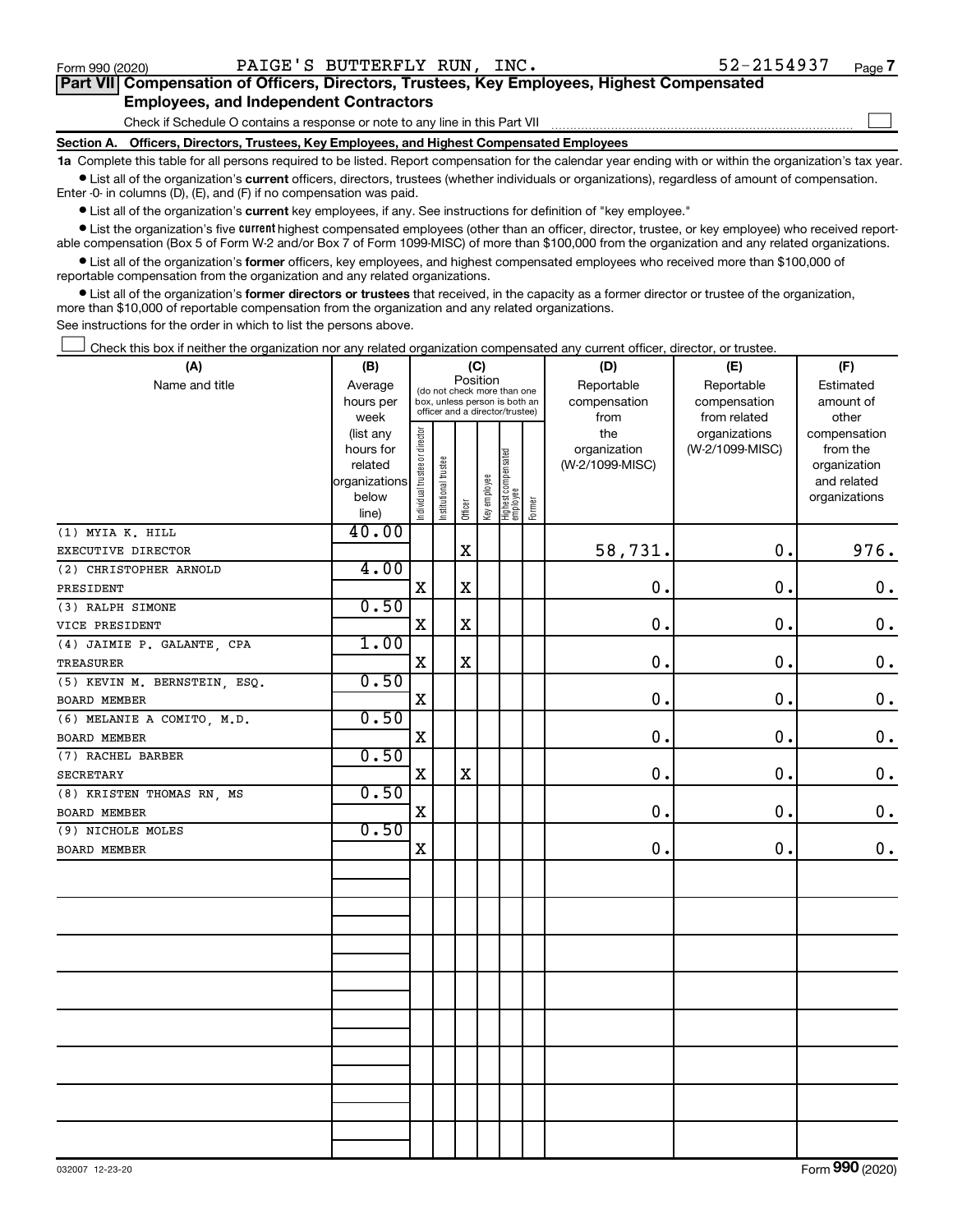|   | PAIGE'S BUTTERFLY RUN, INC.<br>Form 990 (2020)                                                                                                                                                                                                         |                                                                      |                                |                                                                                                 |         |              |                                   |        |                                           | 52-2154937                                        |                                      |                                                          | Page 8                   |  |
|---|--------------------------------------------------------------------------------------------------------------------------------------------------------------------------------------------------------------------------------------------------------|----------------------------------------------------------------------|--------------------------------|-------------------------------------------------------------------------------------------------|---------|--------------|-----------------------------------|--------|-------------------------------------------|---------------------------------------------------|--------------------------------------|----------------------------------------------------------|--------------------------|--|
|   | <b>Part VII</b><br>Section A. Officers, Directors, Trustees, Key Employees, and Highest Compensated Employees (continued)                                                                                                                              |                                                                      |                                |                                                                                                 |         |              |                                   |        |                                           |                                                   |                                      |                                                          |                          |  |
|   | (A)<br>Name and title                                                                                                                                                                                                                                  | (B)<br>Average<br>hours per<br>week                                  |                                | (do not check more than one<br>box, unless person is both an<br>officer and a director/trustee) | (C)     | Position     |                                   |        | (D)<br>Reportable<br>compensation<br>from | (E)<br>Reportable<br>compensation<br>from related |                                      | (F)<br>Estimated<br>amount of<br>other                   |                          |  |
|   |                                                                                                                                                                                                                                                        | (list any<br>hours for<br>related<br>organizations<br>below<br>line) | Individual trustee or director | Institutional trustee                                                                           | Officer | Key employee | Highest compensated<br>  employee | Former | the<br>organization<br>(W-2/1099-MISC)    | organizations<br>(W-2/1099-MISC)                  |                                      | from the<br>organization<br>and related<br>organizations | compensation             |  |
|   |                                                                                                                                                                                                                                                        |                                                                      |                                |                                                                                                 |         |              |                                   |        |                                           |                                                   |                                      |                                                          |                          |  |
|   |                                                                                                                                                                                                                                                        |                                                                      |                                |                                                                                                 |         |              |                                   |        |                                           |                                                   |                                      |                                                          |                          |  |
|   |                                                                                                                                                                                                                                                        |                                                                      |                                |                                                                                                 |         |              |                                   |        |                                           |                                                   |                                      |                                                          |                          |  |
|   |                                                                                                                                                                                                                                                        |                                                                      |                                |                                                                                                 |         |              |                                   |        |                                           |                                                   |                                      |                                                          |                          |  |
|   |                                                                                                                                                                                                                                                        |                                                                      |                                |                                                                                                 |         |              |                                   |        |                                           |                                                   |                                      |                                                          |                          |  |
|   |                                                                                                                                                                                                                                                        |                                                                      |                                |                                                                                                 |         |              |                                   |        |                                           |                                                   |                                      |                                                          |                          |  |
|   |                                                                                                                                                                                                                                                        |                                                                      |                                |                                                                                                 |         |              |                                   |        |                                           |                                                   |                                      |                                                          |                          |  |
|   |                                                                                                                                                                                                                                                        |                                                                      |                                |                                                                                                 |         |              |                                   |        |                                           |                                                   |                                      |                                                          |                          |  |
|   |                                                                                                                                                                                                                                                        |                                                                      |                                |                                                                                                 |         |              |                                   |        | 58,731.<br>σ.                             |                                                   | $\overline{0}$ .<br>$\overline{0}$ . |                                                          | 976.<br>$\overline{0}$ . |  |
|   | c Total from continuation sheets to Part VII, Section A manus and the set of the Section A                                                                                                                                                             |                                                                      |                                |                                                                                                 |         |              |                                   |        | 58,731.                                   |                                                   | $\overline{0}$ .                     |                                                          | 976.                     |  |
| 2 | Total number of individuals (including but not limited to those listed above) who received more than \$100,000 of reportable                                                                                                                           |                                                                      |                                |                                                                                                 |         |              |                                   |        |                                           |                                                   |                                      |                                                          |                          |  |
|   | compensation from the organization $\blacktriangleright$                                                                                                                                                                                               |                                                                      |                                |                                                                                                 |         |              |                                   |        |                                           |                                                   |                                      | Yes                                                      | 0<br>No                  |  |
| 3 | Did the organization list any former officer, director, trustee, key employee, or highest compensated employee on                                                                                                                                      |                                                                      |                                |                                                                                                 |         |              |                                   |        |                                           |                                                   |                                      | 3                                                        | x                        |  |
|   | For any individual listed on line 1a, is the sum of reportable compensation and other compensation from the organization<br>and related organizations greater than \$150,000? If "Yes," complete Schedule J for such individual                        |                                                                      |                                |                                                                                                 |         |              |                                   |        |                                           |                                                   |                                      | 4                                                        | х                        |  |
| 5 | Did any person listed on line 1a receive or accrue compensation from any unrelated organization or individual for services                                                                                                                             |                                                                      |                                |                                                                                                 |         |              |                                   |        |                                           |                                                   |                                      | 5                                                        | x                        |  |
|   | <b>Section B. Independent Contractors</b>                                                                                                                                                                                                              |                                                                      |                                |                                                                                                 |         |              |                                   |        |                                           |                                                   |                                      |                                                          |                          |  |
| 1 | Complete this table for your five highest compensated independent contractors that received more than \$100,000 of compensation from<br>the organization. Report compensation for the calendar year ending with or within the organization's tax year. |                                                                      |                                |                                                                                                 |         |              |                                   |        |                                           |                                                   |                                      |                                                          |                          |  |
|   | (A)<br>Name and business address                                                                                                                                                                                                                       |                                                                      |                                | <b>NONE</b>                                                                                     |         |              |                                   |        | (B)<br>Description of services            |                                                   |                                      | (C)<br>Compensation                                      |                          |  |
|   |                                                                                                                                                                                                                                                        |                                                                      |                                |                                                                                                 |         |              |                                   |        |                                           |                                                   |                                      |                                                          |                          |  |
|   |                                                                                                                                                                                                                                                        |                                                                      |                                |                                                                                                 |         |              |                                   |        |                                           |                                                   |                                      |                                                          |                          |  |
|   |                                                                                                                                                                                                                                                        |                                                                      |                                |                                                                                                 |         |              |                                   |        |                                           |                                                   |                                      |                                                          |                          |  |
|   |                                                                                                                                                                                                                                                        |                                                                      |                                |                                                                                                 |         |              |                                   |        |                                           |                                                   |                                      |                                                          |                          |  |
| 2 | Total number of independent contractors (including but not limited to those listed above) who received more than<br>\$100,000 of compensation from the organization                                                                                    |                                                                      |                                |                                                                                                 |         |              | 0                                 |        |                                           |                                                   |                                      |                                                          |                          |  |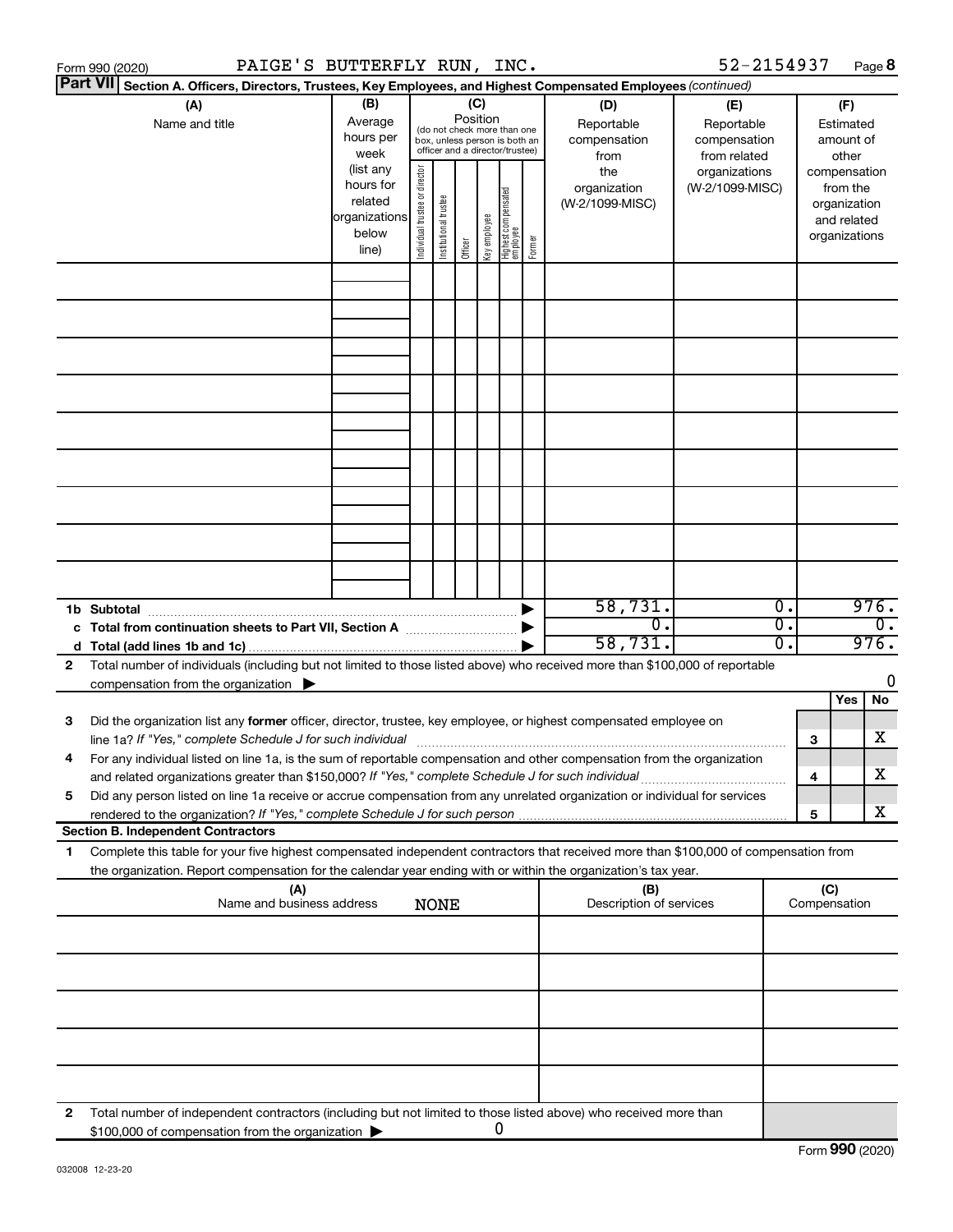|                                                           | Form 990 (2020)  |                                                                             | PAIGE'S BUTTERFLY RUN, INC. |                           |               |                                   | 52-2154937                  | Page 9                  |
|-----------------------------------------------------------|------------------|-----------------------------------------------------------------------------|-----------------------------|---------------------------|---------------|-----------------------------------|-----------------------------|-------------------------|
|                                                           | <b>Part VIII</b> | <b>Statement of Revenue</b>                                                 |                             |                           |               |                                   |                             |                         |
|                                                           |                  |                                                                             |                             |                           |               |                                   |                             |                         |
|                                                           |                  |                                                                             |                             |                           | Total revenue | Related or exempt                 | Unrelated                   | (D)<br>Revenue excluded |
|                                                           |                  |                                                                             |                             |                           |               | function revenue business revenue |                             | from tax under          |
|                                                           |                  |                                                                             |                             |                           |               |                                   |                             | sections 512 - 514      |
| Contributions, Gifts, Grants<br>and Other Similar Amounts |                  | 1 a Federated campaigns                                                     | 1a                          |                           |               |                                   |                             |                         |
|                                                           |                  | <b>b</b> Membership dues                                                    | 1b                          | 143,474.                  |               |                                   |                             |                         |
|                                                           |                  | c Fundraising events                                                        | 1 <sub>c</sub>              |                           |               |                                   |                             |                         |
|                                                           |                  | d Related organizations                                                     | 1 <sub>d</sub>              | 10, 100.                  |               |                                   |                             |                         |
|                                                           | е                | Government grants (contributions)                                           | 1e                          |                           |               |                                   |                             |                         |
|                                                           |                  | f All other contributions, gifts, grants, and                               |                             |                           |               |                                   |                             |                         |
|                                                           |                  | similar amounts not included above                                          | 1f                          | $\frac{12,000}{13,234}$ . |               |                                   |                             |                         |
|                                                           |                  | g Noncash contributions included in lines 1a-1f                             | 1g  \$                      |                           | 165,574.      |                                   |                             |                         |
|                                                           |                  |                                                                             |                             | <b>Business Code</b>      |               |                                   |                             |                         |
|                                                           |                  |                                                                             |                             |                           |               |                                   |                             |                         |
| Program Service<br>Revenue                                | 2a               |                                                                             |                             |                           |               |                                   |                             |                         |
|                                                           | b                | the contract of the contract of the contract of the contract of             |                             |                           |               |                                   |                             |                         |
|                                                           | c                | <u> 1989 - Johann Stein, mars an deus an deus Amerikaansk kommunister (</u> |                             |                           |               |                                   |                             |                         |
|                                                           | d                | the control of the control of the control of the control of the control of  |                             |                           |               |                                   |                             |                         |
|                                                           | e                |                                                                             |                             |                           |               |                                   |                             |                         |
|                                                           |                  |                                                                             |                             |                           |               |                                   |                             |                         |
|                                                           | 3                | Investment income (including dividends, interest, and                       |                             |                           |               |                                   |                             |                         |
|                                                           |                  |                                                                             |                             | ▶                         | 55.           |                                   |                             | 55.                     |
|                                                           | 4                | Income from investment of tax-exempt bond proceeds                          |                             |                           |               |                                   |                             |                         |
|                                                           | 5                |                                                                             |                             |                           |               |                                   |                             |                         |
|                                                           |                  |                                                                             | (i) Real                    | (ii) Personal             |               |                                   |                             |                         |
|                                                           |                  | 6 a Gross rents                                                             | ∣6a                         |                           |               |                                   |                             |                         |
|                                                           | b                | Less: rental expenses                                                       | 6 <sub>b</sub>              |                           |               |                                   |                             |                         |
|                                                           | c                | Rental income or (loss)                                                     | 6с                          |                           |               |                                   |                             |                         |
|                                                           |                  | d Net rental income or (loss)                                               |                             | ▶                         |               |                                   |                             |                         |
|                                                           |                  | 7 a Gross amount from sales of                                              | (i) Securities              | (ii) Other                |               |                                   |                             |                         |
|                                                           |                  | assets other than inventory                                                 | 7a                          |                           |               |                                   |                             |                         |
|                                                           |                  | <b>b</b> Less: cost or other basis                                          |                             |                           |               |                                   |                             |                         |
|                                                           |                  | and sales expenses                                                          | 7b                          |                           |               |                                   |                             |                         |
| evenue                                                    |                  | c Gain or (loss)                                                            | 7c                          |                           |               |                                   |                             |                         |
| œ                                                         |                  |                                                                             |                             |                           |               |                                   |                             |                         |
|                                                           |                  | 8 a Gross income from fundraising events (not                               |                             |                           |               |                                   |                             |                         |
| Other <sup>1</sup>                                        |                  | $143$ ,474. of<br>including \$                                              |                             |                           |               |                                   |                             |                         |
|                                                           |                  | contributions reported on line 1c). See                                     |                             |                           |               |                                   |                             |                         |
|                                                           |                  |                                                                             | 8a                          | 77,352.                   |               |                                   |                             |                         |
|                                                           |                  |                                                                             | 8 <sub>b</sub>              | 9,379.                    |               |                                   |                             |                         |
|                                                           |                  | c Net income or (loss) from fundraising events                              |                             | ▶                         | 67,973.       |                                   |                             | 67,973.                 |
|                                                           |                  | 9 a Gross income from gaming activities. See                                |                             |                           |               |                                   |                             |                         |
|                                                           |                  |                                                                             | 9a                          |                           |               |                                   |                             |                         |
|                                                           |                  |                                                                             | 9 <sub>b</sub>              |                           |               |                                   |                             |                         |
|                                                           |                  | c Net income or (loss) from gaming activities                               |                             | ▶                         |               |                                   |                             |                         |
|                                                           |                  | 10 a Gross sales of inventory, less returns                                 |                             |                           |               |                                   |                             |                         |
|                                                           |                  |                                                                             | <b>10a</b>                  | 1,895.                    |               |                                   |                             |                         |
|                                                           |                  | <b>b</b> Less: cost of goods sold                                           | 10 <sub>b</sub>             | 860.                      |               |                                   |                             |                         |
|                                                           |                  | c Net income or (loss) from sales of inventory                              |                             |                           | 1,035.        | 1,035.                            |                             |                         |
|                                                           |                  |                                                                             |                             | <b>Business Code</b>      |               |                                   |                             |                         |
|                                                           | 11a              |                                                                             |                             |                           |               |                                   |                             |                         |
|                                                           | b                |                                                                             |                             |                           |               |                                   |                             |                         |
| Miscellaneous<br>Revenue                                  | c                |                                                                             |                             |                           |               |                                   |                             |                         |
|                                                           |                  |                                                                             |                             |                           |               |                                   |                             |                         |
|                                                           |                  |                                                                             |                             | $\blacktriangleright$     |               |                                   |                             |                         |
|                                                           | 12               |                                                                             |                             |                           | 234,637.      | 1,035.                            | $\overline{\mathfrak{o}}$ . | 68,028.                 |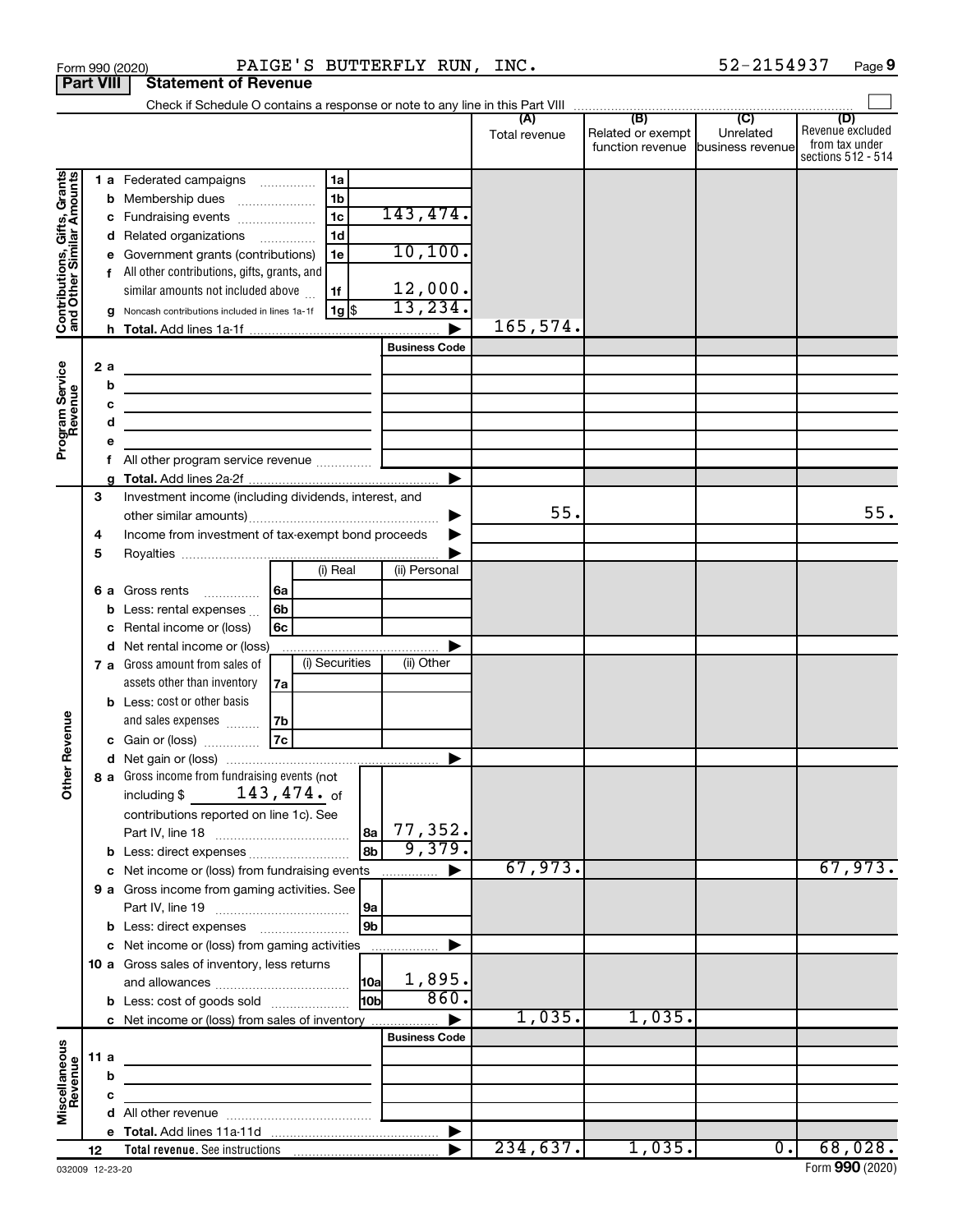Form 990 (2020) Page PAIGE'S BUTTERFLY RUN, INC. 52-2154937 **Part IX Statement of Functional Expenses**

*Section 501(c)(3) and 501(c)(4) organizations must complete all columns. All other organizations must complete column (A).*

|          | Check if Schedule O contains a response or note to any line in this Part IX                                                                                                                                |                       |                                    |                                           |                                |
|----------|------------------------------------------------------------------------------------------------------------------------------------------------------------------------------------------------------------|-----------------------|------------------------------------|-------------------------------------------|--------------------------------|
|          | Do not include amounts reported on lines 6b,<br>7b, 8b, 9b, and 10b of Part VIII.                                                                                                                          | (A)<br>Total expenses | (B)<br>Program service<br>expenses | (C)<br>Management and<br>general expenses | (D)<br>Fundraising<br>expenses |
| 1.       | Grants and other assistance to domestic organizations                                                                                                                                                      |                       |                                    |                                           |                                |
|          | and domestic governments. See Part IV, line 21                                                                                                                                                             | 154,994.              | 154,994.                           |                                           |                                |
| 2        | Grants and other assistance to domestic                                                                                                                                                                    |                       |                                    |                                           |                                |
|          | individuals. See Part IV, line 22                                                                                                                                                                          |                       |                                    |                                           |                                |
| 3        | Grants and other assistance to foreign                                                                                                                                                                     |                       |                                    |                                           |                                |
|          | organizations, foreign governments, and foreign                                                                                                                                                            |                       |                                    |                                           |                                |
|          | individuals. See Part IV, lines 15 and 16                                                                                                                                                                  |                       |                                    |                                           |                                |
| 4        | Benefits paid to or for members                                                                                                                                                                            |                       |                                    |                                           |                                |
| 5        | Compensation of current officers, directors,                                                                                                                                                               |                       |                                    |                                           |                                |
|          | trustees, and key employees                                                                                                                                                                                | 59,707.               | 4,109.                             | 4,697.                                    | 50,901.                        |
| 6        | Compensation not included above to disqualified                                                                                                                                                            |                       |                                    |                                           |                                |
|          | persons (as defined under section 4958(f)(1)) and                                                                                                                                                          |                       |                                    |                                           |                                |
|          | persons described in section 4958(c)(3)(B)                                                                                                                                                                 |                       |                                    |                                           |                                |
| 7        |                                                                                                                                                                                                            |                       |                                    |                                           |                                |
| 8        | Pension plan accruals and contributions (include                                                                                                                                                           |                       |                                    |                                           |                                |
|          | section 401(k) and 403(b) employer contributions)                                                                                                                                                          |                       |                                    |                                           |                                |
| 9        |                                                                                                                                                                                                            |                       |                                    |                                           |                                |
| 10       |                                                                                                                                                                                                            | 4,545.                | 300.                               | 357.                                      | 3,888.                         |
| 11       | Fees for services (nonemployees):                                                                                                                                                                          |                       |                                    |                                           |                                |
| а        |                                                                                                                                                                                                            |                       |                                    |                                           |                                |
| b        |                                                                                                                                                                                                            | 50.                   |                                    | 50.                                       |                                |
| c        |                                                                                                                                                                                                            | 4,800.                |                                    | 4,800.                                    |                                |
| d        |                                                                                                                                                                                                            |                       |                                    |                                           |                                |
| е        | Professional fundraising services. See Part IV, line 17                                                                                                                                                    |                       |                                    |                                           |                                |
| f        | Investment management fees                                                                                                                                                                                 |                       |                                    |                                           |                                |
| g        | Other. (If line 11g amount exceeds 10% of line 25,                                                                                                                                                         |                       |                                    |                                           |                                |
|          | column (A) amount, list line 11g expenses on Sch O.)                                                                                                                                                       | 775.                  |                                    | 775.                                      |                                |
| 12       |                                                                                                                                                                                                            | 1,722.                |                                    |                                           |                                |
| 13       |                                                                                                                                                                                                            | 823.                  |                                    | 1,722.<br>823.                            |                                |
| 14       |                                                                                                                                                                                                            |                       |                                    |                                           |                                |
| 15       |                                                                                                                                                                                                            | 408.                  |                                    | 408.                                      |                                |
| 16       |                                                                                                                                                                                                            |                       |                                    |                                           |                                |
| 17       | Travel                                                                                                                                                                                                     |                       |                                    |                                           |                                |
| 18       | Payments of travel or entertainment expenses                                                                                                                                                               |                       |                                    |                                           |                                |
|          | for any federal, state, or local public officials                                                                                                                                                          | 101.                  |                                    | 101.                                      |                                |
| 19<br>20 | Conferences, conventions, and meetings<br>Interest                                                                                                                                                         |                       |                                    |                                           |                                |
| 21       |                                                                                                                                                                                                            |                       |                                    |                                           |                                |
| 22       | Depreciation, depletion, and amortization                                                                                                                                                                  | 1,038.                |                                    | 1,038.                                    |                                |
| 23       | Insurance                                                                                                                                                                                                  | 2,026.                |                                    | 2,026.                                    |                                |
| 24       | Other expenses. Itemize expenses not covered<br>above (List miscellaneous expenses on line 24e. If<br>line 24e amount exceeds 10% of line 25, column (A)<br>amount, list line 24e expenses on Schedule O.) |                       |                                    |                                           |                                |
| a        | <b>MISCELLANEOUS</b>                                                                                                                                                                                       | 1,617.                |                                    | 1,617.                                    |                                |
|          | DUES & SUBSCRIPTIONS                                                                                                                                                                                       | 199.                  |                                    | 199.                                      |                                |
| c        |                                                                                                                                                                                                            |                       |                                    |                                           |                                |
| d        |                                                                                                                                                                                                            |                       |                                    |                                           |                                |
| е        | All other expenses                                                                                                                                                                                         |                       |                                    |                                           |                                |
| 25       | Total functional expenses. Add lines 1 through 24e                                                                                                                                                         | 232,805.              | 159,403.                           | 18,613.                                   | 54,789.                        |
| 26       | <b>Joint costs.</b> Complete this line only if the organization                                                                                                                                            |                       |                                    |                                           |                                |
|          | reported in column (B) joint costs from a combined                                                                                                                                                         |                       |                                    |                                           |                                |
|          | educational campaign and fundraising solicitation.                                                                                                                                                         |                       |                                    |                                           |                                |
|          | Check here $\blacktriangleright$<br>if following SOP 98-2 (ASC 958-720)                                                                                                                                    |                       |                                    |                                           |                                |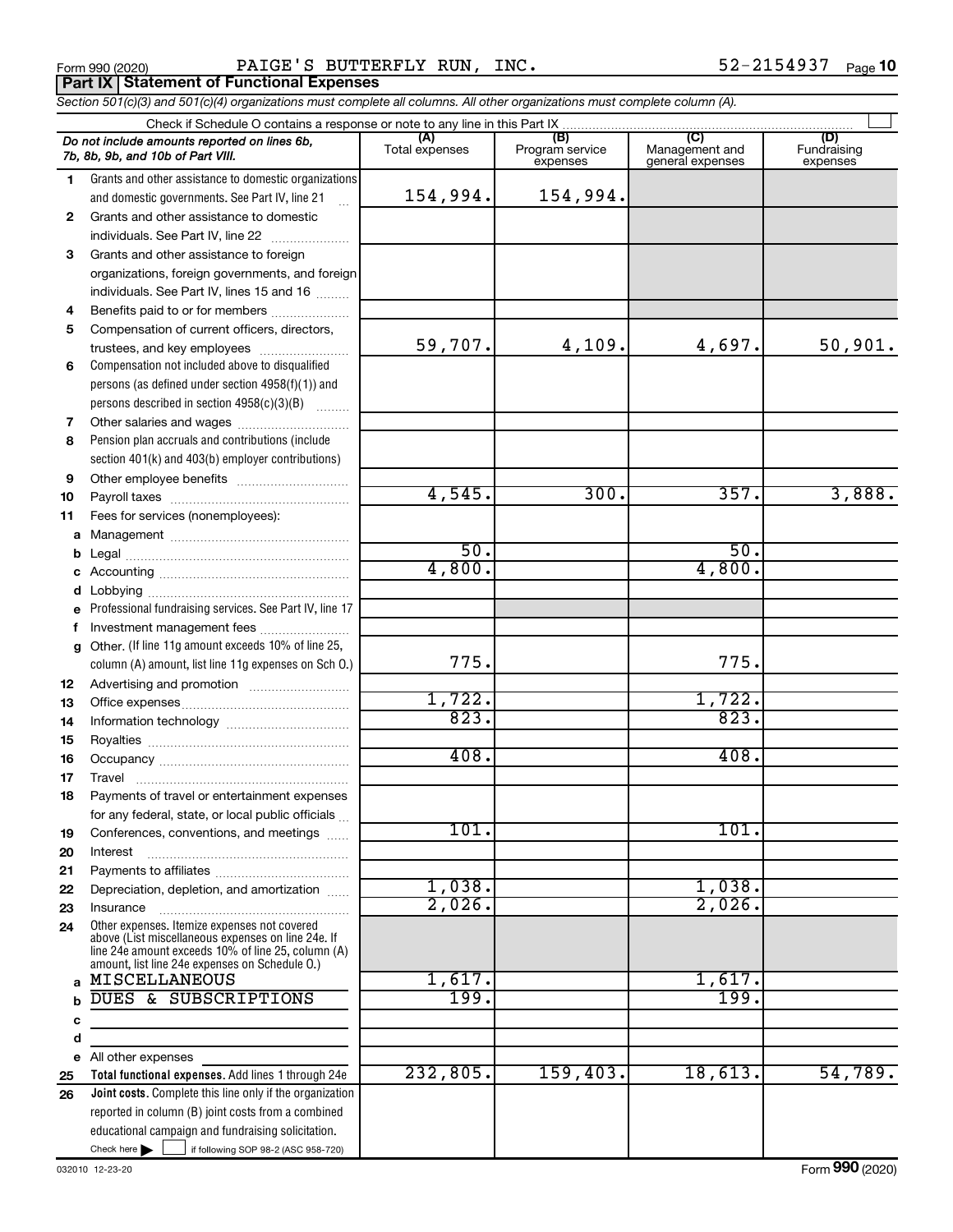| 2154937<br>PAIGE'S<br><b>RUN</b><br>BUTTERFLY<br>INC.<br>Form 990 (2020)<br>– 2 ب<br>$\mathbf{A}$ | Page |
|---------------------------------------------------------------------------------------------------|------|
|---------------------------------------------------------------------------------------------------|------|

|                                    |              | <b>Part X   Balance Sheet</b>                                                                          |                       |                          |                 |                    |
|------------------------------------|--------------|--------------------------------------------------------------------------------------------------------|-----------------------|--------------------------|-----------------|--------------------|
|                                    |              |                                                                                                        |                       |                          |                 |                    |
|                                    |              |                                                                                                        |                       | (A)<br>Beginning of year |                 | (B)<br>End of year |
|                                    | 1            |                                                                                                        |                       | 23,749.                  | $\mathbf{1}$    | 59,232.            |
|                                    | $\mathbf{2}$ |                                                                                                        |                       | 25,679.                  | $\overline{2}$  | 31,068.            |
|                                    | з            |                                                                                                        |                       |                          | 3               | 5,797.             |
|                                    | 4            |                                                                                                        |                       |                          | 4               |                    |
|                                    | 5            | Loans and other receivables from any current or former officer, director,                              |                       |                          |                 |                    |
|                                    |              | trustee, key employee, creator or founder, substantial contributor, or 35%                             |                       |                          |                 |                    |
|                                    |              | controlled entity or family member of any of these persons                                             |                       |                          | 5               |                    |
|                                    | 6            | Loans and other receivables from other disqualified persons (as defined                                |                       |                          |                 |                    |
|                                    |              | under section $4958(f)(1)$ , and persons described in section $4958(c)(3)(B)$                          |                       |                          | 6               |                    |
|                                    | 7            |                                                                                                        |                       |                          | $\overline{7}$  |                    |
| Assets                             | 8            |                                                                                                        |                       | 996.                     | 8               | 535.               |
|                                    | 9            | Prepaid expenses and deferred charges                                                                  |                       | 528.                     | 9               | 1,378.             |
|                                    |              | <b>10a</b> Land, buildings, and equipment: cost or other                                               |                       |                          |                 |                    |
|                                    |              | basis. Complete Part VI of Schedule D  10a                                                             |                       |                          |                 |                    |
|                                    |              |                                                                                                        | $\frac{5,140}{3,761}$ | 499.                     | 10 <sub>c</sub> | 1,379.             |
|                                    | 11           |                                                                                                        |                       |                          | 11              |                    |
|                                    | 12           |                                                                                                        |                       |                          | 12              |                    |
|                                    | 13           |                                                                                                        |                       |                          | 13              |                    |
|                                    | 14           |                                                                                                        |                       | 595.                     | 14              | $\overline{0}$ .   |
|                                    | 15           |                                                                                                        |                       |                          | 15              |                    |
|                                    | 16           |                                                                                                        |                       | 52,046.                  | 16              | 99,389.            |
|                                    | 17           |                                                                                                        |                       | 946.                     | 17              | 1,707.             |
|                                    | 18           |                                                                                                        |                       |                          | 18              |                    |
|                                    | 19           |                                                                                                        |                       | 5,000.                   | 19              | 9,750.             |
|                                    | 20           |                                                                                                        |                       |                          | 20              |                    |
|                                    | 21           | Escrow or custodial account liability. Complete Part IV of Schedule D                                  |                       |                          | 21              |                    |
|                                    | 22           | Loans and other payables to any current or former officer, director,                                   |                       |                          |                 |                    |
|                                    |              | trustee, key employee, creator or founder, substantial contributor, or 35%                             |                       |                          |                 |                    |
| abilities                          |              |                                                                                                        |                       |                          | 22              |                    |
|                                    | 23           | Secured mortgages and notes payable to unrelated third parties                                         |                       |                          | 23              |                    |
|                                    | 24           | Unsecured notes and loans payable to unrelated third parties                                           |                       |                          | 24              | 40,000.            |
|                                    | 25           | Other liabilities (including federal income tax, payables to related third                             |                       |                          |                 |                    |
|                                    |              | parties, and other liabilities not included on lines 17-24). Complete Part X                           |                       |                          |                 |                    |
|                                    |              | of Schedule D                                                                                          |                       |                          | 25              |                    |
|                                    | 26           | Total liabilities. Add lines 17 through 25                                                             |                       | 5,946.                   | 26              | 51,457.            |
|                                    |              | Organizations that follow FASB ASC 958, check here $\blacktriangleright \lfloor \underline{X} \rfloor$ |                       |                          |                 |                    |
|                                    |              | and complete lines 27, 28, 32, and 33.                                                                 |                       |                          |                 |                    |
|                                    | 27           |                                                                                                        |                       | 46,100.                  | 27              | 47,932.            |
|                                    | 28           |                                                                                                        |                       |                          | 28              |                    |
|                                    |              | Organizations that do not follow FASB ASC 958, check here $\blacktriangleright$                        |                       |                          |                 |                    |
|                                    |              | and complete lines 29 through 33.                                                                      |                       |                          |                 |                    |
|                                    | 29           |                                                                                                        |                       |                          | 29              |                    |
| <b>Net Assets or Fund Balances</b> | 30           | Paid-in or capital surplus, or land, building, or equipment fund                                       |                       |                          | 30              |                    |
|                                    | 31           | Retained earnings, endowment, accumulated income, or other funds                                       |                       |                          | 31              |                    |
|                                    | 32           | Total net assets or fund balances                                                                      |                       | 46,100.                  | 32              | 47,932.            |

**33** Total liabilities and net assets/fund balances

Form (2020) **990**

**33** 52,046. 99,389.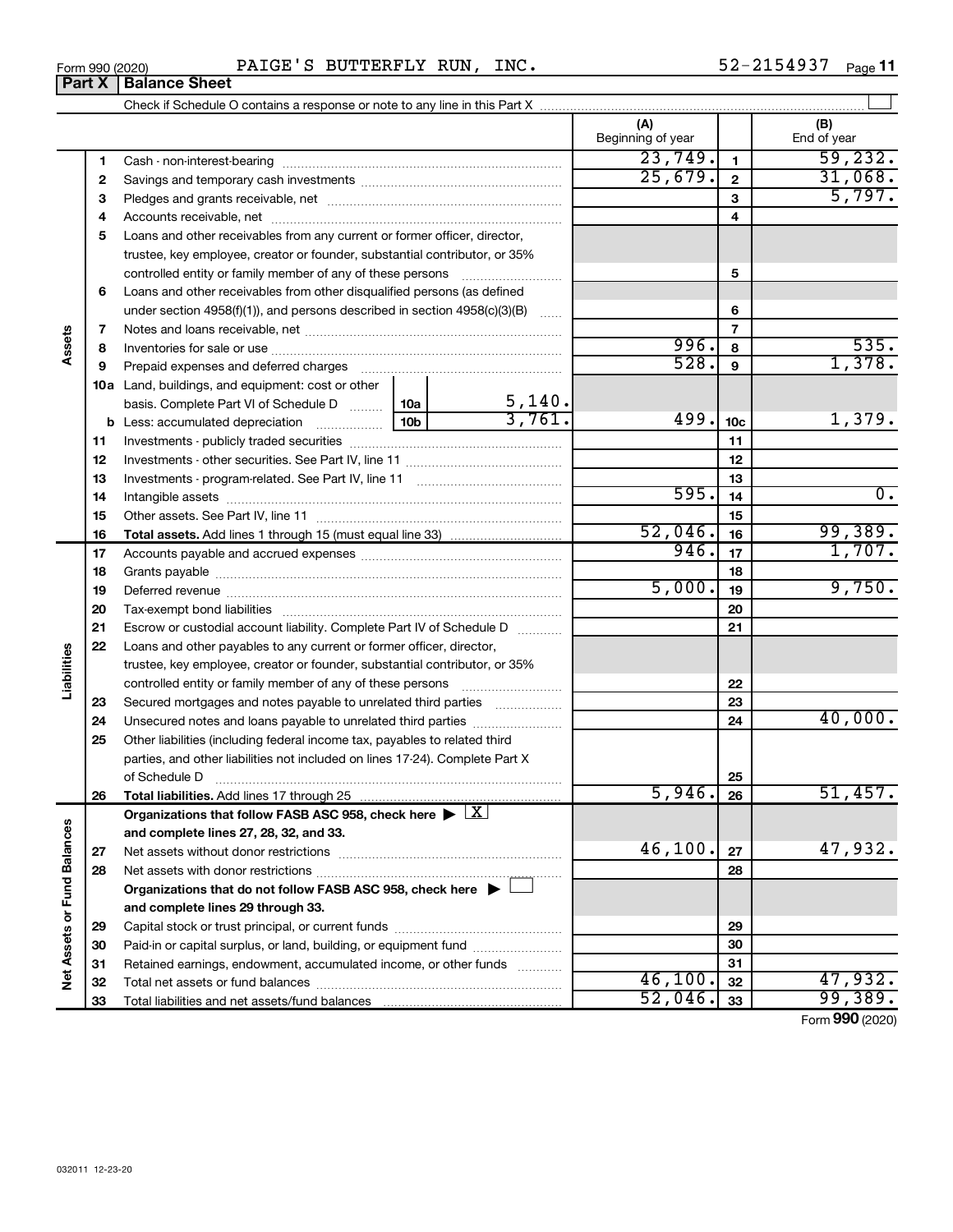|    | PAIGE'S BUTTERFLY RUN, INC.<br>Form 990 (2020)                                                                                                                                                                                 | 52-2154937              |                 |            | Page 12  |
|----|--------------------------------------------------------------------------------------------------------------------------------------------------------------------------------------------------------------------------------|-------------------------|-----------------|------------|----------|
|    | Part XI l<br><b>Reconciliation of Net Assets</b>                                                                                                                                                                               |                         |                 |            |          |
|    |                                                                                                                                                                                                                                |                         |                 |            |          |
| 1  |                                                                                                                                                                                                                                | 1                       |                 |            | 234,637. |
| 2  |                                                                                                                                                                                                                                | $\overline{2}$          |                 |            | 232,805. |
| З  |                                                                                                                                                                                                                                | 3                       |                 |            | 1,832.   |
| 4  |                                                                                                                                                                                                                                | $\overline{\mathbf{4}}$ |                 |            | 46,100.  |
| 5  | Net unrealized gains (losses) on investments [11] matter continuum matter is a set of the set of the set of the                                                                                                                | 5                       |                 |            |          |
| 6  |                                                                                                                                                                                                                                | 6                       |                 |            |          |
| 7  | Investment expenses www.communication.com/www.communication.com/www.communication.com/www.com                                                                                                                                  | $\overline{7}$          |                 |            |          |
| 8  | Prior period adjustments [111] matter contracts and adjustments and account contract of the contract of the contract of the contract of the contract of the contract of the contract of the contract of the contract of the co | 8                       |                 |            |          |
| 9  | Other changes in net assets or fund balances (explain on Schedule O) [11] [12] context changes in net assets or fund balances (explain on Schedule O)                                                                          | 9                       |                 |            | σ.       |
| 10 | Net assets or fund balances at end of year. Combine lines 3 through 9 (must equal Part X, line 32,                                                                                                                             |                         |                 |            |          |
|    |                                                                                                                                                                                                                                | 10                      |                 |            | 47,932.  |
|    | Part XII Financial Statements and Reporting                                                                                                                                                                                    |                         |                 |            |          |
|    |                                                                                                                                                                                                                                |                         |                 |            |          |
|    |                                                                                                                                                                                                                                |                         |                 | <b>Yes</b> | No       |
| 1  | $\boxed{\text{X}}$ Accrual<br>Accounting method used to prepare the Form 990: $\Box$ Cash<br>Other                                                                                                                             |                         |                 |            |          |
|    | If the organization changed its method of accounting from a prior year or checked "Other," explain in Schedule O.                                                                                                              |                         |                 |            |          |
|    |                                                                                                                                                                                                                                |                         | 2a              | x          |          |
|    | If "Yes," check a box below to indicate whether the financial statements for the year were compiled or reviewed on a                                                                                                           |                         |                 |            |          |
|    | separate basis, consolidated basis, or both:                                                                                                                                                                                   |                         |                 |            |          |
|    | $\lfloor x \rfloor$ Separate basis<br>Consolidated basis<br>Both consolidated and separate basis                                                                                                                               |                         |                 |            |          |
|    |                                                                                                                                                                                                                                |                         | 2 <sub>b</sub>  |            | х        |
|    | If "Yes," check a box below to indicate whether the financial statements for the year were audited on a separate basis,                                                                                                        |                         |                 |            |          |
|    | consolidated basis, or both:                                                                                                                                                                                                   |                         |                 |            |          |
|    | Separate basis<br>Consolidated basis<br>Both consolidated and separate basis                                                                                                                                                   |                         |                 |            |          |
|    | c If "Yes" to line 2a or 2b, does the organization have a committee that assumes responsibility for oversight of the audit,                                                                                                    |                         |                 |            |          |
|    |                                                                                                                                                                                                                                |                         | 2c              |            | х        |
|    | If the organization changed either its oversight process or selection process during the tax year, explain on Schedule O.                                                                                                      |                         |                 |            |          |
|    | 3a As a result of a federal award, was the organization required to undergo an audit or audits as set forth in the Single Audit                                                                                                |                         |                 |            | x        |
|    |                                                                                                                                                                                                                                |                         | За              |            |          |
|    | b If "Yes," did the organization undergo the required audit or audits? If the organization did not undergo the required audit                                                                                                  |                         |                 |            |          |
|    |                                                                                                                                                                                                                                |                         | 3b              |            |          |
|    |                                                                                                                                                                                                                                |                         | Form 990 (2020) |            |          |
|    |                                                                                                                                                                                                                                |                         |                 |            |          |
|    |                                                                                                                                                                                                                                |                         |                 |            |          |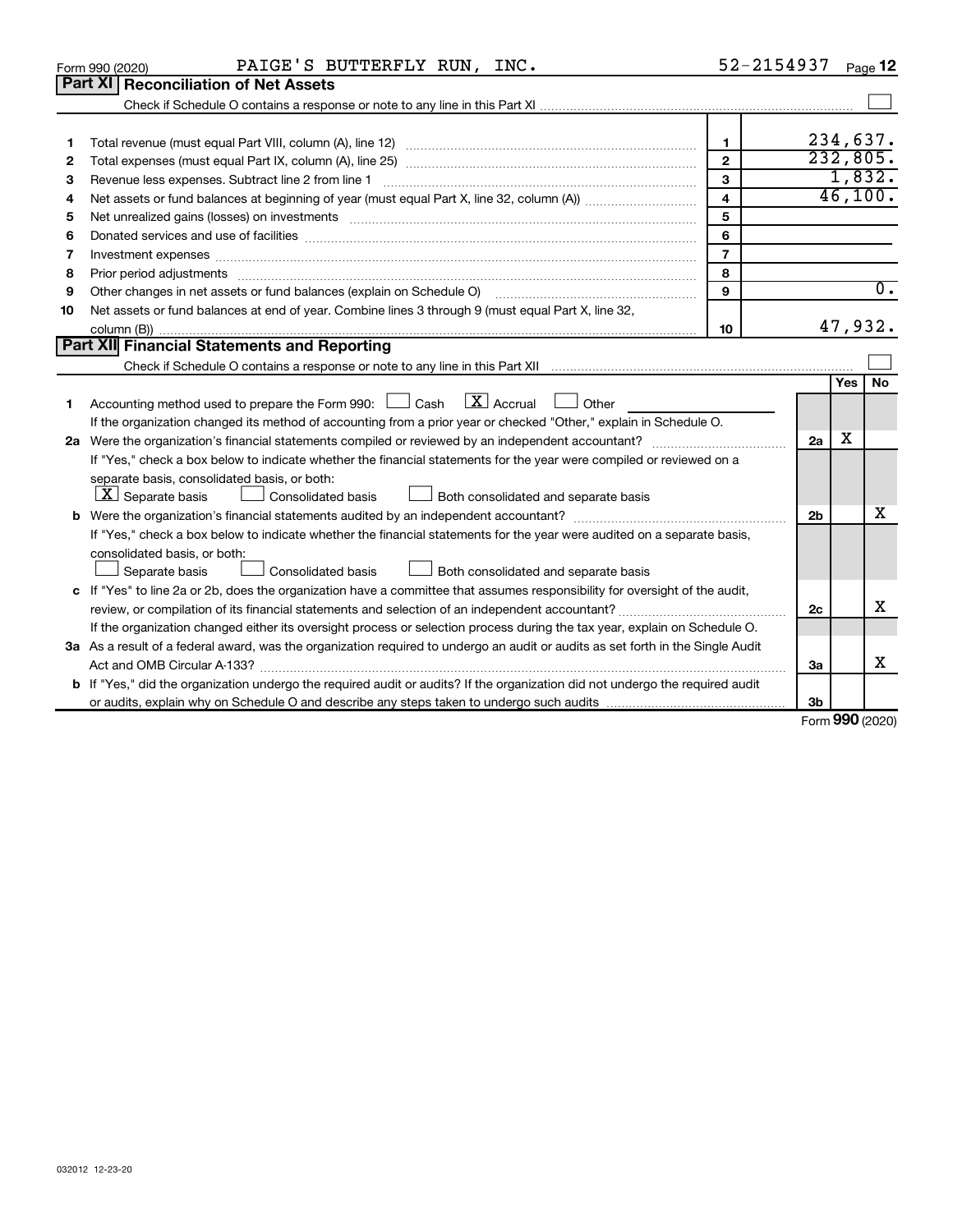**SCHEDULE A**

Department of the Treasury Internal Revenue Service

| (Form 990 or 990-EZ) |  |  |  |  |
|----------------------|--|--|--|--|
|----------------------|--|--|--|--|

# Form 990 or 990-EZ) **Public Charity Status and Public Support**<br>
Complete if the organization is a section 501(c)(3) organization or a section<br> **2020**

**4947(a)(1) nonexempt charitable trust.**

| Attach to Form 990 or Form 990-EZ.                                                           |
|----------------------------------------------------------------------------------------------|
| $\blacktriangleright$ Go to www.irs.gov/Form990 for instructions and the latest information. |

| OMB No. 1545-0047                   |  |  |  |  |  |
|-------------------------------------|--|--|--|--|--|
| U <sup>2</sup>                      |  |  |  |  |  |
| <b>Open to Public</b><br>Inspection |  |  |  |  |  |
|                                     |  |  |  |  |  |

|              |                     |                                                                                                                                              |          | י שט נט אז איזוויטו וואס אויי וויסט פון א דער וויסט איזוויט וויסט איזוויס וויסט א |                                 |    |                                                      |                                                     |
|--------------|---------------------|----------------------------------------------------------------------------------------------------------------------------------------------|----------|-----------------------------------------------------------------------------------|---------------------------------|----|------------------------------------------------------|-----------------------------------------------------|
|              |                     | Name of the organization                                                                                                                     |          |                                                                                   |                                 |    |                                                      | <b>Employer identification number</b><br>52-2154937 |
| Part I       |                     | Reason for Public Charity Status. (All organizations must complete this part.) See instructions.                                             |          | PAIGE'S BUTTERFLY RUN, INC.                                                       |                                 |    |                                                      |                                                     |
|              |                     |                                                                                                                                              |          |                                                                                   |                                 |    |                                                      |                                                     |
| 1            |                     | The organization is not a private foundation because it is: (For lines 1 through 12, check only one box.)                                    |          |                                                                                   |                                 |    |                                                      |                                                     |
|              |                     | A church, convention of churches, or association of churches described in section 170(b)(1)(A)(i).                                           |          |                                                                                   |                                 |    |                                                      |                                                     |
| $\mathbf{2}$ |                     | A school described in section 170(b)(1)(A)(ii). (Attach Schedule E (Form 990 or 990-EZ).)                                                    |          |                                                                                   |                                 |    |                                                      |                                                     |
| 3            |                     | A hospital or a cooperative hospital service organization described in section 170(b)(1)(A)(iii).                                            |          |                                                                                   |                                 |    |                                                      |                                                     |
| 4            |                     | A medical research organization operated in conjunction with a hospital described in section 170(b)(1)(A)(iii). Enter the hospital's name,   |          |                                                                                   |                                 |    |                                                      |                                                     |
|              |                     | city, and state:                                                                                                                             |          |                                                                                   |                                 |    |                                                      |                                                     |
| 5            |                     | An organization operated for the benefit of a college or university owned or operated by a governmental unit described in                    |          |                                                                                   |                                 |    |                                                      |                                                     |
|              |                     | section 170(b)(1)(A)(iv). (Complete Part II.)                                                                                                |          |                                                                                   |                                 |    |                                                      |                                                     |
| 6            |                     | A federal, state, or local government or governmental unit described in section 170(b)(1)(A)(v).                                             |          |                                                                                   |                                 |    |                                                      |                                                     |
| 7            | $\lfloor x \rfloor$ | An organization that normally receives a substantial part of its support from a governmental unit or from the general public described in    |          |                                                                                   |                                 |    |                                                      |                                                     |
|              |                     | section 170(b)(1)(A)(vi). (Complete Part II.)                                                                                                |          |                                                                                   |                                 |    |                                                      |                                                     |
| 8            |                     | A community trust described in section 170(b)(1)(A)(vi). (Complete Part II.)                                                                 |          |                                                                                   |                                 |    |                                                      |                                                     |
| 9            |                     | An agricultural research organization described in section 170(b)(1)(A)(ix) operated in conjunction with a land-grant college                |          |                                                                                   |                                 |    |                                                      |                                                     |
|              |                     | or university or a non-land-grant college of agriculture (see instructions). Enter the name, city, and state of the college or               |          |                                                                                   |                                 |    |                                                      |                                                     |
|              |                     | university:                                                                                                                                  |          |                                                                                   |                                 |    |                                                      |                                                     |
| 10           |                     | An organization that normally receives (1) more than 33 1/3% of its support from contributions, membership fees, and gross receipts from     |          |                                                                                   |                                 |    |                                                      |                                                     |
|              |                     | activities related to its exempt functions, subject to certain exceptions; and (2) no more than 33 1/3% of its support from gross investment |          |                                                                                   |                                 |    |                                                      |                                                     |
|              |                     | income and unrelated business taxable income (less section 511 tax) from businesses acquired by the organization after June 30, 1975.        |          |                                                                                   |                                 |    |                                                      |                                                     |
|              |                     | See section 509(a)(2). (Complete Part III.)                                                                                                  |          |                                                                                   |                                 |    |                                                      |                                                     |
| 11           |                     | An organization organized and operated exclusively to test for public safety. See section 509(a)(4).                                         |          |                                                                                   |                                 |    |                                                      |                                                     |
| 12           |                     | An organization organized and operated exclusively for the benefit of, to perform the functions of, or to carry out the purposes of one or   |          |                                                                                   |                                 |    |                                                      |                                                     |
|              |                     | more publicly supported organizations described in section 509(a)(1) or section 509(a)(2). See section 509(a)(3). Check the box in           |          |                                                                                   |                                 |    |                                                      |                                                     |
|              |                     | lines 12a through 12d that describes the type of supporting organization and complete lines 12e, 12f, and 12g.                               |          |                                                                                   |                                 |    |                                                      |                                                     |
| а            |                     | Type I. A supporting organization operated, supervised, or controlled by its supported organization(s), typically by giving                  |          |                                                                                   |                                 |    |                                                      |                                                     |
|              |                     | the supported organization(s) the power to regularly appoint or elect a majority of the directors or trustees of the supporting              |          |                                                                                   |                                 |    |                                                      |                                                     |
|              |                     | organization. You must complete Part IV, Sections A and B.                                                                                   |          |                                                                                   |                                 |    |                                                      |                                                     |
| b            |                     | Type II. A supporting organization supervised or controlled in connection with its supported organization(s), by having                      |          |                                                                                   |                                 |    |                                                      |                                                     |
|              |                     | control or management of the supporting organization vested in the same persons that control or manage the supported                         |          |                                                                                   |                                 |    |                                                      |                                                     |
|              |                     | organization(s). You must complete Part IV, Sections A and C.                                                                                |          |                                                                                   |                                 |    |                                                      |                                                     |
| с            |                     | Type III functionally integrated. A supporting organization operated in connection with, and functionally integrated with,                   |          |                                                                                   |                                 |    |                                                      |                                                     |
|              |                     | its supported organization(s) (see instructions). You must complete Part IV, Sections A, D, and E.                                           |          |                                                                                   |                                 |    |                                                      |                                                     |
| d            |                     | Type III non-functionally integrated. A supporting organization operated in connection with its supported organization(s)                    |          |                                                                                   |                                 |    |                                                      |                                                     |
|              |                     | that is not functionally integrated. The organization generally must satisfy a distribution requirement and an attentiveness                 |          |                                                                                   |                                 |    |                                                      |                                                     |
|              |                     | requirement (see instructions). You must complete Part IV, Sections A and D, and Part V.                                                     |          |                                                                                   |                                 |    |                                                      |                                                     |
| е            |                     | Check this box if the organization received a written determination from the IRS that it is a Type I, Type II, Type III                      |          |                                                                                   |                                 |    |                                                      |                                                     |
|              |                     | functionally integrated, or Type III non-functionally integrated supporting organization.                                                    |          |                                                                                   |                                 |    |                                                      |                                                     |
| f            |                     |                                                                                                                                              |          |                                                                                   |                                 |    |                                                      |                                                     |
| a            |                     | Provide the following information about the supported organization(s).                                                                       |          |                                                                                   | (iv) Is the organization listed |    |                                                      |                                                     |
|              |                     | (i) Name of supported<br>organization                                                                                                        | (ii) EIN | (iii) Type of organization<br>(described on lines 1-10                            | in your governing document?     |    | (v) Amount of monetary<br>support (see instructions) | (vi) Amount of other<br>support (see instructions)  |
|              |                     |                                                                                                                                              |          | above (see instructions))                                                         | Yes                             | No |                                                      |                                                     |
|              |                     |                                                                                                                                              |          |                                                                                   |                                 |    |                                                      |                                                     |
|              |                     |                                                                                                                                              |          |                                                                                   |                                 |    |                                                      |                                                     |
|              |                     |                                                                                                                                              |          |                                                                                   |                                 |    |                                                      |                                                     |
|              |                     |                                                                                                                                              |          |                                                                                   |                                 |    |                                                      |                                                     |
|              |                     |                                                                                                                                              |          |                                                                                   |                                 |    |                                                      |                                                     |
|              |                     |                                                                                                                                              |          |                                                                                   |                                 |    |                                                      |                                                     |
|              |                     |                                                                                                                                              |          |                                                                                   |                                 |    |                                                      |                                                     |
|              |                     |                                                                                                                                              |          |                                                                                   |                                 |    |                                                      |                                                     |
|              |                     |                                                                                                                                              |          |                                                                                   |                                 |    |                                                      |                                                     |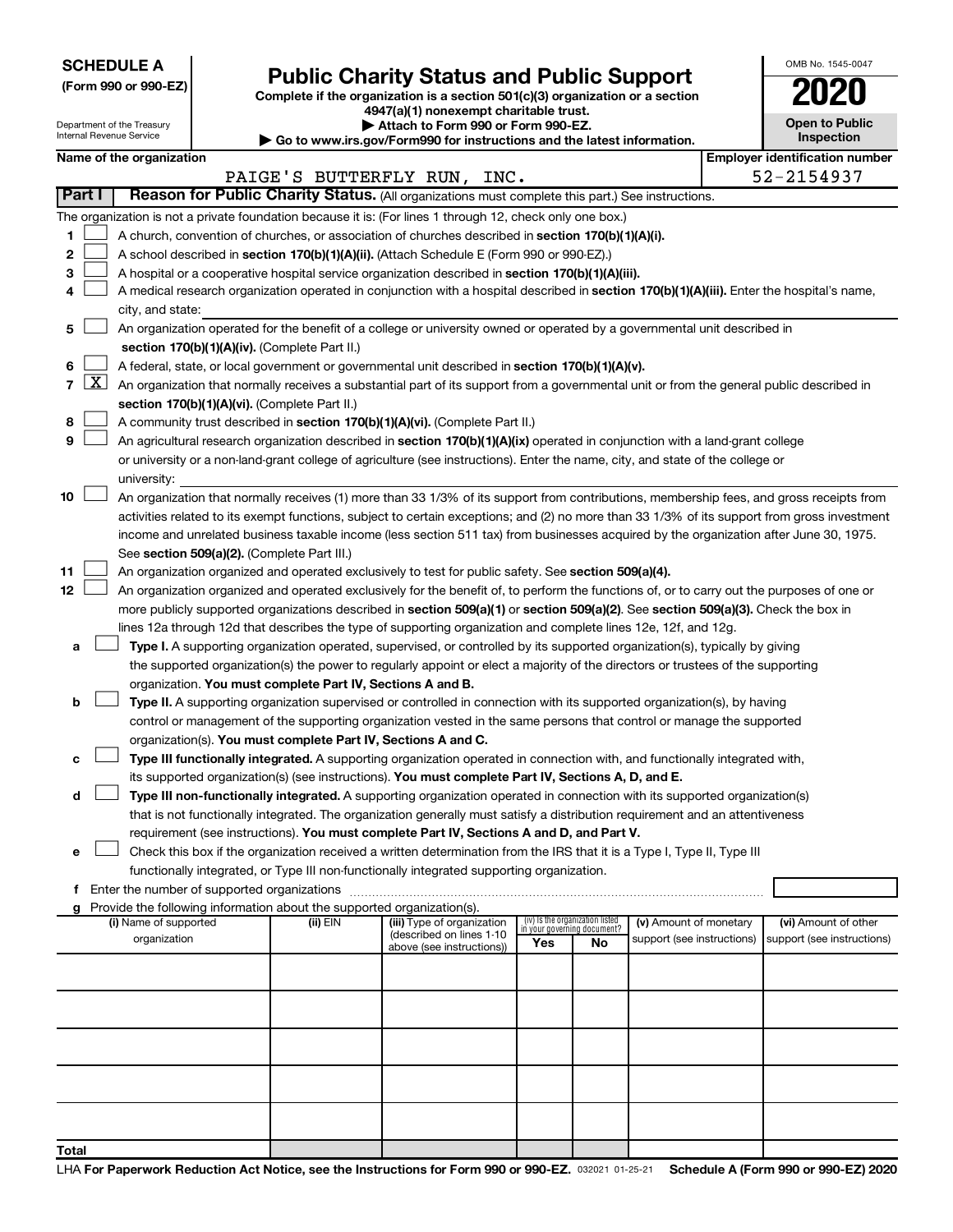#### Schedule A (Form 990 or 990-EZ) 2020  $\rm PAIGE$  'S BUTTERFLY RUN, INC .  $52\text{--}2154937$   $_{\rm Page}$

52-2154937 Page 2

(Complete only if you checked the box on line 5, 7, or 8 of Part I or if the organization failed to qualify under Part III. If the organization fails to qualify under the tests listed below, please complete Part III.) **Part II Support Schedule for Organizations Described in Sections 170(b)(1)(A)(iv) and 170(b)(1)(A)(vi)**

| <b>Section A. Public Support</b>                                                                                                                                                                                               |           |          |                       |                                 |          |                                    |  |
|--------------------------------------------------------------------------------------------------------------------------------------------------------------------------------------------------------------------------------|-----------|----------|-----------------------|---------------------------------|----------|------------------------------------|--|
| Calendar year (or fiscal year beginning in)                                                                                                                                                                                    | (a) 2016  | (b) 2017 | $(c)$ 2018            | $(d)$ 2019                      | (e) 2020 | (f) Total                          |  |
| 1 Gifts, grants, contributions, and                                                                                                                                                                                            |           |          |                       |                                 |          |                                    |  |
| membership fees received. (Do not                                                                                                                                                                                              |           |          |                       |                                 |          |                                    |  |
| include any "unusual grants.")                                                                                                                                                                                                 | 164, 145. |          | $205, 648.$ 191, 163. | 195, 934.                       | 165,474. | 922, 364.                          |  |
| 2 Tax revenues levied for the organ-                                                                                                                                                                                           |           |          |                       |                                 |          |                                    |  |
| ization's benefit and either paid to                                                                                                                                                                                           |           |          |                       |                                 |          |                                    |  |
| or expended on its behalf                                                                                                                                                                                                      |           |          |                       |                                 |          |                                    |  |
| 3 The value of services or facilities                                                                                                                                                                                          |           |          |                       |                                 |          |                                    |  |
| furnished by a governmental unit to                                                                                                                                                                                            |           |          |                       |                                 |          |                                    |  |
| the organization without charge                                                                                                                                                                                                |           |          |                       |                                 |          |                                    |  |
| 4 Total. Add lines 1 through 3                                                                                                                                                                                                 | 164, 145. |          |                       | $205, 648.$ 191, 163. 195, 934. | 165,474. | 922, 364.                          |  |
| 5 The portion of total contributions                                                                                                                                                                                           |           |          |                       |                                 |          |                                    |  |
| by each person (other than a                                                                                                                                                                                                   |           |          |                       |                                 |          |                                    |  |
| governmental unit or publicly                                                                                                                                                                                                  |           |          |                       |                                 |          |                                    |  |
| supported organization) included                                                                                                                                                                                               |           |          |                       |                                 |          |                                    |  |
| on line 1 that exceeds 2% of the                                                                                                                                                                                               |           |          |                       |                                 |          |                                    |  |
| amount shown on line 11,                                                                                                                                                                                                       |           |          |                       |                                 |          |                                    |  |
| column (f)                                                                                                                                                                                                                     |           |          |                       |                                 |          |                                    |  |
| 6 Public support. Subtract line 5 from line 4.                                                                                                                                                                                 |           |          |                       |                                 |          | 922, 364.                          |  |
| <b>Section B. Total Support</b>                                                                                                                                                                                                |           |          |                       |                                 |          |                                    |  |
| Calendar year (or fiscal year beginning in)                                                                                                                                                                                    | (a) 2016  | (b) 2017 | $(c)$ 2018            | $(d)$ 2019                      | (e) 2020 | $($ f) Total<br>922, 364.          |  |
| <b>7</b> Amounts from line 4                                                                                                                                                                                                   | 164, 145. | 205,648. | 191, 163.             | 195,934.                        | 165,474. |                                    |  |
| 8 Gross income from interest,                                                                                                                                                                                                  |           |          |                       |                                 |          |                                    |  |
| dividends, payments received on                                                                                                                                                                                                |           |          |                       |                                 |          |                                    |  |
| securities loans, rents, royalties,                                                                                                                                                                                            |           |          |                       |                                 |          |                                    |  |
| and income from similar sources                                                                                                                                                                                                | 16.       | 1.       | 63.                   | 64.                             | 55.      | 199.                               |  |
| <b>9</b> Net income from unrelated business                                                                                                                                                                                    |           |          |                       |                                 |          |                                    |  |
| activities, whether or not the                                                                                                                                                                                                 |           |          |                       |                                 |          |                                    |  |
| business is regularly carried on                                                                                                                                                                                               |           |          |                       |                                 |          |                                    |  |
| 10 Other income. Do not include gain                                                                                                                                                                                           |           |          |                       |                                 |          |                                    |  |
| or loss from the sale of capital                                                                                                                                                                                               |           |          |                       |                                 |          |                                    |  |
| assets (Explain in Part VI.)                                                                                                                                                                                                   |           |          |                       |                                 |          |                                    |  |
| 11 Total support. Add lines 7 through 10                                                                                                                                                                                       |           |          |                       |                                 |          | 922,563.                           |  |
| <b>12</b> Gross receipts from related activities, etc. (see instructions)                                                                                                                                                      |           |          |                       |                                 | 12       | 79,247.                            |  |
| 13 First 5 years. If the Form 990 is for the organization's first, second, third, fourth, or fifth tax year as a section 501(c)(3)                                                                                             |           |          |                       |                                 |          |                                    |  |
| organization, check this box and stop here www.assessment.com/material/and/material/and/material/and/material/                                                                                                                 |           |          |                       |                                 |          |                                    |  |
| <b>Section C. Computation of Public Support Percentage</b>                                                                                                                                                                     |           |          |                       |                                 |          |                                    |  |
|                                                                                                                                                                                                                                |           |          |                       |                                 | 14       | 99.98<br>%                         |  |
|                                                                                                                                                                                                                                |           |          |                       |                                 | 15       | 99.95<br>%                         |  |
| 16a 33 1/3% support test - 2020. If the organization did not check the box on line 13, and line 14 is 33 1/3% or more, check this box and                                                                                      |           |          |                       |                                 |          |                                    |  |
| stop here. The organization qualifies as a publicly supported organization manufactured content and the organization manufactured or an analyzing the stress of the stress of the stress of the stress of the stress of the st |           |          |                       |                                 |          | $\blacktriangleright$ $\mathbf{X}$ |  |
| b 33 1/3% support test - 2019. If the organization did not check a box on line 13 or 16a, and line 15 is 33 1/3% or more, check this box                                                                                       |           |          |                       |                                 |          |                                    |  |
|                                                                                                                                                                                                                                |           |          |                       |                                 |          |                                    |  |
| 17a 10% -facts-and-circumstances test - 2020. If the organization did not check a box on line 13, 16a, or 16b, and line 14 is 10% or more,                                                                                     |           |          |                       |                                 |          |                                    |  |
| and if the organization meets the facts-and-circumstances test, check this box and stop here. Explain in Part VI how the organization                                                                                          |           |          |                       |                                 |          |                                    |  |
| meets the facts-and-circumstances test. The organization qualifies as a publicly supported organization                                                                                                                        |           |          |                       |                                 |          |                                    |  |
| <b>b 10%</b> -facts-and-circumstances test - 2019. If the organization did not check a box on line 13, 16a, 16b, or 17a, and line 15 is 10% or                                                                                 |           |          |                       |                                 |          |                                    |  |
| more, and if the organization meets the facts-and-circumstances test, check this box and stop here. Explain in Part VI how the                                                                                                 |           |          |                       |                                 |          |                                    |  |
| organization meets the facts-and-circumstances test. The organization qualifies as a publicly supported organization                                                                                                           |           |          |                       |                                 |          |                                    |  |
| 18 Private foundation. If the organization did not check a box on line 13, 16a, 16b, 17a, or 17b, check this box and see instructions                                                                                          |           |          |                       |                                 |          |                                    |  |

**Schedule A (Form 990 or 990-EZ) 2020**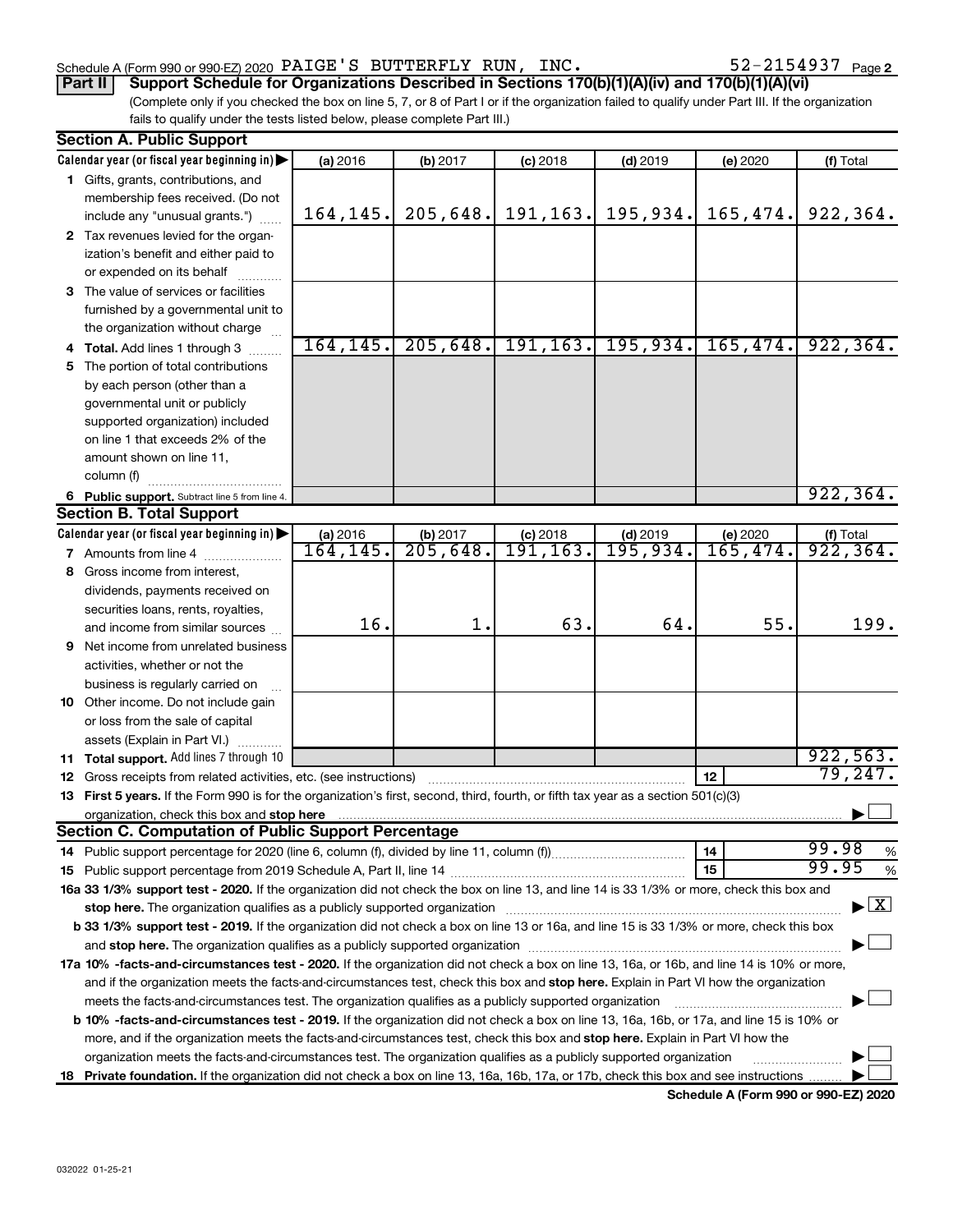#### Schedule A (Form 990 or 990-EZ) 2020  $\rm PAIGE$  'S BUTTERFLY RUN, INC .  $52\text{--}2154937$   $_{\rm Page}$ **Part III Support Schedule for Organizations Described in Section 509(a)(2)**

(Complete only if you checked the box on line 10 of Part I or if the organization failed to qualify under Part II. If the organization fails to qualify under the tests listed below, please complete Part II.)

| <b>Section A. Public Support</b>                                                                                                                 |          |          |            |            |          |           |
|--------------------------------------------------------------------------------------------------------------------------------------------------|----------|----------|------------|------------|----------|-----------|
| Calendar year (or fiscal year beginning in)                                                                                                      | (a) 2016 | (b) 2017 | $(c)$ 2018 | $(d)$ 2019 | (e) 2020 | (f) Total |
| 1 Gifts, grants, contributions, and                                                                                                              |          |          |            |            |          |           |
| membership fees received. (Do not                                                                                                                |          |          |            |            |          |           |
| include any "unusual grants.")                                                                                                                   |          |          |            |            |          |           |
| 2 Gross receipts from admissions,                                                                                                                |          |          |            |            |          |           |
| merchandise sold or services per-                                                                                                                |          |          |            |            |          |           |
| formed, or facilities furnished in                                                                                                               |          |          |            |            |          |           |
| any activity that is related to the<br>organization's tax-exempt purpose                                                                         |          |          |            |            |          |           |
| 3 Gross receipts from activities that                                                                                                            |          |          |            |            |          |           |
| are not an unrelated trade or bus-                                                                                                               |          |          |            |            |          |           |
| iness under section 513                                                                                                                          |          |          |            |            |          |           |
| 4 Tax revenues levied for the organ-                                                                                                             |          |          |            |            |          |           |
| ization's benefit and either paid to                                                                                                             |          |          |            |            |          |           |
| or expended on its behalf                                                                                                                        |          |          |            |            |          |           |
| 5 The value of services or facilities                                                                                                            |          |          |            |            |          |           |
| furnished by a governmental unit to                                                                                                              |          |          |            |            |          |           |
| the organization without charge                                                                                                                  |          |          |            |            |          |           |
|                                                                                                                                                  |          |          |            |            |          |           |
| <b>6 Total.</b> Add lines 1 through 5<br>7a Amounts included on lines 1, 2, and                                                                  |          |          |            |            |          |           |
|                                                                                                                                                  |          |          |            |            |          |           |
| 3 received from disqualified persons<br><b>b</b> Amounts included on lines 2 and 3 received                                                      |          |          |            |            |          |           |
| from other than disqualified persons that                                                                                                        |          |          |            |            |          |           |
| exceed the greater of \$5,000 or 1% of the                                                                                                       |          |          |            |            |          |           |
| amount on line 13 for the year                                                                                                                   |          |          |            |            |          |           |
| c Add lines 7a and 7b                                                                                                                            |          |          |            |            |          |           |
| 8 Public support. (Subtract line 7c from line 6.)<br><b>Section B. Total Support</b>                                                             |          |          |            |            |          |           |
|                                                                                                                                                  |          |          |            |            |          |           |
| Calendar year (or fiscal year beginning in)                                                                                                      | (a) 2016 | (b) 2017 | (c) 2018   | $(d)$ 2019 | (e) 2020 | (f) Total |
| 9 Amounts from line 6                                                                                                                            |          |          |            |            |          |           |
| <b>10a</b> Gross income from interest,<br>dividends, payments received on                                                                        |          |          |            |            |          |           |
| securities loans, rents, royalties,                                                                                                              |          |          |            |            |          |           |
| and income from similar sources                                                                                                                  |          |          |            |            |          |           |
| <b>b</b> Unrelated business taxable income                                                                                                       |          |          |            |            |          |           |
| (less section 511 taxes) from businesses                                                                                                         |          |          |            |            |          |           |
| acquired after June 30, 1975<br>$\frac{1}{2}$                                                                                                    |          |          |            |            |          |           |
| c Add lines 10a and 10b                                                                                                                          |          |          |            |            |          |           |
| 11 Net income from unrelated business                                                                                                            |          |          |            |            |          |           |
| activities not included in line 10b.<br>whether or not the business is                                                                           |          |          |            |            |          |           |
| regularly carried on                                                                                                                             |          |          |            |            |          |           |
| <b>12</b> Other income. Do not include gain                                                                                                      |          |          |            |            |          |           |
| or loss from the sale of capital<br>assets (Explain in Part VI.)                                                                                 |          |          |            |            |          |           |
| <b>13</b> Total support. (Add lines 9, 10c, 11, and 12.)                                                                                         |          |          |            |            |          |           |
| 14 First 5 years. If the Form 990 is for the organization's first, second, third, fourth, or fifth tax year as a section 501(c)(3) organization, |          |          |            |            |          |           |
|                                                                                                                                                  |          |          |            |            |          |           |
| Section C. Computation of Public Support Percentage                                                                                              |          |          |            |            |          |           |
|                                                                                                                                                  |          |          |            |            | 15       | %         |
| 16 Public support percentage from 2019 Schedule A, Part III, line 15                                                                             |          |          |            |            | 16       | %         |
| Section D. Computation of Investment Income Percentage                                                                                           |          |          |            |            |          |           |
|                                                                                                                                                  |          |          |            |            | 17       | %         |
| 18 Investment income percentage from 2019 Schedule A, Part III, line 17                                                                          |          |          |            |            | 18       | %         |
| 19a 33 1/3% support tests - 2020. If the organization did not check the box on line 14, and line 15 is more than 33 1/3%, and line 17 is not     |          |          |            |            |          |           |
| more than 33 1/3%, check this box and stop here. The organization qualifies as a publicly supported organization                                 |          |          |            |            |          |           |
| b 33 1/3% support tests - 2019. If the organization did not check a box on line 14 or line 19a, and line 16 is more than 33 1/3%, and            |          |          |            |            |          |           |
| line 18 is not more than 33 1/3%, check this box and stop here. The organization qualifies as a publicly supported organization                  |          |          |            |            |          |           |
|                                                                                                                                                  |          |          |            |            |          |           |
|                                                                                                                                                  |          |          |            |            |          |           |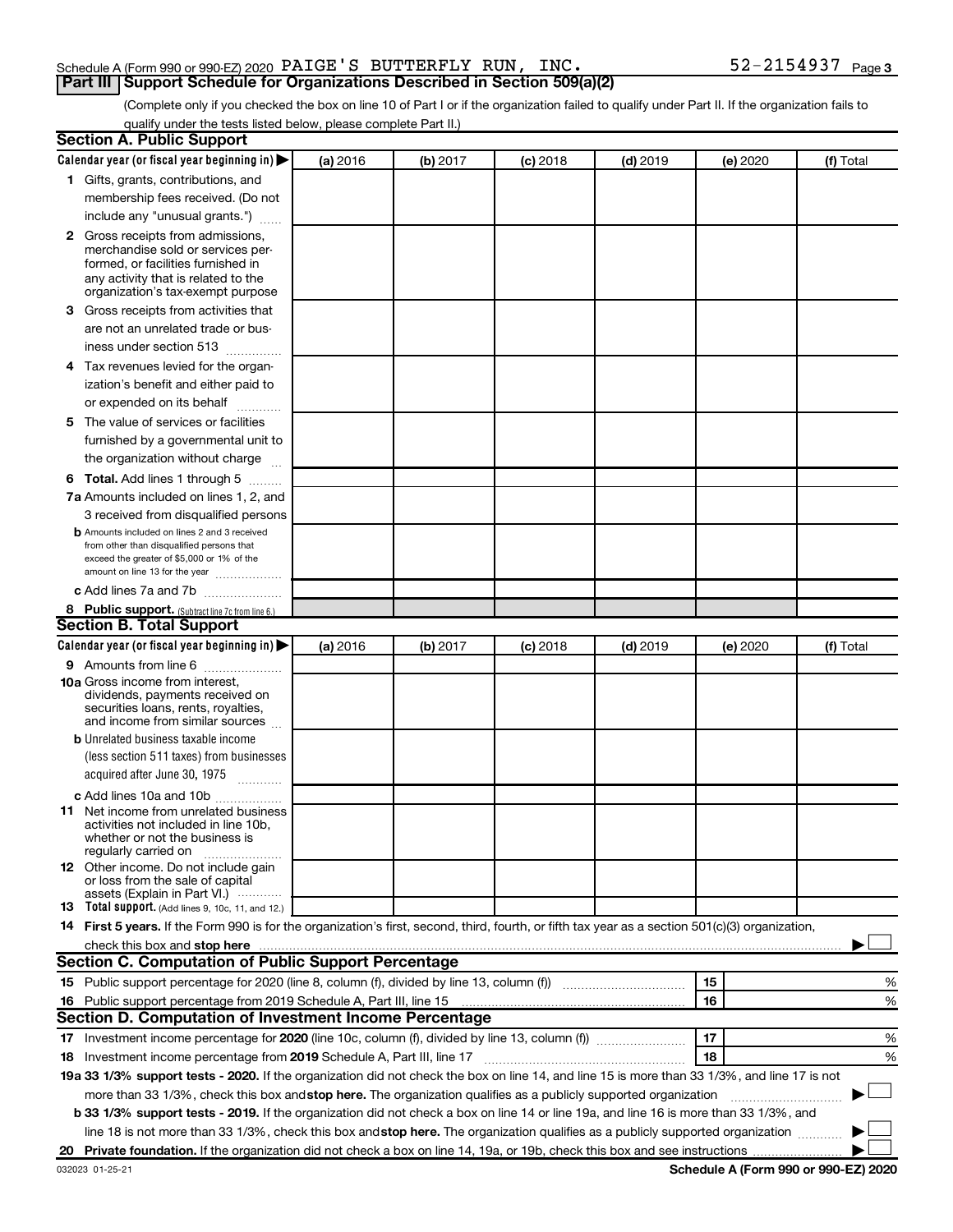**1**

**2**

**3a**

**3b**

**3c**

**4a**

**4b**

**4c**

**Yes No**

### **Part IV Supporting Organizations**

(Complete only if you checked a box in line 12 on Part I. If you checked box 12a, Part I, complete Sections A and B. If you checked box 12b, Part I, complete Sections A and C. If you checked box 12c, Part I, complete Sections A, D, and E. If you checked box 12d, Part I, complete Sections A and D, and complete Part V.)

### **Section A. All Supporting Organizations**

- **1** Are all of the organization's supported organizations listed by name in the organization's governing documents? If "No," describe in Part VI how the supported organizations are designated. If designated by *class or purpose, describe the designation. If historic and continuing relationship, explain.*
- **2** Did the organization have any supported organization that does not have an IRS determination of status under section 509(a)(1) or (2)? If "Yes," explain in Part **VI** how the organization determined that the supported *organization was described in section 509(a)(1) or (2).*
- **3a** Did the organization have a supported organization described in section 501(c)(4), (5), or (6)? If "Yes," answer *lines 3b and 3c below.*
- **b** Did the organization confirm that each supported organization qualified under section 501(c)(4), (5), or (6) and satisfied the public support tests under section 509(a)(2)? If "Yes," describe in Part VI when and how the *organization made the determination.*
- **c** Did the organization ensure that all support to such organizations was used exclusively for section 170(c)(2)(B) purposes? If "Yes," explain in Part VI what controls the organization put in place to ensure such use.
- **4 a** *If* Was any supported organization not organized in the United States ("foreign supported organization")? *"Yes," and if you checked box 12a or 12b in Part I, answer lines 4b and 4c below.*
- **b** Did the organization have ultimate control and discretion in deciding whether to make grants to the foreign supported organization? If "Yes," describe in Part VI how the organization had such control and discretion *despite being controlled or supervised by or in connection with its supported organizations.*
- **c** Did the organization support any foreign supported organization that does not have an IRS determination under sections 501(c)(3) and 509(a)(1) or (2)? If "Yes," explain in Part VI what controls the organization used *to ensure that all support to the foreign supported organization was used exclusively for section 170(c)(2)(B) purposes.*
- **5a** Did the organization add, substitute, or remove any supported organizations during the tax year? If "Yes," answer lines 5b and 5c below (if applicable). Also, provide detail in **Part VI,** including (i) the names and EIN *numbers of the supported organizations added, substituted, or removed; (ii) the reasons for each such action; (iii) the authority under the organization's organizing document authorizing such action; and (iv) how the action was accomplished (such as by amendment to the organizing document).*
- **b Type I or Type II only.** Was any added or substituted supported organization part of a class already designated in the organization's organizing document?
- **c Substitutions only.**  Was the substitution the result of an event beyond the organization's control?
- **6** Did the organization provide support (whether in the form of grants or the provision of services or facilities) to **Part VI.** support or benefit one or more of the filing organization's supported organizations? If "Yes," provide detail in anyone other than (i) its supported organizations, (ii) individuals that are part of the charitable class benefited by one or more of its supported organizations, or (iii) other supporting organizations that also
- **7** Did the organization provide a grant, loan, compensation, or other similar payment to a substantial contributor regard to a substantial contributor? If "Yes," complete Part I of Schedule L (Form 990 or 990-EZ). (as defined in section 4958(c)(3)(C)), a family member of a substantial contributor, or a 35% controlled entity with
- **8** Did the organization make a loan to a disqualified person (as defined in section 4958) not described in line 7? *If "Yes," complete Part I of Schedule L (Form 990 or 990-EZ).*
- **9 a** Was the organization controlled directly or indirectly at any time during the tax year by one or more in section 509(a)(1) or (2))? If "Yes," provide detail in **Part VI.** disqualified persons, as defined in section 4946 (other than foundation managers and organizations described
- **b** Did one or more disqualified persons (as defined in line 9a) hold a controlling interest in any entity in which the supporting organization had an interest? If "Yes," provide detail in Part VI.
- **c** Did a disqualified person (as defined in line 9a) have an ownership interest in, or derive any personal benefit from, assets in which the supporting organization also had an interest? If "Yes," provide detail in Part VI.
- **10 a** Was the organization subject to the excess business holdings rules of section 4943 because of section supporting organizations)? If "Yes," answer line 10b below. 4943(f) (regarding certain Type II supporting organizations, and all Type III non-functionally integrated
- **b** Did the organization have any excess business holdings in the tax year? (Use Schedule C, Form 4720, to *determine whether the organization had excess business holdings.)*

| ction;                               |                 |  |
|--------------------------------------|-----------------|--|
| action                               |                 |  |
|                                      | 5a              |  |
|                                      |                 |  |
|                                      | 5b              |  |
|                                      | 5c              |  |
| es) to                               |                 |  |
|                                      |                 |  |
|                                      |                 |  |
| ail in                               |                 |  |
|                                      | 6               |  |
| ributor                              |                 |  |
| ntity with                           |                 |  |
|                                      | 7               |  |
| ne 7?                                |                 |  |
|                                      | 8               |  |
|                                      |                 |  |
| cribed                               |                 |  |
|                                      | <b>9a</b>       |  |
| ch                                   |                 |  |
|                                      | 9b              |  |
| าefit                                |                 |  |
|                                      | 9c              |  |
|                                      |                 |  |
|                                      |                 |  |
|                                      | 10a             |  |
| O                                    |                 |  |
|                                      | 10 <sub>b</sub> |  |
| Schedule A (Form 990 or 990-EZ) 2020 |                 |  |
|                                      |                 |  |
|                                      |                 |  |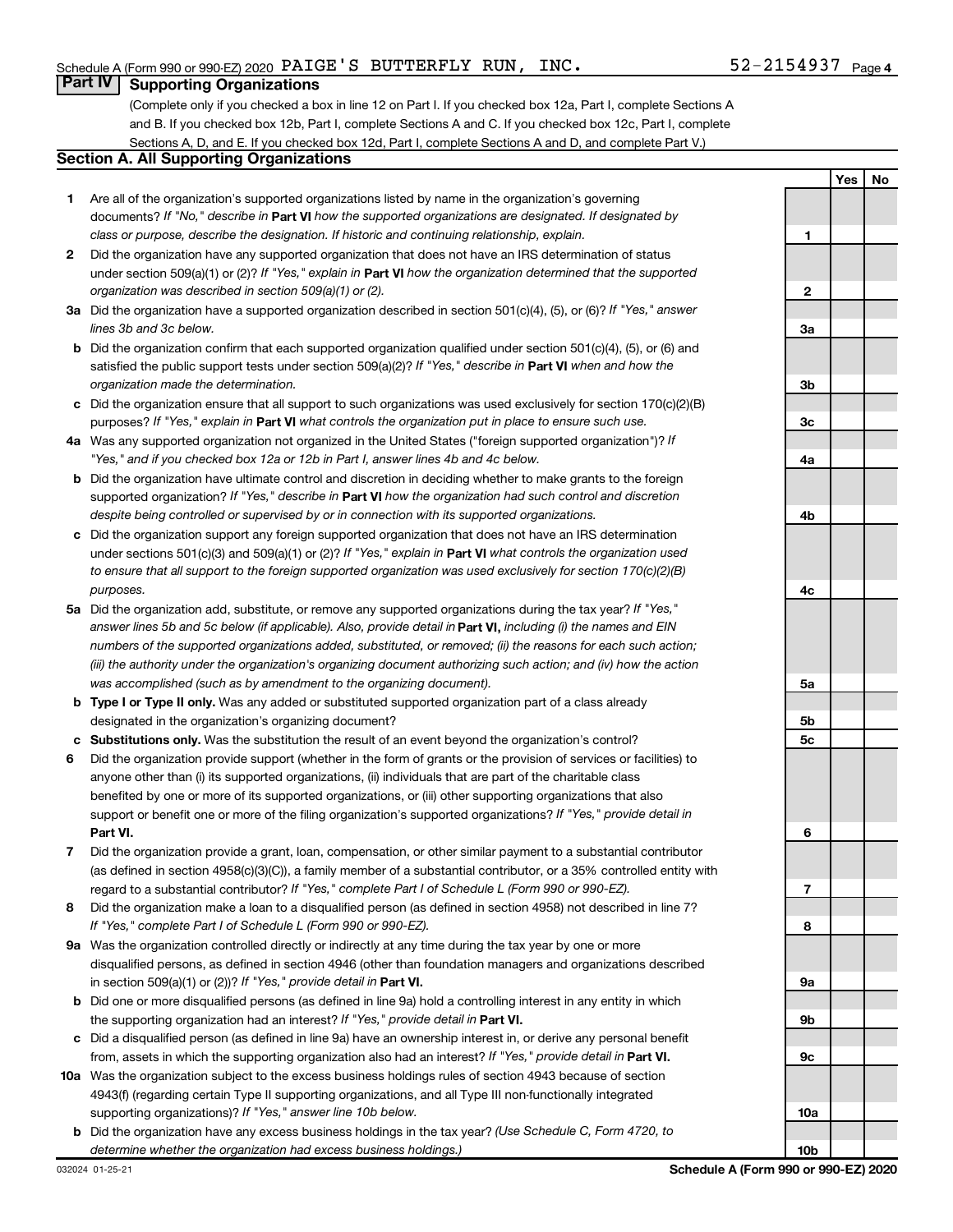#### Schedule A (Form 990 or 990-EZ) 2020  $\rm PAIGE$  'S BUTTERFLY RUN, INC .  $52\text{--}2154937$   $_{\rm Page}$ **Part IV Supporting Organizations** *(continued)*

|    |                                                                                                                                                                                                                                                            |                 | Yes | No |
|----|------------------------------------------------------------------------------------------------------------------------------------------------------------------------------------------------------------------------------------------------------------|-----------------|-----|----|
| 11 | Has the organization accepted a gift or contribution from any of the following persons?                                                                                                                                                                    |                 |     |    |
|    | a A person who directly or indirectly controls, either alone or together with persons described in lines 11b and                                                                                                                                           |                 |     |    |
|    | 11c below, the governing body of a supported organization?                                                                                                                                                                                                 | 11a             |     |    |
|    | <b>b</b> A family member of a person described in line 11a above?                                                                                                                                                                                          | 11 <sub>b</sub> |     |    |
|    | c A 35% controlled entity of a person described in line 11a or 11b above? If "Yes" to line 11a, 11b, or 11c, provide                                                                                                                                       |                 |     |    |
|    | detail in Part VI.                                                                                                                                                                                                                                         | 11c             |     |    |
|    | <b>Section B. Type I Supporting Organizations</b>                                                                                                                                                                                                          |                 |     |    |
|    |                                                                                                                                                                                                                                                            |                 | Yes | No |
| 1  | Did the governing body, members of the governing body, officers acting in their official capacity, or membership of one or                                                                                                                                 |                 |     |    |
|    | more supported organizations have the power to regularly appoint or elect at least a majority of the organization's officers,                                                                                                                              |                 |     |    |
|    | directors, or trustees at all times during the tax year? If "No," describe in Part VI how the supported organization(s)                                                                                                                                    |                 |     |    |
|    | effectively operated, supervised, or controlled the organization's activities. If the organization had more than one supported<br>organization, describe how the powers to appoint and/or remove officers, directors, or trustees were allocated among the |                 |     |    |
|    | supported organizations and what conditions or restrictions, if any, applied to such powers during the tax year.                                                                                                                                           | 1               |     |    |
| 2  | Did the organization operate for the benefit of any supported organization other than the supported                                                                                                                                                        |                 |     |    |
|    | organization(s) that operated, supervised, or controlled the supporting organization? If "Yes," explain in                                                                                                                                                 |                 |     |    |
|    | Part VI how providing such benefit carried out the purposes of the supported organization(s) that operated,                                                                                                                                                |                 |     |    |
|    | supervised, or controlled the supporting organization.                                                                                                                                                                                                     | 2               |     |    |
|    | <b>Section C. Type II Supporting Organizations</b>                                                                                                                                                                                                         |                 |     |    |
|    |                                                                                                                                                                                                                                                            |                 | Yes | No |
| 1  | Were a majority of the organization's directors or trustees during the tax year also a majority of the directors                                                                                                                                           |                 |     |    |
|    | or trustees of each of the organization's supported organization(s)? If "No," describe in Part VI how control                                                                                                                                              |                 |     |    |
|    | or management of the supporting organization was vested in the same persons that controlled or managed                                                                                                                                                     |                 |     |    |
|    | the supported organization(s).                                                                                                                                                                                                                             | 1               |     |    |
|    | Section D. All Type III Supporting Organizations                                                                                                                                                                                                           |                 |     |    |
|    |                                                                                                                                                                                                                                                            |                 | Yes | No |
| 1  | Did the organization provide to each of its supported organizations, by the last day of the fifth month of the                                                                                                                                             |                 |     |    |
|    | organization's tax year, (i) a written notice describing the type and amount of support provided during the prior tax                                                                                                                                      |                 |     |    |
|    | year, (ii) a copy of the Form 990 that was most recently filed as of the date of notification, and (iii) copies of the                                                                                                                                     |                 |     |    |
|    | organization's governing documents in effect on the date of notification, to the extent not previously provided?                                                                                                                                           | 1               |     |    |
| 2  | Were any of the organization's officers, directors, or trustees either (i) appointed or elected by the supported                                                                                                                                           |                 |     |    |
|    | organization(s) or (ii) serving on the governing body of a supported organization? If "No," explain in Part VI how                                                                                                                                         |                 |     |    |
|    | the organization maintained a close and continuous working relationship with the supported organization(s).                                                                                                                                                | 2               |     |    |
| 3  | By reason of the relationship described in line 2, above, did the organization's supported organizations have a                                                                                                                                            |                 |     |    |
|    | significant voice in the organization's investment policies and in directing the use of the organization's                                                                                                                                                 |                 |     |    |
|    | income or assets at all times during the tax year? If "Yes," describe in Part VI the role the organization's                                                                                                                                               |                 |     |    |
|    | supported organizations played in this regard.                                                                                                                                                                                                             | 3               |     |    |
|    | Section E. Type III Functionally Integrated Supporting Organizations                                                                                                                                                                                       |                 |     |    |
| 1. | Check the box next to the method that the organization used to satisfy the Integral Part Test during the yealsee instructions).                                                                                                                            |                 |     |    |
| а  | The organization satisfied the Activities Test. Complete line 2 below.                                                                                                                                                                                     |                 |     |    |
| b  | The organization is the parent of each of its supported organizations. Complete line 3 below.                                                                                                                                                              |                 |     |    |
| с  | The organization supported a governmental entity. Describe in Part VI how you supported a governmental entity (see instructions).                                                                                                                          |                 |     |    |
| 2  | Activities Test. Answer lines 2a and 2b below.                                                                                                                                                                                                             |                 | Yes | No |
| а  | Did substantially all of the organization's activities during the tax year directly further the exempt purposes of                                                                                                                                         |                 |     |    |
|    | the supported organization(s) to which the organization was responsive? If "Yes," then in Part VI identify                                                                                                                                                 |                 |     |    |
|    | those supported organizations and explain how these activities directly furthered their exempt purposes,                                                                                                                                                   |                 |     |    |
|    | how the organization was responsive to those supported organizations, and how the organization determined                                                                                                                                                  |                 |     |    |
|    | that these activities constituted substantially all of its activities.                                                                                                                                                                                     | 2a              |     |    |
| b  | Did the activities described in line 2a, above, constitute activities that, but for the organization's involvement,                                                                                                                                        |                 |     |    |
|    | one or more of the organization's supported organization(s) would have been engaged in? If "Yes," explain in                                                                                                                                               |                 |     |    |
|    | <b>Part VI</b> the reasons for the organization's position that its supported organization(s) would have engaged in                                                                                                                                        |                 |     |    |
|    | these activities but for the organization's involvement.                                                                                                                                                                                                   | 2 <sub>b</sub>  |     |    |
| з  | Parent of Supported Organizations. Answer lines 3a and 3b below.                                                                                                                                                                                           |                 |     |    |
| а  | Did the organization have the power to regularly appoint or elect a majority of the officers, directors, or                                                                                                                                                |                 |     |    |
|    | trustees of each of the supported organizations? If "Yes" or "No" provide details in Part VI.                                                                                                                                                              | За              |     |    |
| b  | Did the organization exercise a substantial degree of direction over the policies, programs, and activities of each                                                                                                                                        |                 |     |    |
|    | of its supported organizations? If "Yes." describe in <b>Part VI</b> the role played by the organization in this regard.                                                                                                                                   | 3 <sub>b</sub>  |     |    |

of its supported organizations? If "Yes," describe in Part VI the role played by the organization in this regard.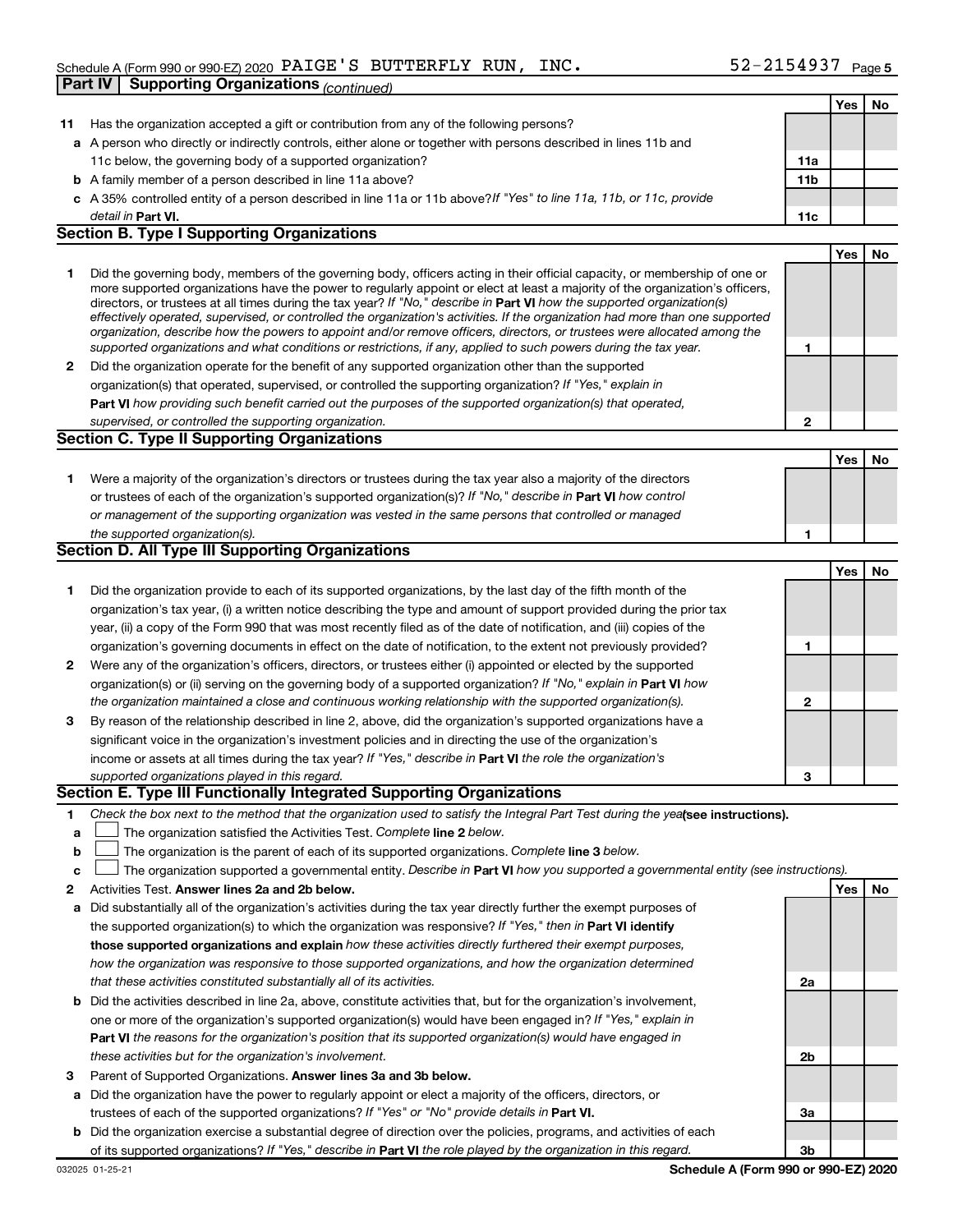1 **Letter See instructions.** Check here if the organization satisfied the Integral Part Test as a qualifying trust on Nov. 20, 1970 (*explain in* Part **VI**). See instructions. All other Type III non-functionally integrated supporting organizations must complete Sections A through E.

|                | Section A - Adjusted Net Income                                             | (A) Prior Year | (B) Current Year<br>(optional) |                                |
|----------------|-----------------------------------------------------------------------------|----------------|--------------------------------|--------------------------------|
| $\mathbf 1$    | Net short-term capital gain                                                 | 1              |                                |                                |
| 2              | Recoveries of prior-year distributions                                      | 2              |                                |                                |
| 3              | Other gross income (see instructions)                                       | 3              |                                |                                |
| 4              | Add lines 1 through 3.                                                      | 4              |                                |                                |
| 5              | Depreciation and depletion                                                  | 5              |                                |                                |
| 6              | Portion of operating expenses paid or incurred for production or            |                |                                |                                |
|                | collection of gross income or for management, conservation, or              |                |                                |                                |
|                | maintenance of property held for production of income (see instructions)    | 6              |                                |                                |
| $\overline{7}$ | Other expenses (see instructions)                                           | $\overline{7}$ |                                |                                |
| 8              | Adjusted Net Income (subtract lines 5, 6, and 7 from line 4)                | 8              |                                |                                |
|                | <b>Section B - Minimum Asset Amount</b>                                     |                | (A) Prior Year                 | (B) Current Year<br>(optional) |
| 1              | Aggregate fair market value of all non-exempt-use assets (see               |                |                                |                                |
|                | instructions for short tax year or assets held for part of year):           |                |                                |                                |
|                | a Average monthly value of securities                                       | 1a             |                                |                                |
|                | <b>b</b> Average monthly cash balances                                      | 1b             |                                |                                |
|                | c Fair market value of other non-exempt-use assets                          | 1c             |                                |                                |
|                | <b>d</b> Total (add lines 1a, 1b, and 1c)                                   | 1d             |                                |                                |
|                | e Discount claimed for blockage or other factors                            |                |                                |                                |
|                | (explain in detail in Part VI):                                             |                |                                |                                |
|                | 2 Acquisition indebtedness applicable to non-exempt-use assets              | $\mathbf{2}$   |                                |                                |
| 3              | Subtract line 2 from line 1d.                                               | 3              |                                |                                |
| 4              | Cash deemed held for exempt use. Enter 0.015 of line 3 (for greater amount, |                |                                |                                |
|                | see instructions).                                                          | 4              |                                |                                |
| 5              | Net value of non-exempt-use assets (subtract line 4 from line 3)            | 5              |                                |                                |
| 6              | Multiply line 5 by 0.035.                                                   | 6              |                                |                                |
| 7              | Recoveries of prior-year distributions                                      | $\overline{7}$ |                                |                                |
| 8              | Minimum Asset Amount (add line 7 to line 6)                                 | 8              |                                |                                |
|                | <b>Section C - Distributable Amount</b>                                     |                |                                | <b>Current Year</b>            |
| 1              | Adjusted net income for prior year (from Section A, line 8, column A)       | 1              |                                |                                |
| $\mathbf{2}$   | Enter 0.85 of line 1.                                                       | $\mathbf{2}$   |                                |                                |
| 3              | Minimum asset amount for prior year (from Section B, line 8, column A)      | 3              |                                |                                |
| 4              | Enter greater of line 2 or line 3.                                          | 4              |                                |                                |
| 5              | Income tax imposed in prior year                                            | 5              |                                |                                |
| 6              | <b>Distributable Amount.</b> Subtract line 5 from line 4, unless subject to |                |                                |                                |
|                | emergency temporary reduction (see instructions).                           | 6              |                                |                                |
|                |                                                                             |                |                                |                                |

**7** Check here if the current year is the organization's first as a non-functionally integrated Type III supporting organization (see † instructions).

**Schedule A (Form 990 or 990-EZ) 2020**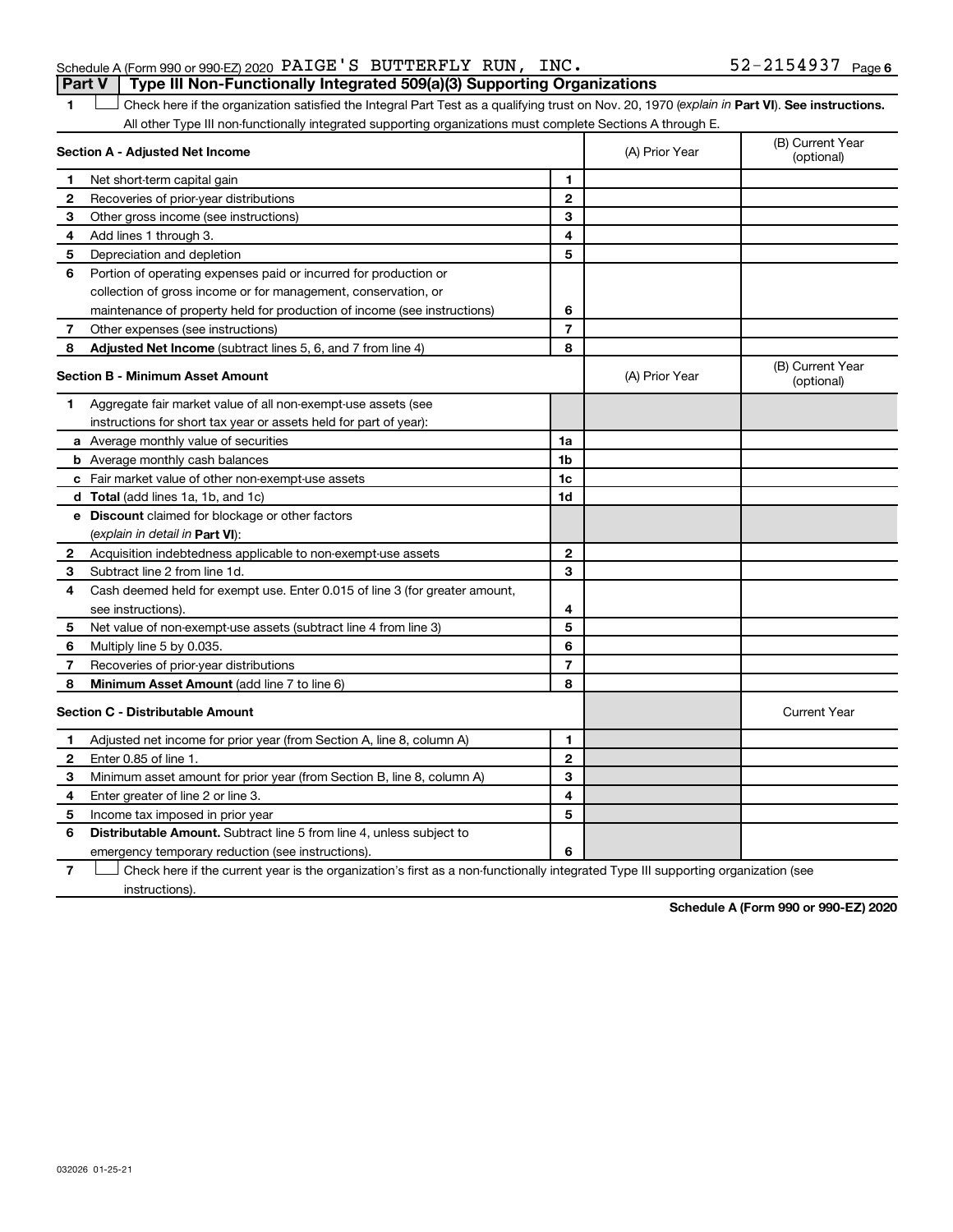| $52 - 2154937$ Page 7<br>Schedule A (Form 990 or 990-EZ) 2020 $\verb PAIGE'S $ BUTTERFLY RUN, INC. |  |  |
|----------------------------------------------------------------------------------------------------|--|--|
|----------------------------------------------------------------------------------------------------|--|--|

|    | Type III Non-Functionally Integrated 509(a)(3) Supporting Organizations (continued)<br><b>Part V</b> |                             |                                       |    |                                         |
|----|------------------------------------------------------------------------------------------------------|-----------------------------|---------------------------------------|----|-----------------------------------------|
|    | <b>Section D - Distributions</b>                                                                     |                             |                                       |    | <b>Current Year</b>                     |
| 1  | Amounts paid to supported organizations to accomplish exempt purposes                                |                             |                                       | 1  |                                         |
| 2  | Amounts paid to perform activity that directly furthers exempt purposes of supported                 |                             |                                       |    |                                         |
|    | organizations, in excess of income from activity                                                     | 2                           |                                       |    |                                         |
| 3  | Administrative expenses paid to accomplish exempt purposes of supported organizations                |                             |                                       | 3  |                                         |
| 4  | Amounts paid to acquire exempt-use assets                                                            |                             |                                       | 4  |                                         |
| 5  | Qualified set-aside amounts (prior IRS approval required - provide details in Part VI)               |                             |                                       | 5  |                                         |
| 6  | Other distributions ( <i>describe in Part VI</i> ). See instructions.                                |                             |                                       | 6  |                                         |
| 7  | Total annual distributions. Add lines 1 through 6.                                                   |                             |                                       | 7  |                                         |
| 8  | Distributions to attentive supported organizations to which the organization is responsive           |                             |                                       |    |                                         |
|    | (provide details in Part VI). See instructions.                                                      |                             |                                       | 8  |                                         |
| 9  | Distributable amount for 2020 from Section C, line 6                                                 |                             |                                       | 9  |                                         |
| 10 | Line 8 amount divided by line 9 amount                                                               |                             |                                       | 10 |                                         |
|    |                                                                                                      | (i)                         | (ii)                                  |    | (iii)                                   |
|    | <b>Section E - Distribution Allocations (see instructions)</b>                                       | <b>Excess Distributions</b> | <b>Underdistributions</b><br>Pre-2020 |    | <b>Distributable</b><br>Amount for 2020 |
| 1  | Distributable amount for 2020 from Section C, line 6                                                 |                             |                                       |    |                                         |
| 2  | Underdistributions, if any, for years prior to 2020 (reason-                                         |                             |                                       |    |                                         |
|    | able cause required - explain in Part VI). See instructions.                                         |                             |                                       |    |                                         |
| 3  | Excess distributions carryover, if any, to 2020                                                      |                             |                                       |    |                                         |
|    | a From 2015                                                                                          |                             |                                       |    |                                         |
|    | <b>b</b> From 2016                                                                                   |                             |                                       |    |                                         |
|    | c From 2017                                                                                          |                             |                                       |    |                                         |
|    | d From 2018                                                                                          |                             |                                       |    |                                         |
|    | e From 2019                                                                                          |                             |                                       |    |                                         |
|    | f Total of lines 3a through 3e                                                                       |                             |                                       |    |                                         |
|    | g Applied to underdistributions of prior years                                                       |                             |                                       |    |                                         |
|    | <b>h</b> Applied to 2020 distributable amount                                                        |                             |                                       |    |                                         |
| Ť. | Carryover from 2015 not applied (see instructions)                                                   |                             |                                       |    |                                         |
|    | Remainder. Subtract lines 3g, 3h, and 3i from line 3f.                                               |                             |                                       |    |                                         |
| 4  | Distributions for 2020 from Section D,                                                               |                             |                                       |    |                                         |
|    | line $7:$                                                                                            |                             |                                       |    |                                         |
|    | a Applied to underdistributions of prior years                                                       |                             |                                       |    |                                         |
|    | <b>b</b> Applied to 2020 distributable amount                                                        |                             |                                       |    |                                         |
|    | c Remainder. Subtract lines 4a and 4b from line 4.                                                   |                             |                                       |    |                                         |
| 5  | Remaining underdistributions for years prior to 2020, if                                             |                             |                                       |    |                                         |
|    | any. Subtract lines 3g and 4a from line 2. For result greater                                        |                             |                                       |    |                                         |
|    | than zero, explain in Part VI. See instructions.                                                     |                             |                                       |    |                                         |
| 6  | Remaining underdistributions for 2020. Subtract lines 3h                                             |                             |                                       |    |                                         |
|    | and 4b from line 1. For result greater than zero, explain in                                         |                             |                                       |    |                                         |
|    | <b>Part VI.</b> See instructions.                                                                    |                             |                                       |    |                                         |
| 7  | Excess distributions carryover to 2021. Add lines 3j                                                 |                             |                                       |    |                                         |
|    | and 4c.                                                                                              |                             |                                       |    |                                         |
| 8  | Breakdown of line 7:                                                                                 |                             |                                       |    |                                         |
|    | a Excess from 2016                                                                                   |                             |                                       |    |                                         |
|    | <b>b</b> Excess from 2017                                                                            |                             |                                       |    |                                         |
|    | c Excess from 2018                                                                                   |                             |                                       |    |                                         |
|    | d Excess from 2019                                                                                   |                             |                                       |    |                                         |
|    | e Excess from 2020                                                                                   |                             |                                       |    |                                         |

**Schedule A (Form 990 or 990-EZ) 2020**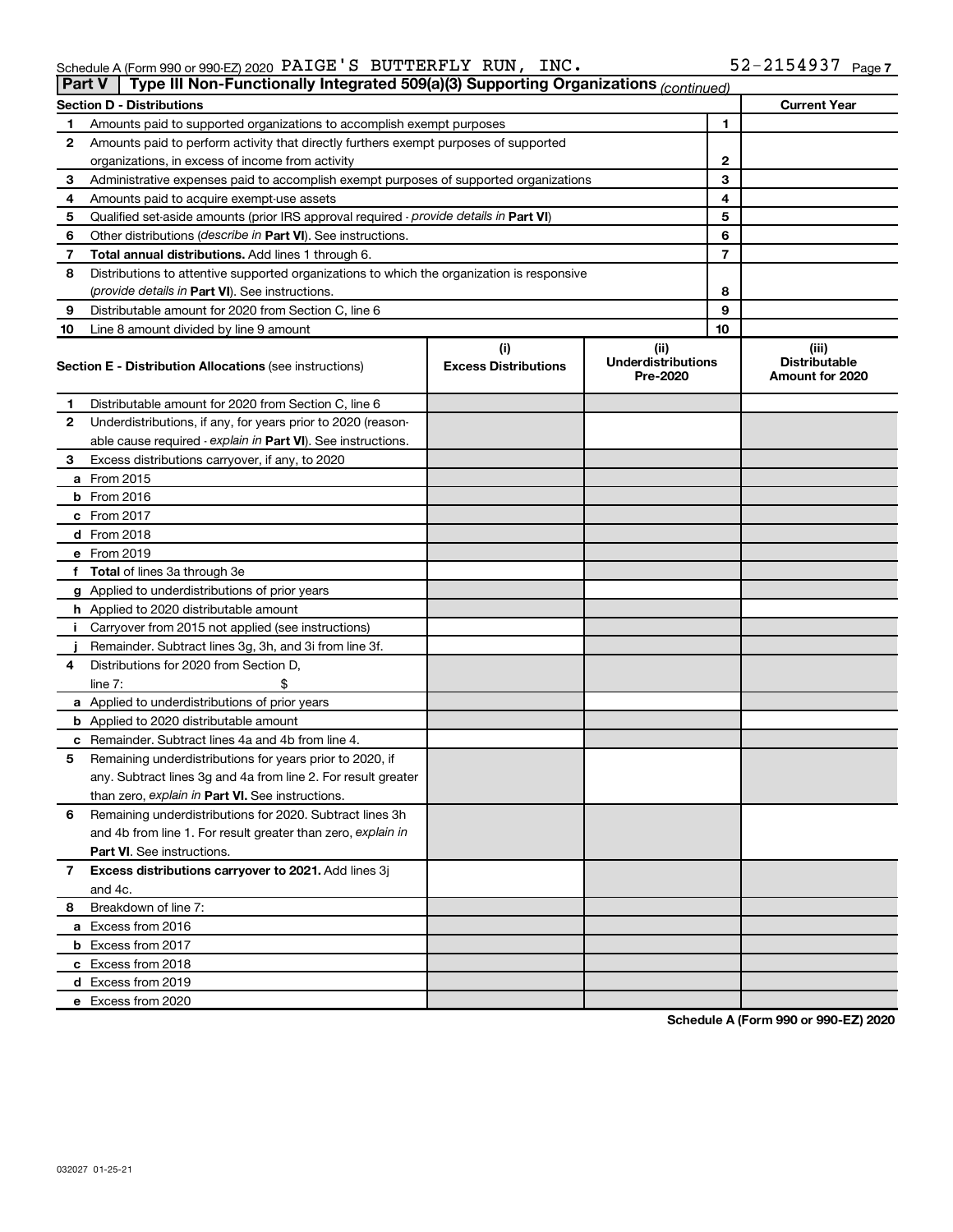|                | Schedule A (Form 990 or 990-EZ) 2020 PAIGE'S BUTTERFLY RUN, INC.                                                                                       |  |  | 52-2154937 Page 8                                                                                                                                                                                                                                                                                                                                              |
|----------------|--------------------------------------------------------------------------------------------------------------------------------------------------------|--|--|----------------------------------------------------------------------------------------------------------------------------------------------------------------------------------------------------------------------------------------------------------------------------------------------------------------------------------------------------------------|
| <b>Part VI</b> | Section D, lines 5, 6, and 8; and Part V, Section E, lines 2, 5, and 6. Also complete this part for any additional information.<br>(See instructions.) |  |  | Supplemental Information. Provide the explanations required by Part II, line 10; Part II, line 17a or 17b; Part III, line 12;<br>Part IV, Section A, lines 1, 2, 3b, 3c, 4b, 4c, 5a, 6, 9a, 9b, 9c, 11a, 11b, and 11c; Part IV, Section B, lines 1 and 2; Part IV, Section C, line 1; Part IV, Section D, lines 2 and 3; Part IV, Section E, lines 1c, 2a, 2b, |
|                |                                                                                                                                                        |  |  |                                                                                                                                                                                                                                                                                                                                                                |
|                |                                                                                                                                                        |  |  |                                                                                                                                                                                                                                                                                                                                                                |
|                |                                                                                                                                                        |  |  |                                                                                                                                                                                                                                                                                                                                                                |
|                |                                                                                                                                                        |  |  |                                                                                                                                                                                                                                                                                                                                                                |
|                |                                                                                                                                                        |  |  |                                                                                                                                                                                                                                                                                                                                                                |
|                |                                                                                                                                                        |  |  |                                                                                                                                                                                                                                                                                                                                                                |
|                |                                                                                                                                                        |  |  |                                                                                                                                                                                                                                                                                                                                                                |
|                |                                                                                                                                                        |  |  |                                                                                                                                                                                                                                                                                                                                                                |
|                |                                                                                                                                                        |  |  |                                                                                                                                                                                                                                                                                                                                                                |
|                |                                                                                                                                                        |  |  |                                                                                                                                                                                                                                                                                                                                                                |
|                |                                                                                                                                                        |  |  |                                                                                                                                                                                                                                                                                                                                                                |
|                |                                                                                                                                                        |  |  |                                                                                                                                                                                                                                                                                                                                                                |
|                |                                                                                                                                                        |  |  |                                                                                                                                                                                                                                                                                                                                                                |
|                |                                                                                                                                                        |  |  |                                                                                                                                                                                                                                                                                                                                                                |
|                |                                                                                                                                                        |  |  |                                                                                                                                                                                                                                                                                                                                                                |
|                |                                                                                                                                                        |  |  |                                                                                                                                                                                                                                                                                                                                                                |
|                |                                                                                                                                                        |  |  |                                                                                                                                                                                                                                                                                                                                                                |
|                |                                                                                                                                                        |  |  |                                                                                                                                                                                                                                                                                                                                                                |
|                |                                                                                                                                                        |  |  |                                                                                                                                                                                                                                                                                                                                                                |
|                |                                                                                                                                                        |  |  |                                                                                                                                                                                                                                                                                                                                                                |
|                |                                                                                                                                                        |  |  |                                                                                                                                                                                                                                                                                                                                                                |
|                |                                                                                                                                                        |  |  |                                                                                                                                                                                                                                                                                                                                                                |
|                |                                                                                                                                                        |  |  |                                                                                                                                                                                                                                                                                                                                                                |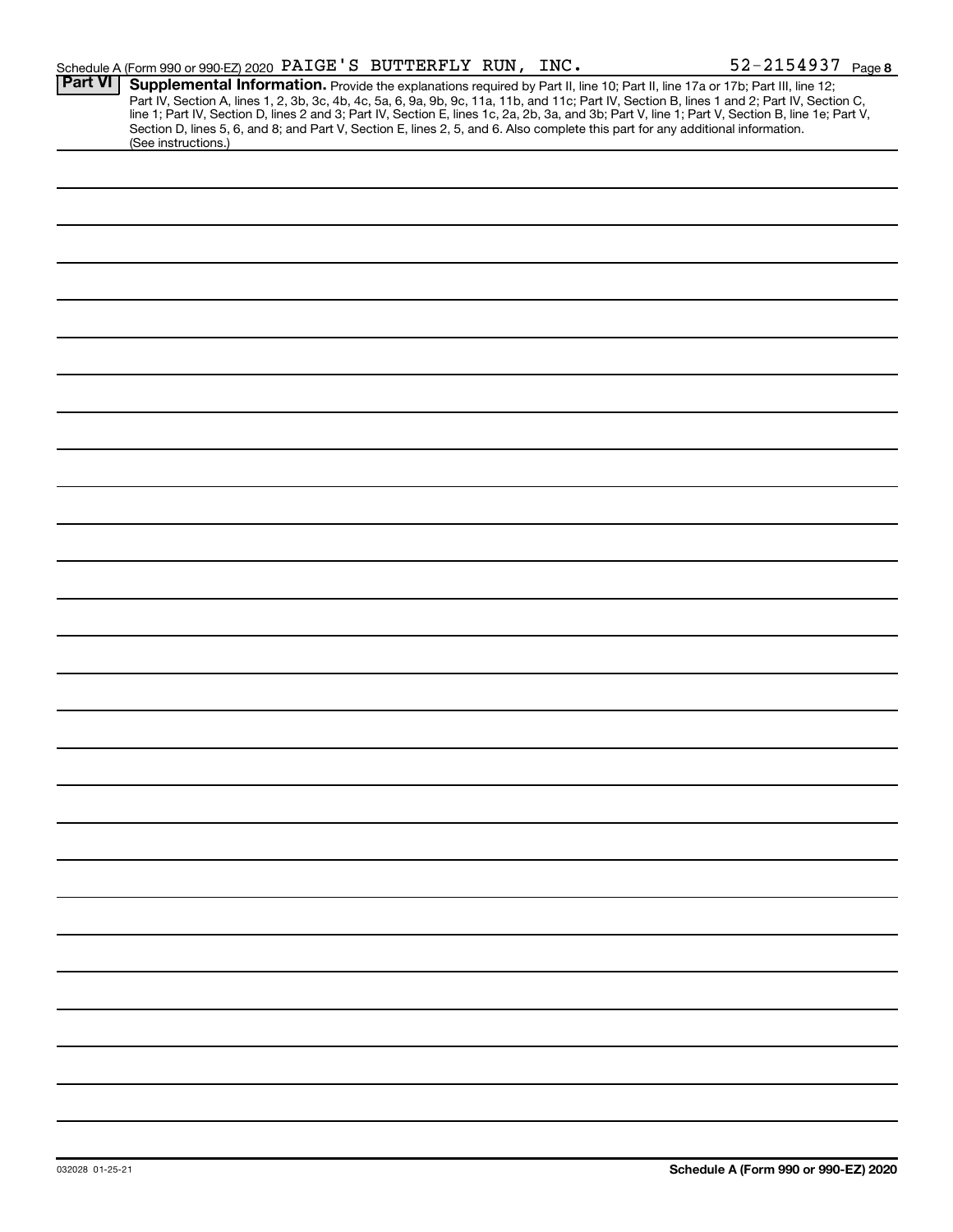## **Schedule B Schedule of Contributors**

**or 990-PF) | Attach to Form 990, Form 990-EZ, or Form 990-PF. | Go to www.irs.gov/Form990 for the latest information.** OMB No. 1545-0047

**2020**

| Name of the organization       | <b>Employer identification number</b>                                                                                                                                                                                                                                                                                                                                                                                                                                                                     |            |  |  |  |  |  |
|--------------------------------|-----------------------------------------------------------------------------------------------------------------------------------------------------------------------------------------------------------------------------------------------------------------------------------------------------------------------------------------------------------------------------------------------------------------------------------------------------------------------------------------------------------|------------|--|--|--|--|--|
|                                | PAIGE'S BUTTERFLY RUN, INC.                                                                                                                                                                                                                                                                                                                                                                                                                                                                               | 52-2154937 |  |  |  |  |  |
| Organization type (check one): |                                                                                                                                                                                                                                                                                                                                                                                                                                                                                                           |            |  |  |  |  |  |
| Filers of:                     | Section:                                                                                                                                                                                                                                                                                                                                                                                                                                                                                                  |            |  |  |  |  |  |
| Form 990 or 990-EZ             | $\boxed{\textbf{X}}$ 501(c)( 3) (enter number) organization                                                                                                                                                                                                                                                                                                                                                                                                                                               |            |  |  |  |  |  |
|                                | 4947(a)(1) nonexempt charitable trust not treated as a private foundation                                                                                                                                                                                                                                                                                                                                                                                                                                 |            |  |  |  |  |  |
|                                | 527 political organization                                                                                                                                                                                                                                                                                                                                                                                                                                                                                |            |  |  |  |  |  |
| Form 990-PF                    | 501(c)(3) exempt private foundation                                                                                                                                                                                                                                                                                                                                                                                                                                                                       |            |  |  |  |  |  |
|                                | 4947(a)(1) nonexempt charitable trust treated as a private foundation                                                                                                                                                                                                                                                                                                                                                                                                                                     |            |  |  |  |  |  |
|                                | 501(c)(3) taxable private foundation                                                                                                                                                                                                                                                                                                                                                                                                                                                                      |            |  |  |  |  |  |
|                                | Check if your organization is covered by the General Rule or a Special Rule.                                                                                                                                                                                                                                                                                                                                                                                                                              |            |  |  |  |  |  |
|                                | Note: Only a section 501(c)(7), (8), or (10) organization can check boxes for both the General Rule and a Special Rule. See instructions.                                                                                                                                                                                                                                                                                                                                                                 |            |  |  |  |  |  |
| <b>General Rule</b>            |                                                                                                                                                                                                                                                                                                                                                                                                                                                                                                           |            |  |  |  |  |  |
|                                | For an organization filing Form 990, 990-EZ, or 990-PF that received, during the year, contributions totaling \$5,000 or more (in money or<br>property) from any one contributor. Complete Parts I and II. See instructions for determining a contributor's total contributions.                                                                                                                                                                                                                          |            |  |  |  |  |  |
| <b>Special Rules</b>           |                                                                                                                                                                                                                                                                                                                                                                                                                                                                                                           |            |  |  |  |  |  |
| $\lfloor x \rfloor$            | For an organization described in section 501(c)(3) filing Form 990 or 990-EZ that met the 33 1/3% support test of the regulations under<br>sections 509(a)(1) and 170(b)(1)(A)(vi), that checked Schedule A (Form 990 or 990-EZ), Part II, line 13, 16a, or 16b, and that received from<br>any one contributor, during the year, total contributions of the greater of (1) \$5,000; or (2) 2% of the amount on (i) Form 990, Part VIII, line 1h;<br>or (ii) Form 990-EZ, line 1. Complete Parts I and II. |            |  |  |  |  |  |
|                                |                                                                                                                                                                                                                                                                                                                                                                                                                                                                                                           |            |  |  |  |  |  |

For an organization described in section 501(c)(7), (8), or (10) filing Form 990 or 990-EZ that received from any one contributor, during the year, total contributions of more than \$1,000 exclusively for religious, charitable, scientific, literary, or educational purposes, or for the prevention of cruelty to children or animals. Complete Parts I (entering "N/A" in column (b) instead of the contributor name and address), II, and III.

purpose. Don't complete any of the parts unless the General Rule applies to this organization because it received nonexclusively year, contributions exclusively for religious, charitable, etc., purposes, but no such contributions totaled more than \$1,000. If this box is checked, enter here the total contributions that were received during the year for an exclusively religious, charitable, etc., For an organization described in section 501(c)(7), (8), or (10) filing Form 990 or 990-EZ that received from any one contributor, during the religious, charitable, etc., contributions totaling \$5,000 or more during the year  $\ldots$  $\ldots$  $\ldots$  $\ldots$  $\ldots$  $\ldots$ 

**Caution:**  An organization that isn't covered by the General Rule and/or the Special Rules doesn't file Schedule B (Form 990, 990-EZ, or 990-PF),  **must** but it answer "No" on Part IV, line 2, of its Form 990; or check the box on line H of its Form 990-EZ or on its Form 990-PF, Part I, line 2, to certify that it doesn't meet the filing requirements of Schedule B (Form 990, 990-EZ, or 990-PF).

**For Paperwork Reduction Act Notice, see the instructions for Form 990, 990-EZ, or 990-PF. Schedule B (Form 990, 990-EZ, or 990-PF) (2020)** LHA

 $\Box$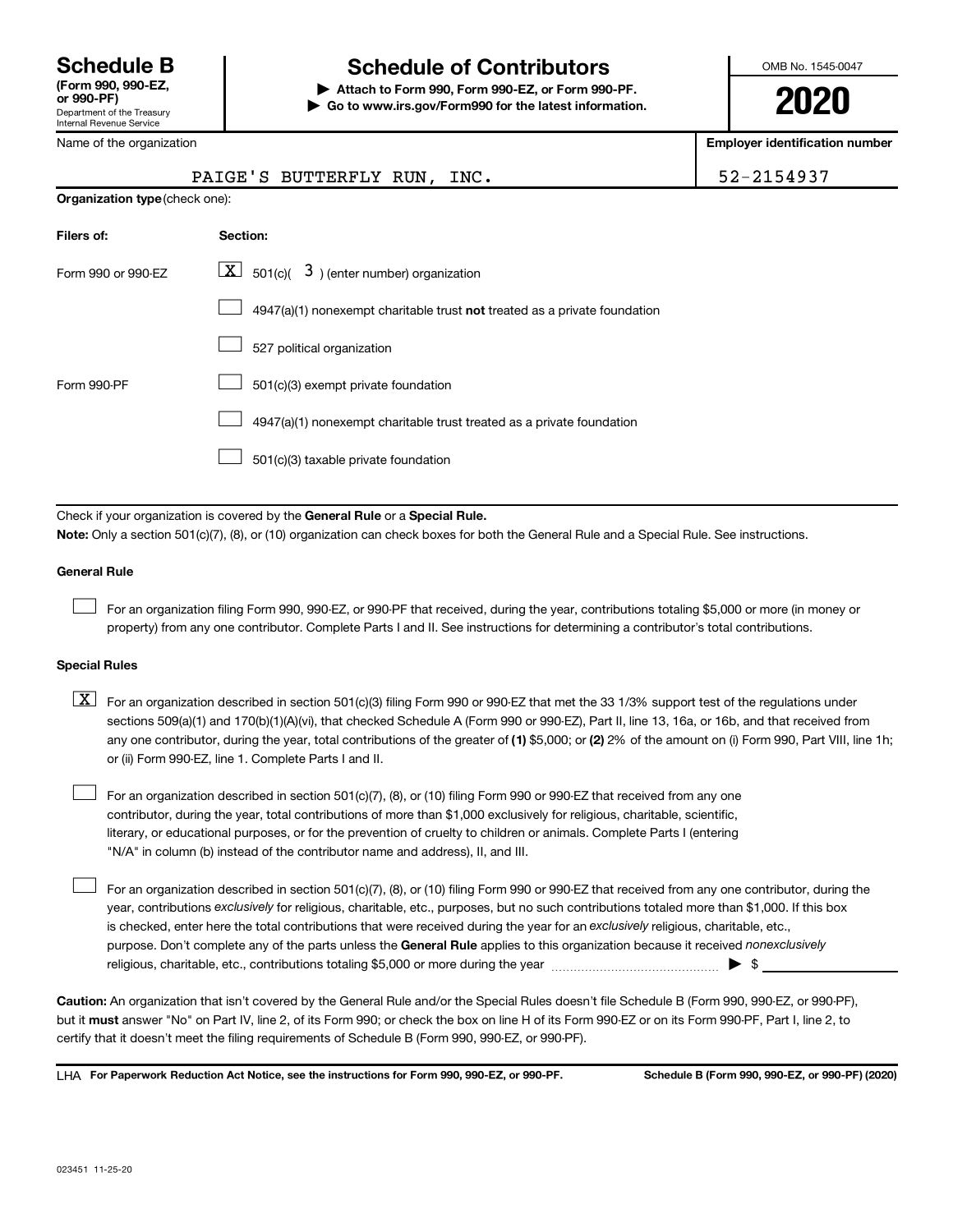#### Schedule B (Form 990, 990-EZ, or 990-PF) (2020)

Name of organization

**Employer identification number**

## PAIGE'S BUTTERFLY RUN, INC. 52-2154937

| Part I         | <b>Contributors</b> (see instructions). Use duplicate copies of Part I if additional space is needed. |                                             |                                                                                                                                 |
|----------------|-------------------------------------------------------------------------------------------------------|---------------------------------------------|---------------------------------------------------------------------------------------------------------------------------------|
| (a)<br>No.     | (b)<br>Name, address, and ZIP + 4                                                                     | (c)<br><b>Total contributions</b>           | (d)<br>Type of contribution                                                                                                     |
| 1              | BARNES & NOBLE BOOKSELLERS<br>3956 NY-31<br>LIVERPOOL, NY 13090                                       | 13,234.<br>\$                               | Person<br>Payroll<br>$\boxed{\text{X}}$<br>Noncash<br>(Complete Part II for<br>noncash contributions.)                          |
| (a)<br>No.     | (b)<br>Name, address, and ZIP + 4                                                                     | (c)<br><b>Total contributions</b>           | (d)<br>Type of contribution                                                                                                     |
| $\overline{a}$ | <b>BANK OF AMERICA</b><br>1 CLINTON SQUARE<br>SYRACUSE, NY 13202                                      | 5,000.<br>\$                                | $\mathbf{X}$<br>Person<br>Payroll<br><b>Noncash</b><br>(Complete Part II for<br>noncash contributions.)                         |
| (a)<br>No.     | (b)<br>Name, address, and ZIP + 4                                                                     | (c)<br><b>Total contributions</b>           | (d)<br>Type of contribution                                                                                                     |
| 3              | MCCLANE NORTHEAST<br>2828 MCLANES RD<br>BALDWINSVILLE, NY 13027                                       | 5,000.<br>\$                                | $\boxed{\textbf{X}}$<br>Person<br>Payroll<br><b>Noncash</b><br>(Complete Part II for<br>noncash contributions.)                 |
| (a)            | (b)                                                                                                   | (c)                                         | (d)                                                                                                                             |
| No.<br>4       | Name, address, and ZIP + 4<br>FIDELITY CHARITABLE<br>P.O.BOX 770001<br>CINCINNATI, OH 45277-0053      | <b>Total contributions</b><br>10,511.<br>\$ | Type of contribution<br>$\mathbf{X}$<br>Person<br>Payroll<br><b>Noncash</b><br>(Complete Part II for<br>noncash contributions.) |
| (a)<br>No.     | (b)<br>Name, address, and ZIP + 4                                                                     | (c)<br><b>Total contributions</b>           | (d)<br>Type of contribution                                                                                                     |
| 5              | JAMES & JULIE BOEHEIM FOUNDATION<br>MANLEY FIELDHOUSE<br>SYRACUSE, NY 13207                           | 5,000.<br>\$                                | $\boxed{\textbf{X}}$<br>Person<br><b>Payroll</b><br><b>Noncash</b><br>(Complete Part II for<br>noncash contributions.)          |
| (a)<br>No.     | (b)<br>Name, address, and ZIP + 4                                                                     | (c)<br><b>Total contributions</b>           | (d)<br>Type of contribution                                                                                                     |
| 6              | JM MCDONALD FOUNDATION<br>PO BOX 3219<br>EVERGREEN, CO 80437                                          | 5,000.<br>\$                                | $\mathbf{X}$<br>Person<br><b>Payroll</b><br>Noncash<br>(Complete Part II for<br>noncash contributions.)                         |

023452 11-25-20 **Schedule B (Form 990, 990-EZ, or 990-PF) (2020)**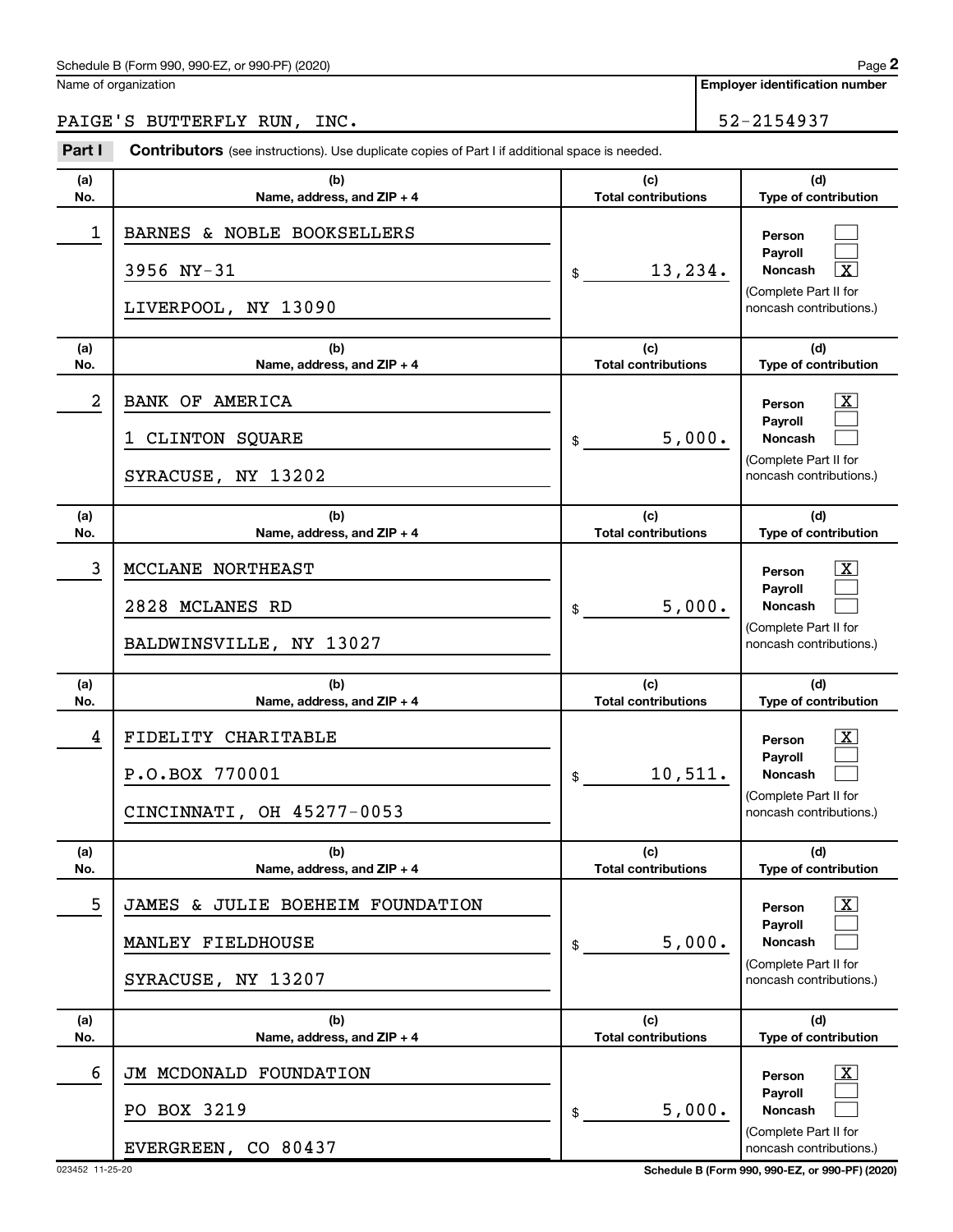Name of organization

## PAIGE'S BUTTERFLY RUN, INC. 52-2154937

| Part I     | Contributors (see instructions). Use duplicate copies of Part I if additional space is needed. |                                   |                                                                                       |
|------------|------------------------------------------------------------------------------------------------|-----------------------------------|---------------------------------------------------------------------------------------|
| (a)<br>No. | (b)<br>Name, address, and ZIP + 4                                                              | (c)<br><b>Total contributions</b> | (d)<br>Type of contribution                                                           |
| 7          | SMALL BUSINESS ADMINISTRATION<br>US<br><b>3RD STREET SW</b><br>409<br>WASHINGTON, DC 20416     | 10, 100.<br>\$                    | x<br>Person<br>Payroll<br>Noncash<br>(Complete Part II for<br>noncash contributions.) |
| (a)<br>No. | (b)<br>Name, address, and ZIP + 4                                                              | (c)<br><b>Total contributions</b> | (d)<br>Type of contribution                                                           |
|            |                                                                                                | \$                                | Person<br>Payroll<br>Noncash<br>(Complete Part II for<br>noncash contributions.)      |
| (a)<br>No. | (b)<br>Name, address, and ZIP + 4                                                              | (c)<br><b>Total contributions</b> | (d)<br>Type of contribution                                                           |
|            |                                                                                                | \$                                | Person<br>Pavroll<br>Noncash<br>(Complete Part II for<br>noncash contributions.)      |
| (a)<br>No. | (b)<br>Name, address, and ZIP + 4                                                              | (c)<br><b>Total contributions</b> | (d)<br>Type of contribution                                                           |
|            |                                                                                                | \$                                | Person<br>Payroll<br>Noncash<br>(Complete Part II for<br>noncash contributions.)      |
| (a)<br>No. | (b)<br>Name, address, and ZIP + 4                                                              | (c)<br><b>Total contributions</b> | (d)<br>Type of contribution                                                           |
|            |                                                                                                | \$                                | Person<br>Payroll<br>Noncash<br>(Complete Part II for<br>noncash contributions.)      |
| (a)<br>No. | (b)<br>Name, address, and ZIP + 4                                                              | (c)<br><b>Total contributions</b> | (d)<br>Type of contribution                                                           |
|            |                                                                                                | \$                                | Person<br>Payroll<br>Noncash<br>(Complete Part II for<br>noncash contributions.)      |

023452 11-25-20 **Schedule B (Form 990, 990-EZ, or 990-PF) (2020)**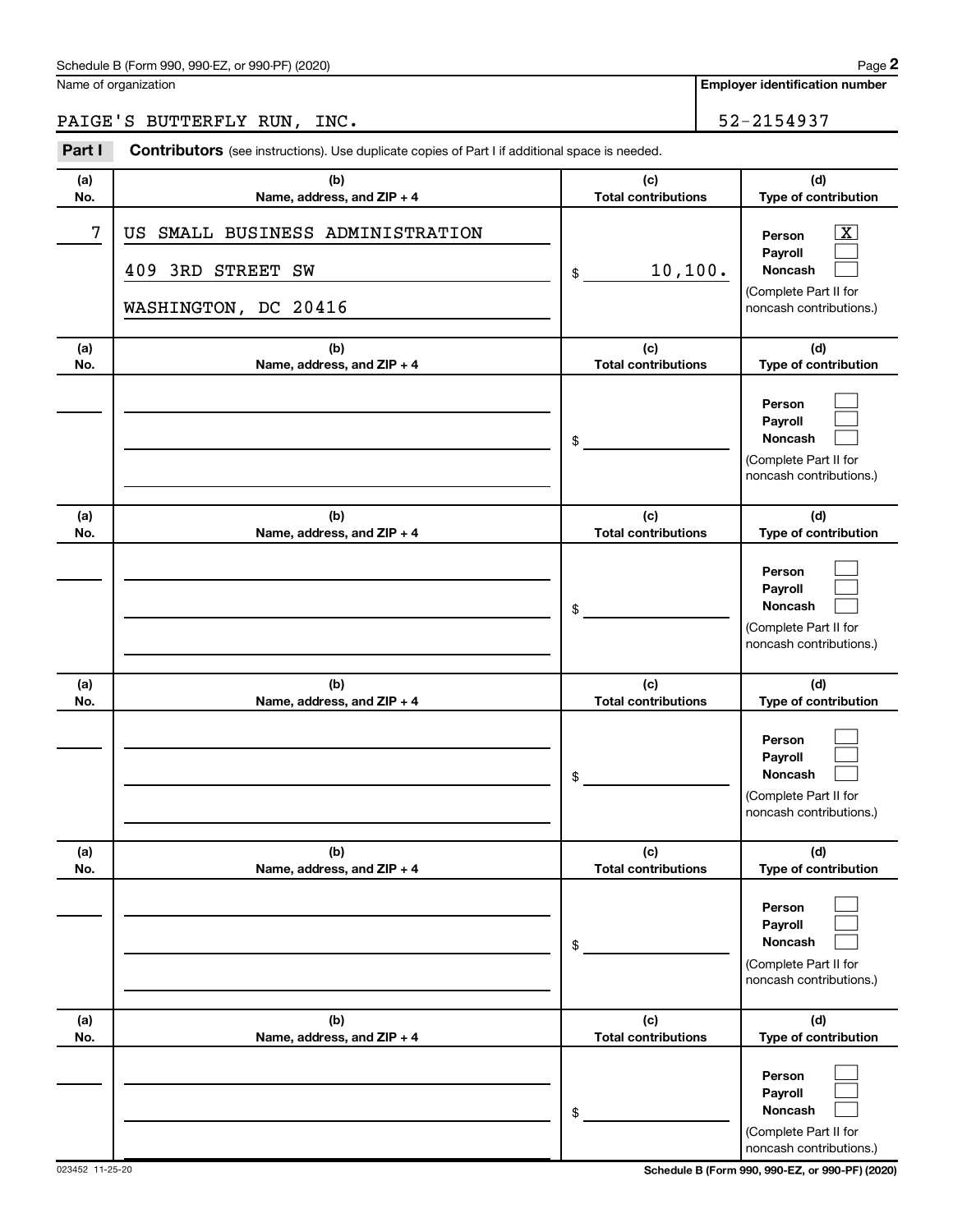PAIGE'S BUTTERFLY RUN, INC. 52-2154937

Part II Noncash Property (see instructions). Use duplicate copies of Part II if additional space is needed.

| (a)<br>(c)<br>No.<br>(b)<br>(d)<br>FMV (or estimate)<br>from<br>Description of noncash property given<br>Date received<br>(See instructions.)<br>Part I<br><b>BOOKS</b> |  |
|-------------------------------------------------------------------------------------------------------------------------------------------------------------------------|--|
|                                                                                                                                                                         |  |
|                                                                                                                                                                         |  |
| 1                                                                                                                                                                       |  |
|                                                                                                                                                                         |  |
| 13,234.<br>\$                                                                                                                                                           |  |
|                                                                                                                                                                         |  |
| (a)<br>(c)                                                                                                                                                              |  |
| No.<br>(b)<br>(d)<br>FMV (or estimate)<br>from<br>Date received                                                                                                         |  |
| Description of noncash property given<br>(See instructions.)<br>Part I                                                                                                  |  |
|                                                                                                                                                                         |  |
|                                                                                                                                                                         |  |
|                                                                                                                                                                         |  |
|                                                                                                                                                                         |  |
| $$\overbrace{\hspace{2.5cm}}$                                                                                                                                           |  |
|                                                                                                                                                                         |  |
| (a)<br>(c)                                                                                                                                                              |  |
| No.<br>(b)<br>(d)<br>FMV (or estimate)                                                                                                                                  |  |
| from<br>Description of noncash property given<br>Date received<br>(See instructions.)                                                                                   |  |
| Part I                                                                                                                                                                  |  |
|                                                                                                                                                                         |  |
|                                                                                                                                                                         |  |
|                                                                                                                                                                         |  |
| $\frac{1}{2}$                                                                                                                                                           |  |
|                                                                                                                                                                         |  |
| (a)<br>(c)                                                                                                                                                              |  |
| No.<br>(b)<br>(d)<br>FMV (or estimate)                                                                                                                                  |  |
| from<br>Description of noncash property given<br>Date received<br>(See instructions.)                                                                                   |  |
| Part I                                                                                                                                                                  |  |
|                                                                                                                                                                         |  |
|                                                                                                                                                                         |  |
|                                                                                                                                                                         |  |
| \$                                                                                                                                                                      |  |
|                                                                                                                                                                         |  |
| (a)<br>(c)<br>No.                                                                                                                                                       |  |
| (b)<br>(d)<br>FMV (or estimate)<br>from                                                                                                                                 |  |
| Description of noncash property given<br>Date received<br>(See instructions.)<br>Part I                                                                                 |  |
|                                                                                                                                                                         |  |
|                                                                                                                                                                         |  |
|                                                                                                                                                                         |  |
|                                                                                                                                                                         |  |
| \$                                                                                                                                                                      |  |
| (a)                                                                                                                                                                     |  |
| (c)<br>No.<br>(b)<br>(d)                                                                                                                                                |  |
| FMV (or estimate)<br>from<br>Description of noncash property given<br>Date received                                                                                     |  |
| (See instructions.)<br>Part I                                                                                                                                           |  |
|                                                                                                                                                                         |  |
|                                                                                                                                                                         |  |
|                                                                                                                                                                         |  |
| \$                                                                                                                                                                      |  |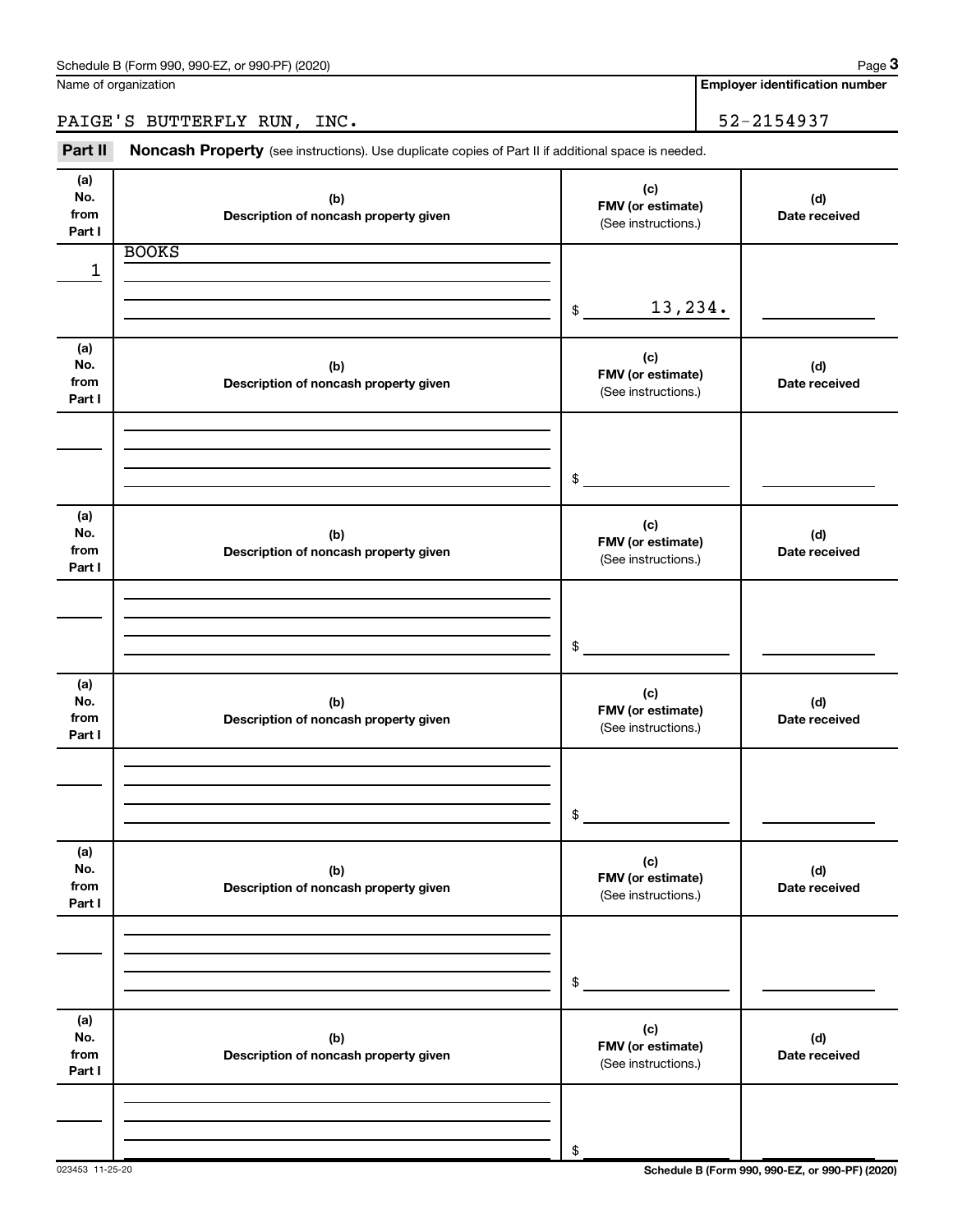| Name of organization       |                                                                                                                                                                                                                                                                                                                                                                                                                                                                                                             |                      |                                          | <b>Employer identification number</b> |
|----------------------------|-------------------------------------------------------------------------------------------------------------------------------------------------------------------------------------------------------------------------------------------------------------------------------------------------------------------------------------------------------------------------------------------------------------------------------------------------------------------------------------------------------------|----------------------|------------------------------------------|---------------------------------------|
|                            | PAIGE'S BUTTERFLY RUN, INC.                                                                                                                                                                                                                                                                                                                                                                                                                                                                                 |                      |                                          | 52-2154937                            |
| Part III                   | Exclusively religious, charitable, etc., contributions to organizations described in section 501(c)(7), (8), or (10) that total more than \$1,000 for the year<br>from any one contributor. Complete columns (a) through (e) and the following line entry. For organizations<br>completing Part III, enter the total of exclusively religious, charitable, etc., contributions of \$1,000 or less for the year. (Enter this info. once.)<br>Use duplicate copies of Part III if additional space is needed. |                      |                                          |                                       |
| (a) No.<br>`from<br>Part I | (b) Purpose of gift                                                                                                                                                                                                                                                                                                                                                                                                                                                                                         | (c) Use of gift      |                                          | (d) Description of how gift is held   |
|                            |                                                                                                                                                                                                                                                                                                                                                                                                                                                                                                             |                      |                                          |                                       |
|                            |                                                                                                                                                                                                                                                                                                                                                                                                                                                                                                             | (e) Transfer of gift |                                          |                                       |
|                            | Transferee's name, address, and ZIP + 4                                                                                                                                                                                                                                                                                                                                                                                                                                                                     |                      | Relationship of transferor to transferee |                                       |
| (a) No.<br>`from           | (b) Purpose of gift                                                                                                                                                                                                                                                                                                                                                                                                                                                                                         | (c) Use of gift      |                                          | (d) Description of how gift is held   |
| Part I                     |                                                                                                                                                                                                                                                                                                                                                                                                                                                                                                             |                      |                                          |                                       |
|                            |                                                                                                                                                                                                                                                                                                                                                                                                                                                                                                             | (e) Transfer of gift |                                          |                                       |
|                            | Transferee's name, address, and ZIP + 4                                                                                                                                                                                                                                                                                                                                                                                                                                                                     |                      | Relationship of transferor to transferee |                                       |
| (a) No.<br>`from<br>Part I | (b) Purpose of gift                                                                                                                                                                                                                                                                                                                                                                                                                                                                                         | (c) Use of gift      |                                          | (d) Description of how gift is held   |
|                            |                                                                                                                                                                                                                                                                                                                                                                                                                                                                                                             | (e) Transfer of gift |                                          |                                       |
|                            | Transferee's name, address, and ZIP + 4                                                                                                                                                                                                                                                                                                                                                                                                                                                                     |                      | Relationship of transferor to transferee |                                       |
| (a) No.<br>from<br>Part I  | (b) Purpose of gift                                                                                                                                                                                                                                                                                                                                                                                                                                                                                         | (c) Use of gift      |                                          | (d) Description of how gift is held   |
|                            |                                                                                                                                                                                                                                                                                                                                                                                                                                                                                                             |                      |                                          |                                       |
|                            |                                                                                                                                                                                                                                                                                                                                                                                                                                                                                                             | (e) Transfer of gift |                                          |                                       |
|                            | Transferee's name, address, and ZIP + 4                                                                                                                                                                                                                                                                                                                                                                                                                                                                     |                      | Relationship of transferor to transferee |                                       |
|                            |                                                                                                                                                                                                                                                                                                                                                                                                                                                                                                             |                      |                                          |                                       |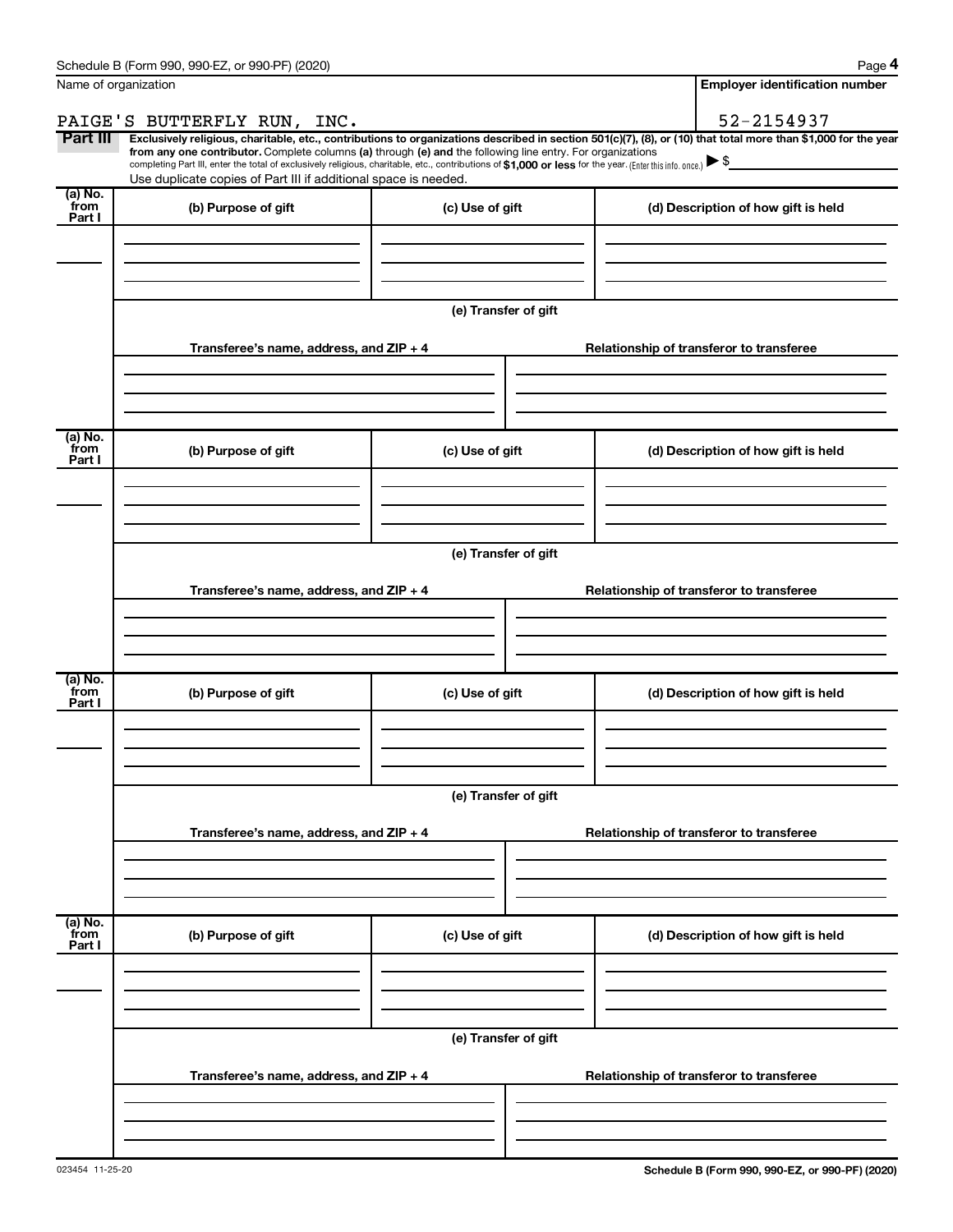|                                                                                                                                  | <b>SCHEDULE D</b>              |                                                                                                                                                                     |                         |  |                                                    |  |    |                                       |     | OMB No. 1545-0047     |
|----------------------------------------------------------------------------------------------------------------------------------|--------------------------------|---------------------------------------------------------------------------------------------------------------------------------------------------------------------|-------------------------|--|----------------------------------------------------|--|----|---------------------------------------|-----|-----------------------|
|                                                                                                                                  | (Form 990)                     | <b>Supplemental Financial Statements</b><br>Complete if the organization answered "Yes" on Form 990,                                                                |                         |  |                                                    |  |    |                                       |     |                       |
|                                                                                                                                  |                                | Part IV, line 6, 7, 8, 9, 10, 11a, 11b, 11c, 11d, 11e, 11f, 12a, or 12b.                                                                                            | Attach to Form 990.     |  |                                                    |  |    |                                       |     | <b>Open to Public</b> |
| Department of the Treasury<br>Go to www.irs.gov/Form990 for instructions and the latest information.<br>Internal Revenue Service |                                |                                                                                                                                                                     |                         |  |                                                    |  |    | Inspection                            |     |                       |
|                                                                                                                                  | Name of the organization       |                                                                                                                                                                     |                         |  |                                                    |  |    | <b>Employer identification number</b> |     |                       |
| Part I                                                                                                                           |                                | PAIGE'S BUTTERFLY RUN, INC.<br>Organizations Maintaining Donor Advised Funds or Other Similar Funds or Accounts. Complete if the                                    |                         |  |                                                    |  |    | 52-2154937                            |     |                       |
|                                                                                                                                  |                                | organization answered "Yes" on Form 990, Part IV, line 6.                                                                                                           |                         |  |                                                    |  |    |                                       |     |                       |
|                                                                                                                                  |                                |                                                                                                                                                                     | (a) Donor advised funds |  |                                                    |  |    | (b) Funds and other accounts          |     |                       |
| 1.                                                                                                                               |                                |                                                                                                                                                                     |                         |  |                                                    |  |    |                                       |     |                       |
| 2                                                                                                                                |                                | Aggregate value of contributions to (during year)                                                                                                                   |                         |  |                                                    |  |    |                                       |     |                       |
| з                                                                                                                                |                                | Aggregate value of grants from (during year)                                                                                                                        |                         |  |                                                    |  |    |                                       |     |                       |
| 4                                                                                                                                |                                |                                                                                                                                                                     |                         |  |                                                    |  |    |                                       |     |                       |
| 5                                                                                                                                |                                | Did the organization inform all donors and donor advisors in writing that the assets held in donor advised funds                                                    |                         |  |                                                    |  |    |                                       |     |                       |
|                                                                                                                                  |                                |                                                                                                                                                                     |                         |  |                                                    |  |    |                                       | Yes | <b>No</b>             |
| 6                                                                                                                                |                                | Did the organization inform all grantees, donors, and donor advisors in writing that grant funds can be used only                                                   |                         |  |                                                    |  |    |                                       |     |                       |
|                                                                                                                                  |                                | for charitable purposes and not for the benefit of the donor or donor advisor, or for any other purpose conferring                                                  |                         |  |                                                    |  |    |                                       |     |                       |
| Part II                                                                                                                          | impermissible private benefit? |                                                                                                                                                                     |                         |  |                                                    |  |    |                                       | Yes | No                    |
| 1.                                                                                                                               |                                | Conservation Easements. Complete if the organization answered "Yes" on Form 990, Part IV, line 7.                                                                   |                         |  |                                                    |  |    |                                       |     |                       |
|                                                                                                                                  |                                | Purpose(s) of conservation easements held by the organization (check all that apply).<br>Preservation of land for public use (for example, recreation or education) |                         |  | Preservation of a historically important land area |  |    |                                       |     |                       |
|                                                                                                                                  |                                | Protection of natural habitat                                                                                                                                       |                         |  | Preservation of a certified historic structure     |  |    |                                       |     |                       |
|                                                                                                                                  |                                | Preservation of open space                                                                                                                                          |                         |  |                                                    |  |    |                                       |     |                       |
| 2                                                                                                                                |                                | Complete lines 2a through 2d if the organization held a qualified conservation contribution in the form of a conservation easement on the last                      |                         |  |                                                    |  |    |                                       |     |                       |
|                                                                                                                                  | day of the tax year.           |                                                                                                                                                                     |                         |  |                                                    |  |    | Held at the End of the Tax Year       |     |                       |
| a                                                                                                                                |                                |                                                                                                                                                                     |                         |  |                                                    |  | 2a |                                       |     |                       |
| b                                                                                                                                |                                |                                                                                                                                                                     |                         |  |                                                    |  | 2b |                                       |     |                       |
| c                                                                                                                                |                                |                                                                                                                                                                     |                         |  |                                                    |  | 2c |                                       |     |                       |
| d                                                                                                                                |                                | Number of conservation easements included in (c) acquired after 7/25/06, and not on a historic structure                                                            |                         |  |                                                    |  |    |                                       |     |                       |
|                                                                                                                                  |                                |                                                                                                                                                                     |                         |  |                                                    |  | 2d |                                       |     |                       |
| 3                                                                                                                                |                                | Number of conservation easements modified, transferred, released, extinguished, or terminated by the organization during the tax                                    |                         |  |                                                    |  |    |                                       |     |                       |
|                                                                                                                                  | $year \triangleright$          |                                                                                                                                                                     |                         |  |                                                    |  |    |                                       |     |                       |
| 4                                                                                                                                |                                | Number of states where property subject to conservation easement is located >                                                                                       |                         |  |                                                    |  |    |                                       |     |                       |
| 5                                                                                                                                |                                | Does the organization have a written policy regarding the periodic monitoring, inspection, handling of                                                              |                         |  |                                                    |  |    |                                       |     |                       |
|                                                                                                                                  |                                |                                                                                                                                                                     |                         |  |                                                    |  |    |                                       | Yes | <b>No</b>             |
| 6                                                                                                                                |                                | Staff and volunteer hours devoted to monitoring, inspecting, handling of violations, and enforcing conservation easements during the year                           |                         |  |                                                    |  |    |                                       |     |                       |
| 7                                                                                                                                |                                | Amount of expenses incurred in monitoring, inspecting, handling of violations, and enforcing conservation easements during the year                                 |                         |  |                                                    |  |    |                                       |     |                       |
|                                                                                                                                  | ▶ \$                           |                                                                                                                                                                     |                         |  |                                                    |  |    |                                       |     |                       |
| 8                                                                                                                                |                                | Does each conservation easement reported on line 2(d) above satisfy the requirements of section 170(h)(4)(B)(i)                                                     |                         |  |                                                    |  |    |                                       |     |                       |
|                                                                                                                                  |                                |                                                                                                                                                                     |                         |  |                                                    |  |    |                                       | Yes | No                    |
| 9                                                                                                                                |                                | In Part XIII, describe how the organization reports conservation easements in its revenue and expense statement and                                                 |                         |  |                                                    |  |    |                                       |     |                       |
|                                                                                                                                  |                                | balance sheet, and include, if applicable, the text of the footnote to the organization's financial statements that describes the                                   |                         |  |                                                    |  |    |                                       |     |                       |
|                                                                                                                                  |                                | organization's accounting for conservation easements.                                                                                                               |                         |  |                                                    |  |    |                                       |     |                       |
|                                                                                                                                  | Part III                       | Organizations Maintaining Collections of Art, Historical Treasures, or Other Similar Assets.                                                                        |                         |  |                                                    |  |    |                                       |     |                       |
|                                                                                                                                  |                                | Complete if the organization answered "Yes" on Form 990, Part IV, line 8.                                                                                           |                         |  |                                                    |  |    |                                       |     |                       |
|                                                                                                                                  |                                | 1a If the organization elected, as permitted under FASB ASC 958, not to report in its revenue statement and balance sheet works                                     |                         |  |                                                    |  |    |                                       |     |                       |
|                                                                                                                                  |                                | of art, historical treasures, or other similar assets held for public exhibition, education, or research in furtherance of public                                   |                         |  |                                                    |  |    |                                       |     |                       |
|                                                                                                                                  |                                | service, provide in Part XIII the text of the footnote to its financial statements that describes these items.                                                      |                         |  |                                                    |  |    |                                       |     |                       |
|                                                                                                                                  |                                | b If the organization elected, as permitted under FASB ASC 958, to report in its revenue statement and balance sheet works of                                       |                         |  |                                                    |  |    |                                       |     |                       |
|                                                                                                                                  |                                | art, historical treasures, or other similar assets held for public exhibition, education, or research in furtherance of public service,                             |                         |  |                                                    |  |    |                                       |     |                       |
|                                                                                                                                  |                                | provide the following amounts relating to these items:                                                                                                              |                         |  |                                                    |  |    |                                       |     |                       |

|   | provide the following amounts relating to these items:                                                                       |      |  |
|---|------------------------------------------------------------------------------------------------------------------------------|------|--|
|   |                                                                                                                              | - \$ |  |
|   | (ii) Assets included in Form 990, Part X                                                                                     |      |  |
| 2 | If the organization received or held works of art, historical treasures, or other similar assets for financial gain, provide |      |  |
|   | the following amounts required to be reported under FASB ASC 958 relating to these items:                                    |      |  |
|   |                                                                                                                              |      |  |
|   |                                                                                                                              |      |  |

 $\overline{\phantom{0}}$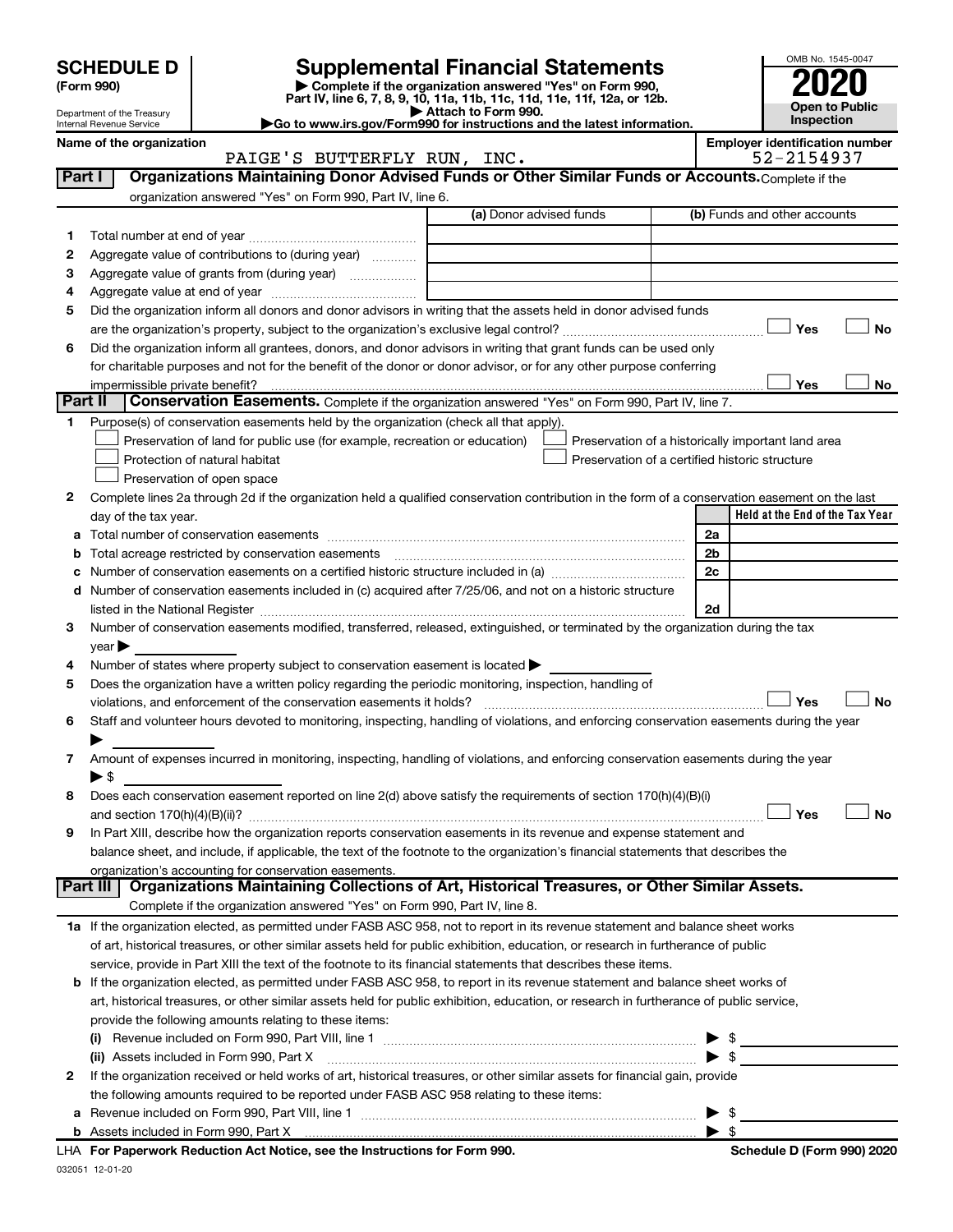|        | Schedule D (Form 990) 2020                                                                                                                                                                                                     | PAIGE'S BUTTERFLY RUN, INC.             |                |                                                                                                                                                                                                                               |                                 | 52-2154937 Page 2 |                |        |        |
|--------|--------------------------------------------------------------------------------------------------------------------------------------------------------------------------------------------------------------------------------|-----------------------------------------|----------------|-------------------------------------------------------------------------------------------------------------------------------------------------------------------------------------------------------------------------------|---------------------------------|-------------------|----------------|--------|--------|
|        | Part III   Organizations Maintaining Collections of Art, Historical Treasures, or Other Similar Assets (continued)                                                                                                             |                                         |                |                                                                                                                                                                                                                               |                                 |                   |                |        |        |
| 3      | Using the organization's acquisition, accession, and other records, check any of the following that make significant use of its                                                                                                |                                         |                |                                                                                                                                                                                                                               |                                 |                   |                |        |        |
|        | collection items (check all that apply):                                                                                                                                                                                       |                                         |                |                                                                                                                                                                                                                               |                                 |                   |                |        |        |
| a      | Public exhibition                                                                                                                                                                                                              | d                                       |                | Loan or exchange program                                                                                                                                                                                                      |                                 |                   |                |        |        |
| b      | Scholarly research                                                                                                                                                                                                             | e                                       |                | Other and the contract of the contract of the contract of the contract of the contract of the contract of the contract of the contract of the contract of the contract of the contract of the contract of the contract of the |                                 |                   |                |        |        |
| c      | Preservation for future generations                                                                                                                                                                                            |                                         |                |                                                                                                                                                                                                                               |                                 |                   |                |        |        |
| 4      | Provide a description of the organization's collections and explain how they further the organization's exempt purpose in Part XIII.                                                                                           |                                         |                |                                                                                                                                                                                                                               |                                 |                   |                |        |        |
| 5      | During the year, did the organization solicit or receive donations of art, historical treasures, or other similar assets                                                                                                       |                                         |                |                                                                                                                                                                                                                               |                                 |                   |                |        |        |
|        | Part IV<br>Escrow and Custodial Arrangements. Complete if the organization answered "Yes" on Form 990, Part IV, line 9, or                                                                                                     |                                         |                |                                                                                                                                                                                                                               |                                 |                   | Yes            |        | No     |
|        | reported an amount on Form 990, Part X, line 21.                                                                                                                                                                               |                                         |                |                                                                                                                                                                                                                               |                                 |                   |                |        |        |
|        | 1a Is the organization an agent, trustee, custodian or other intermediary for contributions or other assets not included                                                                                                       |                                         |                |                                                                                                                                                                                                                               |                                 |                   |                |        |        |
|        |                                                                                                                                                                                                                                |                                         |                |                                                                                                                                                                                                                               |                                 |                   | Yes            |        | No     |
|        | b If "Yes," explain the arrangement in Part XIII and complete the following table:                                                                                                                                             |                                         |                |                                                                                                                                                                                                                               |                                 |                   |                |        |        |
|        |                                                                                                                                                                                                                                |                                         |                |                                                                                                                                                                                                                               |                                 |                   | Amount         |        |        |
|        | c Beginning balance measurements and the contract of Beginning balance measurements are all the contract of the contract of the contract of the contract of the contract of the contract of the contract of the contract of th |                                         |                |                                                                                                                                                                                                                               | 1c                              |                   |                |        |        |
|        |                                                                                                                                                                                                                                |                                         |                |                                                                                                                                                                                                                               | 1d                              |                   |                |        |        |
|        | e Distributions during the year manufactured and continuum control of the control of the control of the state of the control of the control of the control of the control of the control of the control of the control of the  |                                         |                |                                                                                                                                                                                                                               | 1e                              |                   |                |        |        |
| f.     |                                                                                                                                                                                                                                |                                         |                |                                                                                                                                                                                                                               | 1f                              |                   |                |        |        |
|        | 2a Did the organization include an amount on Form 990, Part X, line 21, for escrow or custodial account liability?                                                                                                             |                                         |                |                                                                                                                                                                                                                               |                                 |                   | <b>Yes</b>     |        | No     |
|        |                                                                                                                                                                                                                                |                                         |                |                                                                                                                                                                                                                               |                                 |                   |                |        |        |
| Part V | Endowment Funds. Complete if the organization answered "Yes" on Form 990, Part IV, line 10.                                                                                                                                    |                                         |                |                                                                                                                                                                                                                               |                                 |                   |                |        |        |
|        |                                                                                                                                                                                                                                | (a) Current year                        | (b) Prior year | (c) Two years back $\vert$ (d) Three years back $\vert$ (e) Four years back                                                                                                                                                   |                                 |                   |                |        |        |
|        | 1a Beginning of year balance                                                                                                                                                                                                   |                                         |                |                                                                                                                                                                                                                               |                                 |                   |                |        |        |
|        |                                                                                                                                                                                                                                |                                         |                |                                                                                                                                                                                                                               |                                 |                   |                |        |        |
|        | c Net investment earnings, gains, and losses                                                                                                                                                                                   |                                         |                |                                                                                                                                                                                                                               |                                 |                   |                |        |        |
|        |                                                                                                                                                                                                                                |                                         |                |                                                                                                                                                                                                                               |                                 |                   |                |        |        |
|        | e Other expenditures for facilities                                                                                                                                                                                            |                                         |                |                                                                                                                                                                                                                               |                                 |                   |                |        |        |
|        | and programs                                                                                                                                                                                                                   |                                         |                |                                                                                                                                                                                                                               |                                 |                   |                |        |        |
|        | f Administrative expenses <i></i>                                                                                                                                                                                              |                                         |                |                                                                                                                                                                                                                               |                                 |                   |                |        |        |
| g      | End of year balance <i>manually contained</i>                                                                                                                                                                                  |                                         |                |                                                                                                                                                                                                                               |                                 |                   |                |        |        |
| 2      | Provide the estimated percentage of the current year end balance (line 1g, column (a)) held as:                                                                                                                                |                                         |                |                                                                                                                                                                                                                               |                                 |                   |                |        |        |
| а      | Board designated or quasi-endowment >                                                                                                                                                                                          |                                         | %              |                                                                                                                                                                                                                               |                                 |                   |                |        |        |
| b      | Permanent endowment                                                                                                                                                                                                            | $\%$                                    |                |                                                                                                                                                                                                                               |                                 |                   |                |        |        |
|        | <b>c</b> Term endowment $\blacktriangleright$                                                                                                                                                                                  | %                                       |                |                                                                                                                                                                                                                               |                                 |                   |                |        |        |
|        | The percentages on lines 2a, 2b, and 2c should equal 100%.                                                                                                                                                                     |                                         |                |                                                                                                                                                                                                                               |                                 |                   |                |        |        |
|        | 3a Are there endowment funds not in the possession of the organization that are held and administered for the organization                                                                                                     |                                         |                |                                                                                                                                                                                                                               |                                 |                   |                |        |        |
|        | by:                                                                                                                                                                                                                            |                                         |                |                                                                                                                                                                                                                               |                                 |                   |                | Yes    | No     |
|        | (i)                                                                                                                                                                                                                            |                                         |                |                                                                                                                                                                                                                               |                                 |                   | 3a(i)          |        |        |
|        |                                                                                                                                                                                                                                |                                         |                |                                                                                                                                                                                                                               |                                 |                   | 3a(ii)         |        |        |
|        |                                                                                                                                                                                                                                |                                         |                |                                                                                                                                                                                                                               |                                 |                   | 3b             |        |        |
| 4      | Describe in Part XIII the intended uses of the organization's endowment funds.                                                                                                                                                 |                                         |                |                                                                                                                                                                                                                               |                                 |                   |                |        |        |
|        | Land, Buildings, and Equipment.<br><b>Part VI</b>                                                                                                                                                                              |                                         |                |                                                                                                                                                                                                                               |                                 |                   |                |        |        |
|        | Complete if the organization answered "Yes" on Form 990, Part IV, line 11a. See Form 990, Part X, line 10.                                                                                                                     |                                         |                |                                                                                                                                                                                                                               |                                 |                   |                |        |        |
|        | Description of property                                                                                                                                                                                                        | (a) Cost or other<br>basis (investment) |                | (b) Cost or other<br>basis (other)                                                                                                                                                                                            | (c) Accumulated<br>depreciation |                   | (d) Book value |        |        |
|        |                                                                                                                                                                                                                                |                                         |                |                                                                                                                                                                                                                               |                                 |                   |                |        |        |
|        |                                                                                                                                                                                                                                |                                         |                |                                                                                                                                                                                                                               |                                 |                   |                |        |        |
|        |                                                                                                                                                                                                                                |                                         |                |                                                                                                                                                                                                                               |                                 |                   |                |        |        |
|        |                                                                                                                                                                                                                                |                                         |                | 5,140.                                                                                                                                                                                                                        | 3,761.                          |                   |                | 1,379. |        |
|        |                                                                                                                                                                                                                                |                                         |                |                                                                                                                                                                                                                               |                                 |                   |                |        |        |
|        | Total. Add lines 1a through 1e. (Column (d) must equal Form 990, Part X, column (B), line 10c.)                                                                                                                                |                                         |                |                                                                                                                                                                                                                               |                                 |                   |                |        | 1,379. |

**Schedule D (Form 990) 2020**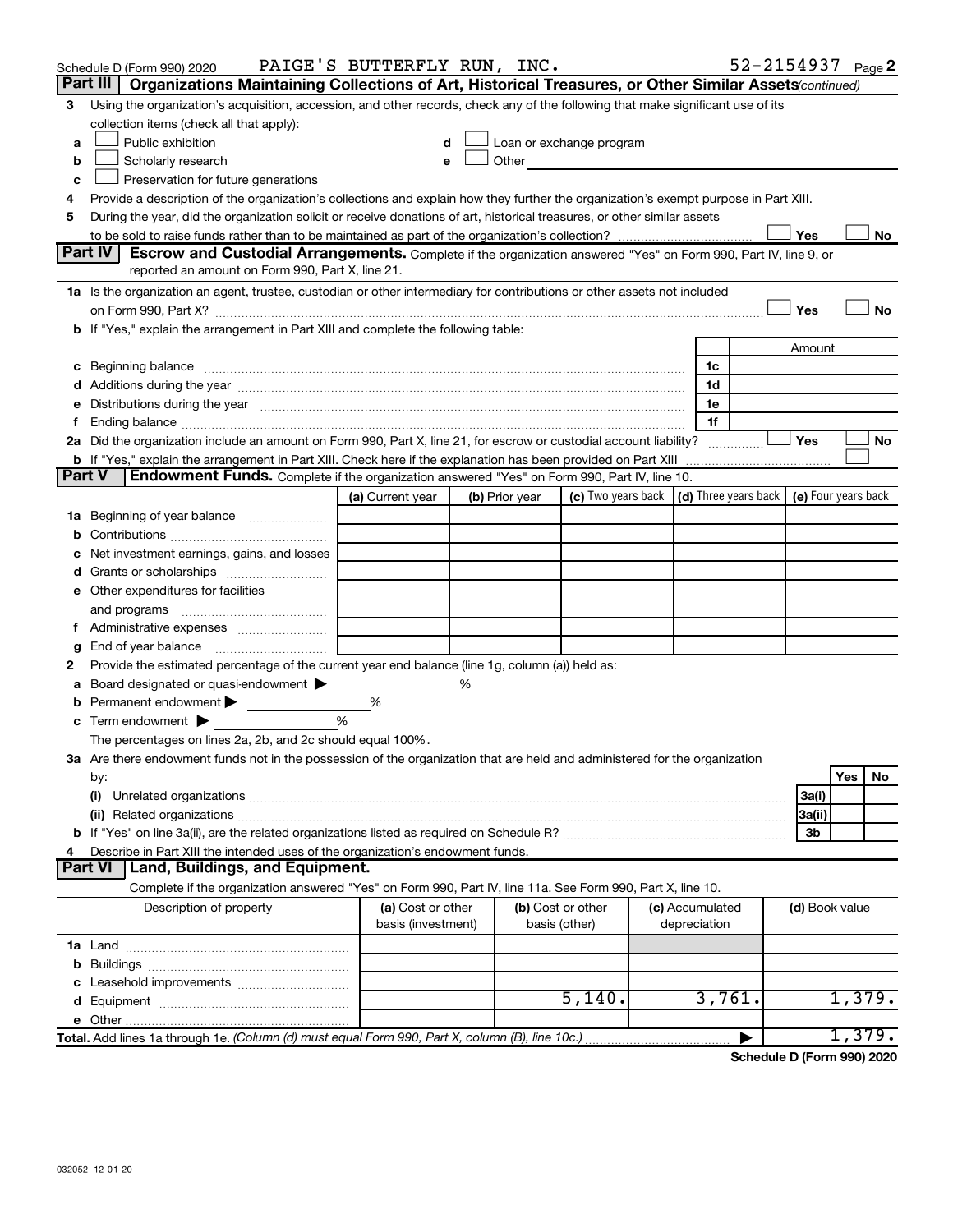| Complete if the organization answered "Yes" on Form 990, Part IV, line 11b. See Form 990, Part X, line 12.                                  |                 |                                                           |                |
|---------------------------------------------------------------------------------------------------------------------------------------------|-----------------|-----------------------------------------------------------|----------------|
| (a) Description of security or category (including name of security)                                                                        | (b) Book value  | (c) Method of valuation: Cost or end-of-year market value |                |
|                                                                                                                                             |                 |                                                           |                |
| (2) Closely held equity interests                                                                                                           |                 |                                                           |                |
| (3) Other                                                                                                                                   |                 |                                                           |                |
| (A)                                                                                                                                         |                 |                                                           |                |
| (B)                                                                                                                                         |                 |                                                           |                |
| (C)                                                                                                                                         |                 |                                                           |                |
| (D)                                                                                                                                         |                 |                                                           |                |
| (E)                                                                                                                                         |                 |                                                           |                |
| (F)                                                                                                                                         |                 |                                                           |                |
| (G)                                                                                                                                         |                 |                                                           |                |
| (H)                                                                                                                                         |                 |                                                           |                |
| Total. (Col. (b) must equal Form 990, Part X, col. (B) line 12.) $\blacktriangleright$                                                      |                 |                                                           |                |
| Part VIII Investments - Program Related.                                                                                                    |                 |                                                           |                |
|                                                                                                                                             |                 |                                                           |                |
| Complete if the organization answered "Yes" on Form 990, Part IV, line 11c. See Form 990, Part X, line 13.<br>(a) Description of investment | (b) Book value  | (c) Method of valuation: Cost or end-of-year market value |                |
|                                                                                                                                             |                 |                                                           |                |
| (1)                                                                                                                                         |                 |                                                           |                |
| (2)                                                                                                                                         |                 |                                                           |                |
| (3)                                                                                                                                         |                 |                                                           |                |
| (4)                                                                                                                                         |                 |                                                           |                |
| (5)                                                                                                                                         |                 |                                                           |                |
| (6)                                                                                                                                         |                 |                                                           |                |
| (7)                                                                                                                                         |                 |                                                           |                |
| (8)                                                                                                                                         |                 |                                                           |                |
| (9)                                                                                                                                         |                 |                                                           |                |
| Total. (Col. (b) must equal Form 990, Part X, col. (B) line 13.)                                                                            |                 |                                                           |                |
| <b>Other Assets.</b><br>Part IX                                                                                                             |                 |                                                           |                |
| Complete if the organization answered "Yes" on Form 990, Part IV, line 11d. See Form 990, Part X, line 15.                                  |                 |                                                           |                |
|                                                                                                                                             | (a) Description |                                                           | (b) Book value |
| (1)                                                                                                                                         |                 |                                                           |                |
| (2)                                                                                                                                         |                 |                                                           |                |
| (3)                                                                                                                                         |                 |                                                           |                |
|                                                                                                                                             |                 |                                                           |                |
| (4)                                                                                                                                         |                 |                                                           |                |
| (5)                                                                                                                                         |                 |                                                           |                |
| (6)                                                                                                                                         |                 |                                                           |                |
| (7)                                                                                                                                         |                 |                                                           |                |
| (8)                                                                                                                                         |                 |                                                           |                |
| (9)                                                                                                                                         |                 |                                                           |                |
|                                                                                                                                             |                 |                                                           |                |
| <b>Other Liabilities.</b><br>Part X                                                                                                         |                 |                                                           |                |
| Complete if the organization answered "Yes" on Form 990, Part IV, line 11e or 11f. See Form 990, Part X, line 25.                           |                 |                                                           |                |
| (a) Description of liability<br>1.                                                                                                          |                 |                                                           | (b) Book value |
| (1)<br>Federal income taxes                                                                                                                 |                 |                                                           |                |
| (2)                                                                                                                                         |                 |                                                           |                |
| (3)                                                                                                                                         |                 |                                                           |                |
| (4)                                                                                                                                         |                 |                                                           |                |
| (5)                                                                                                                                         |                 |                                                           |                |
|                                                                                                                                             |                 |                                                           |                |
| (6)                                                                                                                                         |                 |                                                           |                |
| (7)                                                                                                                                         |                 |                                                           |                |
| (8)                                                                                                                                         |                 |                                                           |                |
|                                                                                                                                             |                 |                                                           |                |
| (9)<br>Total. (Column (b) must equal Form 990, Part X, col. (B) line 25.)                                                                   |                 |                                                           |                |

**Total.**  *(Column (b) must equal Form 990, Part X, col. (B) line 25.)*

**2.** Liability for uncertain tax positions. In Part XIII, provide the text of the footnote to the organization's financial statements that reports the organization's liability for uncertain tax positions under FASB ASC 740. Check here if the text of the footnote has been provided in Part XIII ...  $\fbox{\bf X}$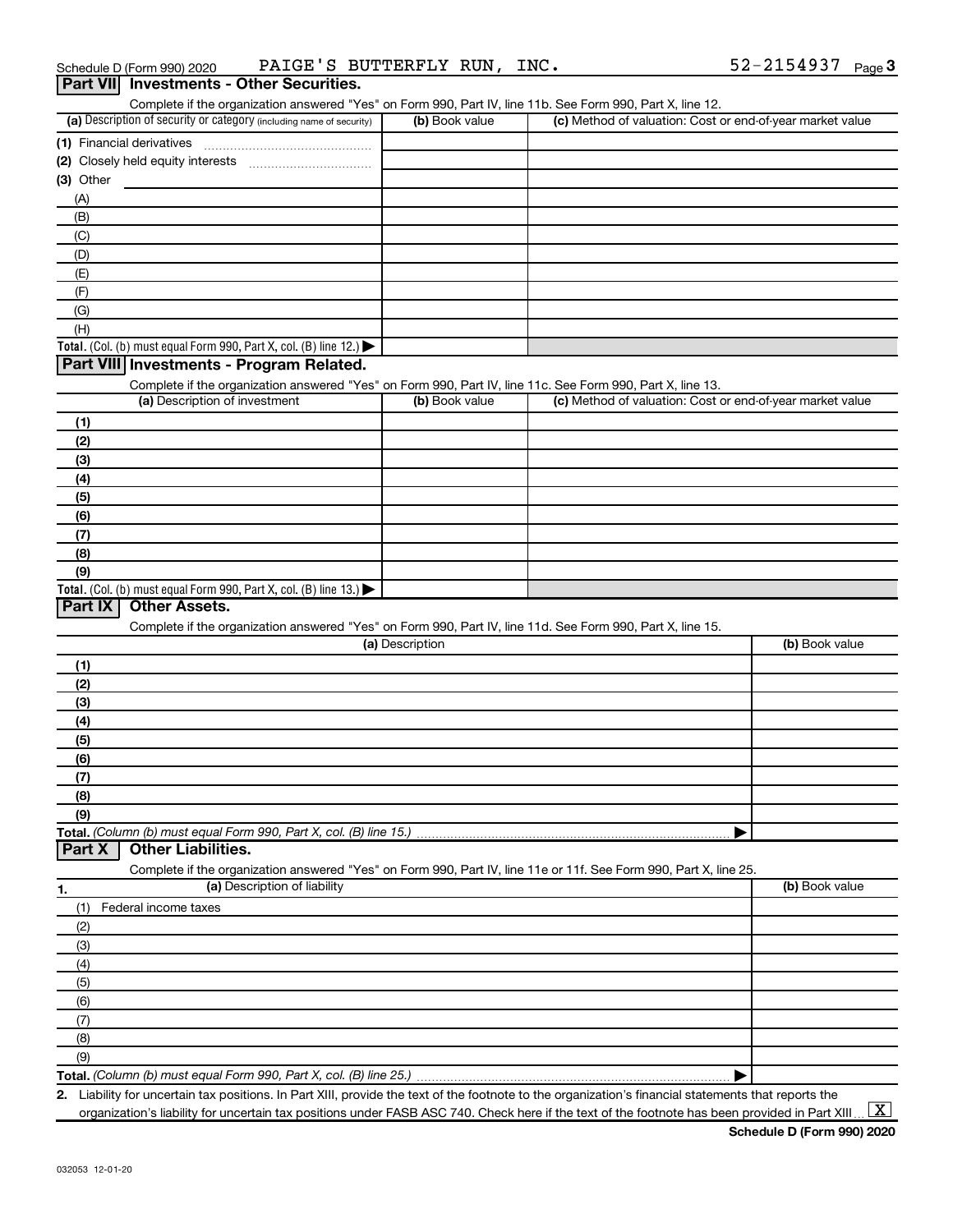|              | Part XI   Reconciliation of Revenue per Audited Financial Statements With Revenue per Return.                                                                                                                                                                                |                |              |  |
|--------------|------------------------------------------------------------------------------------------------------------------------------------------------------------------------------------------------------------------------------------------------------------------------------|----------------|--------------|--|
|              | Complete if the organization answered "Yes" on Form 990, Part IV, line 12a.                                                                                                                                                                                                  |                |              |  |
| $\mathbf{1}$ | Total revenue, gains, and other support per audited financial statements [[[[[[[[[[[[[[[[[[[[[[[]]]]]]]]]]]]]                                                                                                                                                                |                | $\mathbf{1}$ |  |
| $\mathbf{2}$ | Amounts included on line 1 but not on Form 990, Part VIII, line 12:                                                                                                                                                                                                          |                |              |  |
|              |                                                                                                                                                                                                                                                                              | 2a             |              |  |
|              |                                                                                                                                                                                                                                                                              | 2 <sub>b</sub> |              |  |
|              |                                                                                                                                                                                                                                                                              | 2c             |              |  |
| d            |                                                                                                                                                                                                                                                                              | 2d             |              |  |
|              | e Add lines 2a through 2d                                                                                                                                                                                                                                                    |                | 2e           |  |
| 3            |                                                                                                                                                                                                                                                                              |                | 3            |  |
| 4            | Amounts included on Form 990, Part VIII, line 12, but not on line 1:                                                                                                                                                                                                         |                |              |  |
| a            | Investment expenses not included on Form 990, Part VIII, line 7b   4a                                                                                                                                                                                                        |                |              |  |
|              |                                                                                                                                                                                                                                                                              | 4 <sub>b</sub> |              |  |
|              | c Add lines 4a and 4b                                                                                                                                                                                                                                                        |                | 4с           |  |
| 5            |                                                                                                                                                                                                                                                                              |                |              |  |
|              | Part XII Reconciliation of Expenses per Audited Financial Statements With Expenses per Return.                                                                                                                                                                               |                |              |  |
|              | Complete if the organization answered "Yes" on Form 990, Part IV, line 12a.                                                                                                                                                                                                  |                |              |  |
| 1.           |                                                                                                                                                                                                                                                                              |                | $\mathbf{1}$ |  |
| 2            | Amounts included on line 1 but not on Form 990, Part IX, line 25:                                                                                                                                                                                                            |                |              |  |
|              | <b>a</b> Donated services and use of facilities <b>and the set of the set of set of a</b>                                                                                                                                                                                    | 2a             |              |  |
|              |                                                                                                                                                                                                                                                                              | 2 <sub>b</sub> |              |  |
|              |                                                                                                                                                                                                                                                                              | 2 <sub>c</sub> |              |  |
| d            |                                                                                                                                                                                                                                                                              |                |              |  |
|              | e Add lines 2a through 2d <b>[10]</b> [20] <b>All and Provide 20</b> [20] <b>All and Provide 20</b> [30] <b>All and Provide 20</b> [30] <b>All and Provide 20</b> [30] <b>All and Provide 20</b> [30] <b>All and Provide 20</b> [30] <b>All and Provide 20</b> [30] <b>A</b> |                | <b>2e</b>    |  |
| 3            |                                                                                                                                                                                                                                                                              |                | 3            |  |
| 4            | Amounts included on Form 990, Part IX, line 25, but not on line 1:                                                                                                                                                                                                           |                |              |  |
|              |                                                                                                                                                                                                                                                                              | 4a             |              |  |
|              |                                                                                                                                                                                                                                                                              | 4b             |              |  |
|              | c Add lines 4a and 4b                                                                                                                                                                                                                                                        |                | 4c           |  |
|              |                                                                                                                                                                                                                                                                              |                |              |  |
|              | Part XIII Supplemental Information.                                                                                                                                                                                                                                          |                | 5            |  |

Provide the descriptions required for Part II, lines 3, 5, and 9; Part III, lines 1a and 4; Part IV, lines 1b and 2b; Part V, line 4; Part X, line 2; Part XI, lines 2d and 4b; and Part XII, lines 2d and 4b. Also complete this part to provide any additional information.

#### PART X, LINE 2:

| THE ORGANIZATION HAS REVIEWED ITS OPERATIONS FOR UNCERTAIN TAX POSITIONS |  |  |  |
|--------------------------------------------------------------------------|--|--|--|
|--------------------------------------------------------------------------|--|--|--|

AND BELIEVES THAT ARE NO SIGNIFICANT EXPOSURES.

#### Schedule D (Form 990) 2020  $\quad$  PAIGE 'S BUTTERFLY RUN, INC .  $\quad$  52-2154937  $_{\rm Page}$

| $\mathbf 1$  | Total revenue, gains, and other support per audited financial statements                                        |                |  |    |  |
|--------------|-----------------------------------------------------------------------------------------------------------------|----------------|--|----|--|
| $\mathbf{2}$ | Amounts included on line 1 but not on Form 990, Part VIII, line 12:                                             |                |  |    |  |
|              | a Net unrealized gains (losses) on investments [111][12] Net unrealized gains (losses) on investments [11] [12] | 2a             |  |    |  |
|              |                                                                                                                 | 2 <sub>b</sub> |  |    |  |
|              | 2c<br><b>c</b> Recoveries of prior year grants                                                                  |                |  |    |  |
|              |                                                                                                                 | 2d             |  |    |  |
|              |                                                                                                                 |                |  | 2е |  |
| 3            | Subtract line 2e from line 1                                                                                    |                |  | з  |  |
| 4            | Amounts included on Form 990, Part VIII, line 12, but not on line 1:                                            |                |  |    |  |
|              | a Investment expenses not included on Form 990, Part VIII, line 7h                                              |                |  |    |  |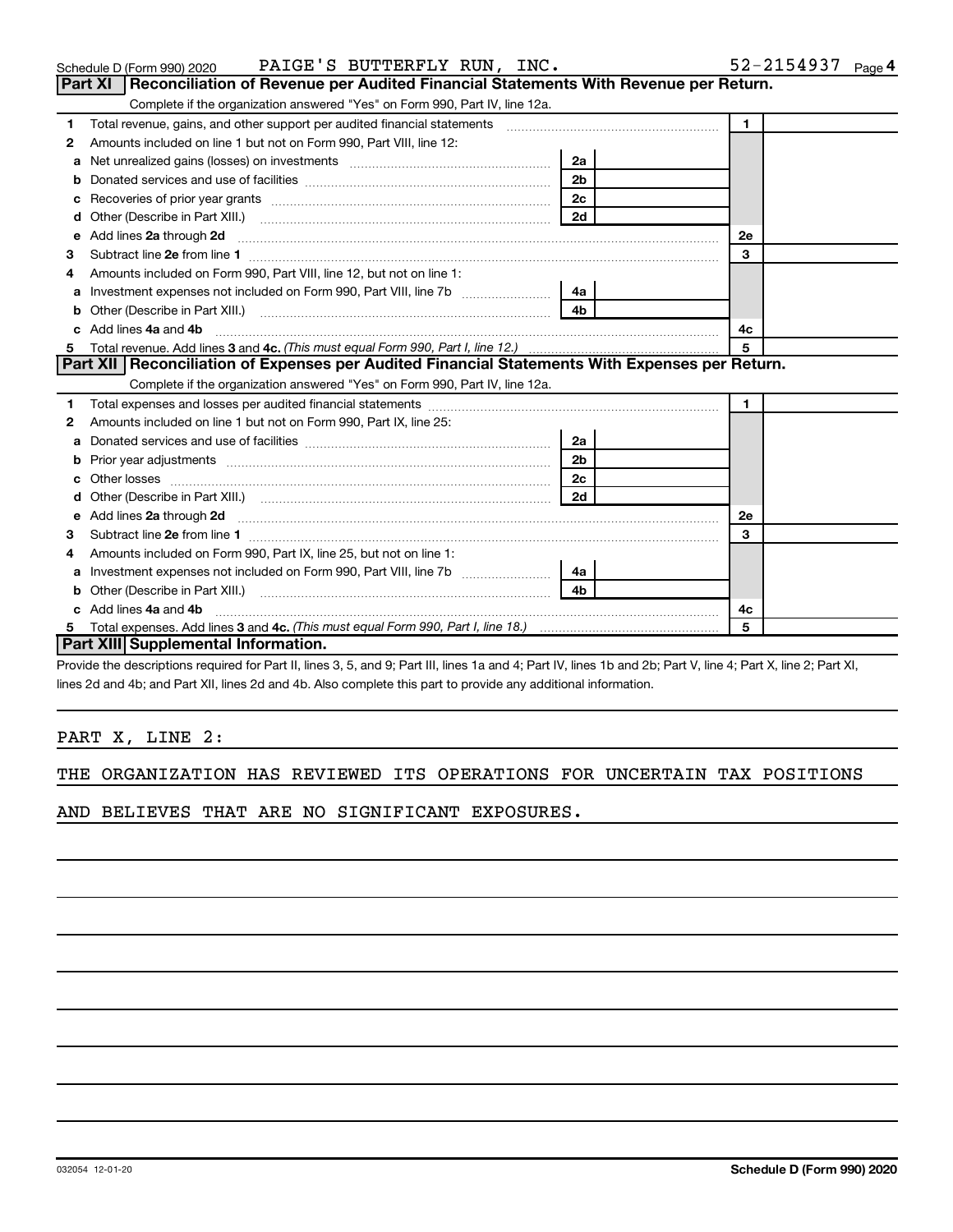| <b>SCHEDULE G</b>                                                 |                                  | <b>Supplemental Information Regarding Fundraising or Gaming Activities</b>                                                                                          |                               |                         |                                       |  |                                        | OMB No. 1545-0047                   |  |  |
|-------------------------------------------------------------------|----------------------------------|---------------------------------------------------------------------------------------------------------------------------------------------------------------------|-------------------------------|-------------------------|---------------------------------------|--|----------------------------------------|-------------------------------------|--|--|
| (Form 990 or 990-EZ)                                              |                                  | Complete if the organization answered "Yes" on Form 990, Part IV, line 17, 18, or 19, or if the<br>organization entered more than \$15,000 on Form 990-EZ, line 6a. |                               |                         |                                       |  |                                        |                                     |  |  |
| Department of the Treasury                                        |                                  | Attach to Form 990 or Form 990-EZ.                                                                                                                                  |                               |                         |                                       |  |                                        | <b>Open to Public</b>               |  |  |
| Internal Revenue Service                                          |                                  | ► Go to www.irs.gov/Form990 for instructions and the latest information.                                                                                            |                               |                         |                                       |  |                                        | Inspection                          |  |  |
| <b>Employer identification number</b><br>Name of the organization |                                  |                                                                                                                                                                     |                               |                         |                                       |  |                                        |                                     |  |  |
|                                                                   |                                  | PAIGE'S BUTTERFLY RUN, INC.                                                                                                                                         |                               |                         |                                       |  | 52-2154937                             |                                     |  |  |
| Part I                                                            | required to complete this part.  | Fundraising Activities. Complete if the organization answered "Yes" on Form 990, Part IV, line 17. Form 990-EZ filers are not                                       |                               |                         |                                       |  |                                        |                                     |  |  |
| Mail solicitations<br>a                                           |                                  | 1 Indicate whether the organization raised funds through any of the following activities. Check all that apply.<br>е                                                |                               |                         | Solicitation of non-government grants |  |                                        |                                     |  |  |
| b                                                                 | Internet and email solicitations | f                                                                                                                                                                   |                               |                         | Solicitation of government grants     |  |                                        |                                     |  |  |
| Phone solicitations<br>с<br>In-person solicitations<br>d          |                                  | Special fundraising events<br>g                                                                                                                                     |                               |                         |                                       |  |                                        |                                     |  |  |
|                                                                   |                                  | 2 a Did the organization have a written or oral agreement with any individual (including officers, directors, trustees, or                                          |                               |                         |                                       |  |                                        |                                     |  |  |
|                                                                   |                                  | key employees listed in Form 990, Part VII) or entity in connection with professional fundraising services?                                                         |                               |                         |                                       |  | Yes                                    | <b>No</b>                           |  |  |
| compensated at least \$5,000 by the organization.                 |                                  | b If "Yes," list the 10 highest paid individuals or entities (fundraisers) pursuant to agreements under which the fundraiser is to be                               |                               |                         |                                       |  |                                        |                                     |  |  |
|                                                                   |                                  |                                                                                                                                                                     |                               |                         |                                       |  |                                        |                                     |  |  |
| (i) Name and address of individual                                |                                  |                                                                                                                                                                     |                               | (iii) Did<br>fundraiser | (iv) Gross receipts                   |  | (v) Amount paid<br>to (or retained by) | (vi) Amount paid                    |  |  |
| or entity (fundraiser)                                            |                                  | (ii) Activity                                                                                                                                                       | have custody<br>or control of | contributions?          | from activity                         |  | fundraiser<br>listed in col. (i)       | to (or retained by)<br>organization |  |  |
|                                                                   |                                  |                                                                                                                                                                     | Yes                           | No.                     |                                       |  |                                        |                                     |  |  |
|                                                                   |                                  |                                                                                                                                                                     |                               |                         |                                       |  |                                        |                                     |  |  |
|                                                                   |                                  |                                                                                                                                                                     |                               |                         |                                       |  |                                        |                                     |  |  |
|                                                                   |                                  |                                                                                                                                                                     |                               |                         |                                       |  |                                        |                                     |  |  |
|                                                                   |                                  |                                                                                                                                                                     |                               |                         |                                       |  |                                        |                                     |  |  |
|                                                                   |                                  |                                                                                                                                                                     |                               |                         |                                       |  |                                        |                                     |  |  |
|                                                                   |                                  |                                                                                                                                                                     |                               |                         |                                       |  |                                        |                                     |  |  |
|                                                                   |                                  |                                                                                                                                                                     |                               |                         |                                       |  |                                        |                                     |  |  |
|                                                                   |                                  |                                                                                                                                                                     |                               |                         |                                       |  |                                        |                                     |  |  |
|                                                                   |                                  |                                                                                                                                                                     |                               |                         |                                       |  |                                        |                                     |  |  |
| Total                                                             |                                  |                                                                                                                                                                     |                               |                         |                                       |  |                                        |                                     |  |  |
| or licensing.                                                     |                                  | 3 List all states in which the organization is registered or licensed to solicit contributions or has been notified it is exempt from registration                  |                               |                         |                                       |  |                                        |                                     |  |  |
|                                                                   |                                  |                                                                                                                                                                     |                               |                         |                                       |  |                                        |                                     |  |  |
|                                                                   |                                  |                                                                                                                                                                     |                               |                         |                                       |  |                                        |                                     |  |  |
|                                                                   |                                  |                                                                                                                                                                     |                               |                         |                                       |  |                                        |                                     |  |  |

**For Paperwork Reduction Act Notice, see the Instructions for Form 990 or 990-EZ. Schedule G (Form 990 or 990-EZ) 2020** LHA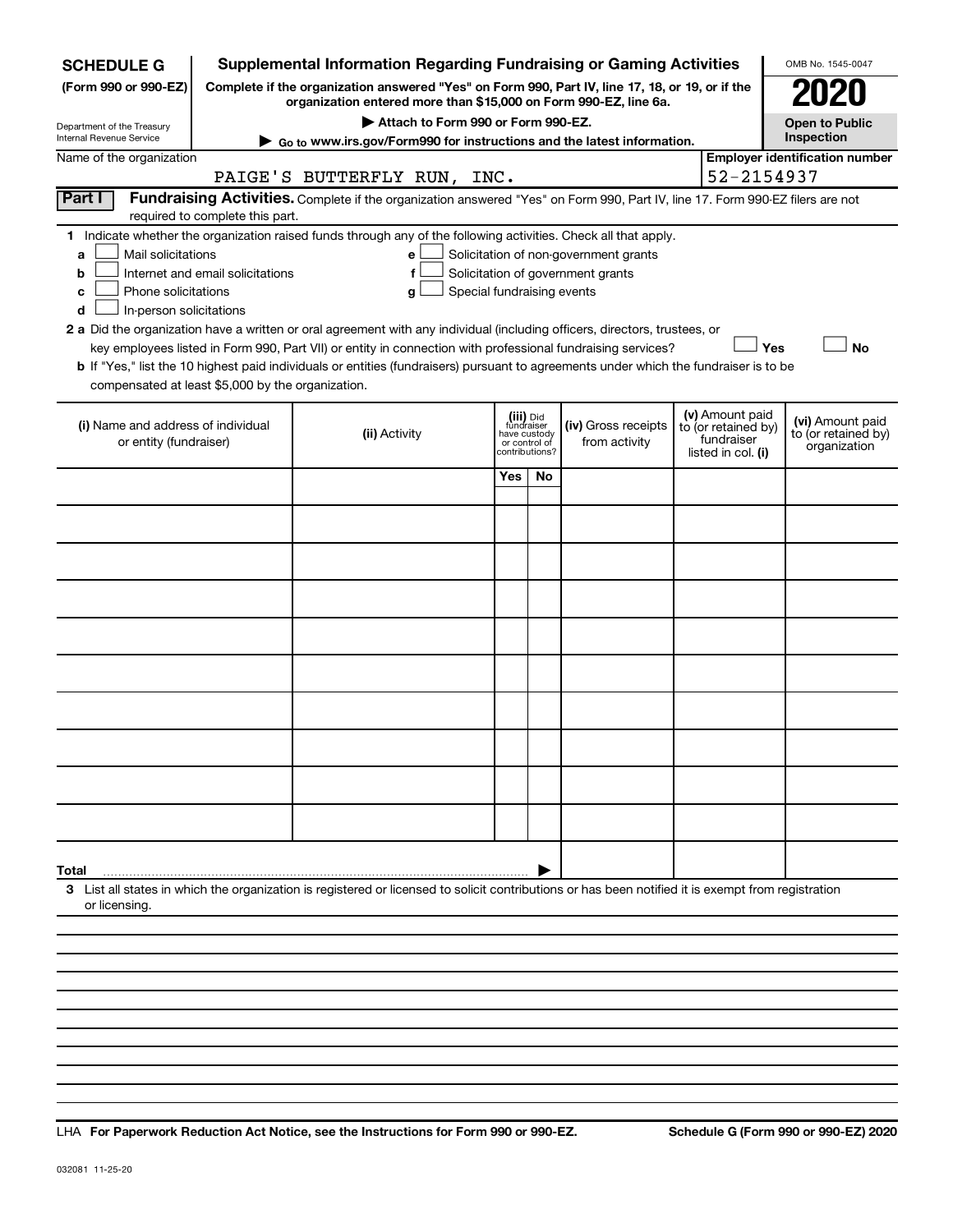Part II | Fundraising Events. Complete if the organization answered "Yes" on Form 990, Part IV, line 18, or reported more than \$15,000 of fundraising event contributions and gross income on Form 990-EZ, lines 1 and 6b. List events with gross receipts greater than \$5,000.

|                        |              | of fundraising event contributions and gross income on Form 990-EZ, lines 1 and 6b. List events with gross receipts greater than \$5,000.                                                                                                                                                                                                              |                                    |                                         |                                 |                                           |
|------------------------|--------------|--------------------------------------------------------------------------------------------------------------------------------------------------------------------------------------------------------------------------------------------------------------------------------------------------------------------------------------------------------|------------------------------------|-----------------------------------------|---------------------------------|-------------------------------------------|
|                        |              |                                                                                                                                                                                                                                                                                                                                                        | (a) Event $#1$<br>BUTTERFLY<br>RUN | $(b)$ Event #2<br>PEDALING FOR<br>PAIGE | (c) Other events<br><b>NONE</b> | (d) Total events<br>(add col. (a) through |
|                        |              |                                                                                                                                                                                                                                                                                                                                                        | (event type)                       | (event type)                            | (total number)                  | col. (c)                                  |
| Revenue                | 1.           |                                                                                                                                                                                                                                                                                                                                                        | 208,236.                           | 12,590.                                 |                                 | 220,826.                                  |
|                        |              |                                                                                                                                                                                                                                                                                                                                                        | 130,884.                           | 12,590.                                 |                                 | 143,474.                                  |
|                        | 3            | Gross income (line 1 minus line 2)                                                                                                                                                                                                                                                                                                                     | 77,352.                            |                                         |                                 | 77,352.                                   |
|                        |              |                                                                                                                                                                                                                                                                                                                                                        |                                    |                                         |                                 |                                           |
|                        | 5            |                                                                                                                                                                                                                                                                                                                                                        |                                    |                                         |                                 |                                           |
| Direct Expenses        |              |                                                                                                                                                                                                                                                                                                                                                        |                                    |                                         |                                 |                                           |
|                        | $\mathbf{7}$ |                                                                                                                                                                                                                                                                                                                                                        |                                    |                                         |                                 |                                           |
|                        | 8            |                                                                                                                                                                                                                                                                                                                                                        |                                    |                                         |                                 |                                           |
|                        | 9            |                                                                                                                                                                                                                                                                                                                                                        | 7,720.                             | 1,659.                                  |                                 | 9,379.                                    |
|                        | 10           | Direct expense summary. Add lines 4 through 9 in column (d)                                                                                                                                                                                                                                                                                            |                                    |                                         |                                 | 9,379.<br>67,973.                         |
| Part III               |              | 11 Net income summary. Subtract line 10 from line 3, column (d)<br>Gaming. Complete if the organization answered "Yes" on Form 990, Part IV, line 19, or reported more than                                                                                                                                                                            |                                    |                                         |                                 |                                           |
|                        |              | \$15,000 on Form 990-EZ, line 6a.                                                                                                                                                                                                                                                                                                                      |                                    |                                         |                                 |                                           |
|                        |              |                                                                                                                                                                                                                                                                                                                                                        |                                    | (b) Pull tabs/instant                   |                                 | (d) Total gaming (add                     |
| Revenue                |              |                                                                                                                                                                                                                                                                                                                                                        | (a) Bingo                          | bingo/progressive bingo                 | (c) Other gaming                | col. (a) through col. (c))                |
|                        |              |                                                                                                                                                                                                                                                                                                                                                        |                                    |                                         |                                 |                                           |
|                        | 1.           |                                                                                                                                                                                                                                                                                                                                                        |                                    |                                         |                                 |                                           |
|                        |              |                                                                                                                                                                                                                                                                                                                                                        |                                    |                                         |                                 |                                           |
|                        |              |                                                                                                                                                                                                                                                                                                                                                        |                                    |                                         |                                 |                                           |
| <b>Direct Expenses</b> | 3            |                                                                                                                                                                                                                                                                                                                                                        |                                    |                                         |                                 |                                           |
|                        | 4            |                                                                                                                                                                                                                                                                                                                                                        |                                    |                                         |                                 |                                           |
|                        |              | 5 Other direct expenses                                                                                                                                                                                                                                                                                                                                |                                    |                                         |                                 |                                           |
|                        |              |                                                                                                                                                                                                                                                                                                                                                        | %<br>Yes<br>No                     | Yes<br>%<br>No                          | Yes<br>%<br>No                  |                                           |
|                        | $\mathbf{7}$ | Direct expense summary. Add lines 2 through 5 in column (d)                                                                                                                                                                                                                                                                                            |                                    |                                         |                                 |                                           |
|                        | 8            |                                                                                                                                                                                                                                                                                                                                                        |                                    |                                         |                                 |                                           |
|                        |              | <b>9</b> Enter the state(s) in which the organization conducts gaming activities:<br><b>b</b> If "No," explain:                                                                                                                                                                                                                                        |                                    |                                         |                                 | Yes<br>No                                 |
|                        |              | 10a Were any of the organization's gaming licenses revoked, suspended, or terminated during the tax year?<br><b>b</b> If "Yes," explain: <u>And a set of the set of the set of the set of the set of the set of the set of the set of the set of the set of the set of the set of the set of the set of the set of the set of the set of the set o</u> |                                    |                                         |                                 | Yes<br>No                                 |

**Schedule G (Form 990 or 990-EZ) 2020**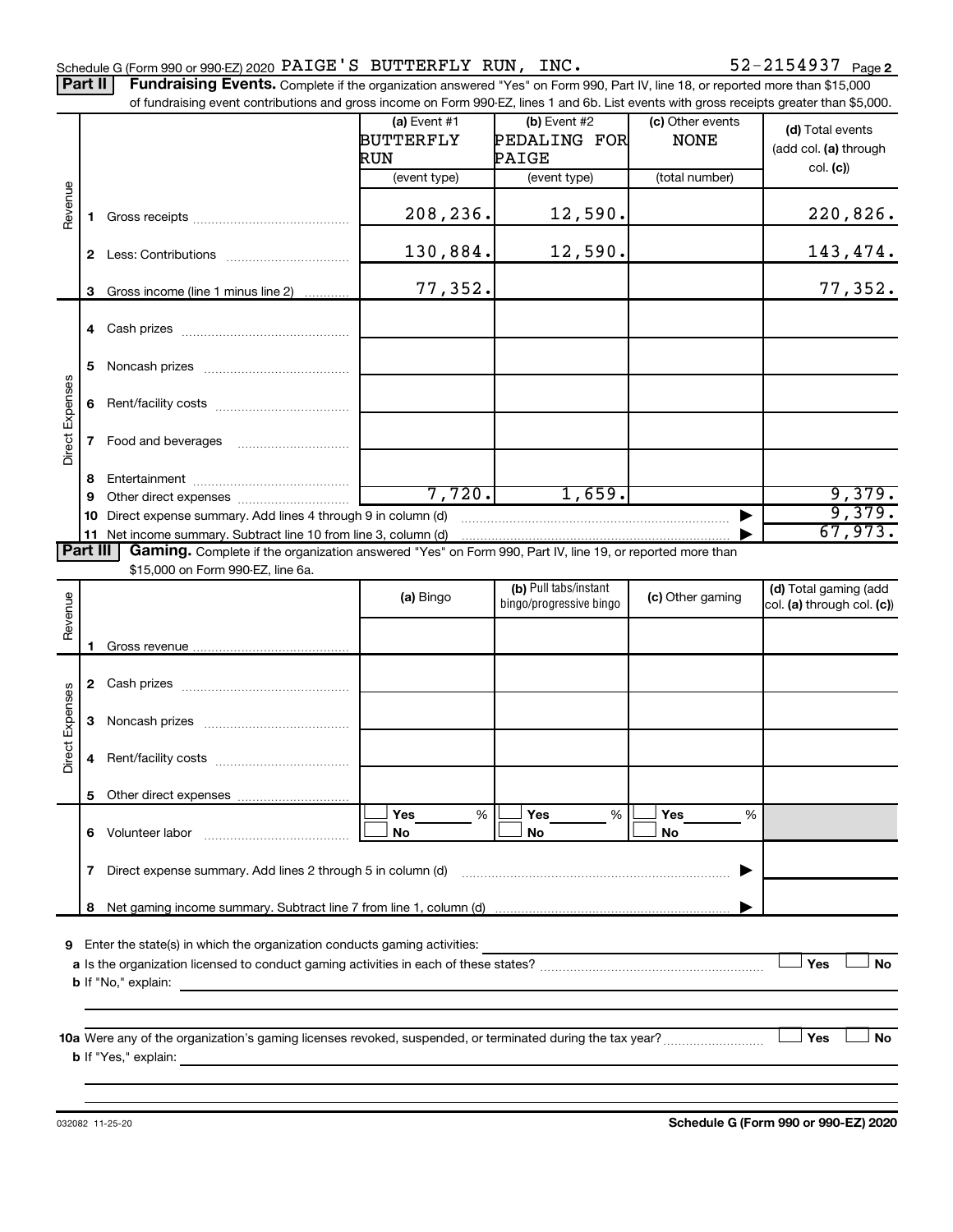|                                                                                                                                                          | 52-2154937<br>Page 3 |
|----------------------------------------------------------------------------------------------------------------------------------------------------------|----------------------|
|                                                                                                                                                          | Yes<br><b>No</b>     |
| 12 Is the organization a grantor, beneficiary or trustee of a trust, or a member of a partnership or other entity formed                                 |                      |
|                                                                                                                                                          | Yes<br>No            |
| 13 Indicate the percentage of gaming activity conducted in:                                                                                              |                      |
|                                                                                                                                                          | %                    |
| 13b<br><b>b</b> An outside facility <i>www.communicality.communicality.communicality www.communicality.communicality.communicality.com</i>               | %                    |
| 14 Enter the name and address of the person who prepares the organization's gaming/special events books and records:                                     |                      |
|                                                                                                                                                          |                      |
|                                                                                                                                                          |                      |
| 15a Does the organization have a contract with a third party from whom the organization receives gaming revenue?                                         | Yes<br><b>No</b>     |
|                                                                                                                                                          |                      |
| of gaming revenue retained by the third party $\triangleright$ \$                                                                                        |                      |
| c If "Yes," enter name and address of the third party:                                                                                                   |                      |
|                                                                                                                                                          |                      |
| Name $\blacktriangleright$<br><u> 1989 - Johann Barbara, martin amerikan basal dan berasal dan berasal dalam basal dan berasal dan berasal dan</u>       |                      |
|                                                                                                                                                          |                      |
| <b>16</b> Gaming manager information:                                                                                                                    |                      |
| <u> 1989 - Johann Barn, mars et al. (</u> † 1939)<br>Name $\blacktriangleright$                                                                          |                      |
| Gaming manager compensation > \$                                                                                                                         |                      |
|                                                                                                                                                          |                      |
|                                                                                                                                                          |                      |
|                                                                                                                                                          |                      |
|                                                                                                                                                          |                      |
| Employee<br>Director/officer<br>Independent contractor                                                                                                   |                      |
| <b>17</b> Mandatory distributions:                                                                                                                       |                      |
| <b>a</b> Is the organization required under state law to make charitable distributions from the gaming proceeds to                                       |                      |
| retain the state gaming license?                                                                                                                         | $\Box$ Yes $\Box$ No |
| <b>b</b> Enter the amount of distributions required under state law to be distributed to other exempt organizations or spent in the                      |                      |
| organization's own exempt activities during the tax year $\triangleright$ \$                                                                             |                      |
| Supplemental Information. Provide the explanations required by Part I, line 2b, columns (iii) and (v); and Part III, lines 9, 9b, 10b,<br><b>Part IV</b> |                      |
| 15b, 15c, 16, and 17b, as applicable. Also provide any additional information. See instructions.                                                         |                      |
|                                                                                                                                                          |                      |
|                                                                                                                                                          |                      |
|                                                                                                                                                          |                      |
|                                                                                                                                                          |                      |
|                                                                                                                                                          |                      |
|                                                                                                                                                          |                      |
|                                                                                                                                                          |                      |
|                                                                                                                                                          |                      |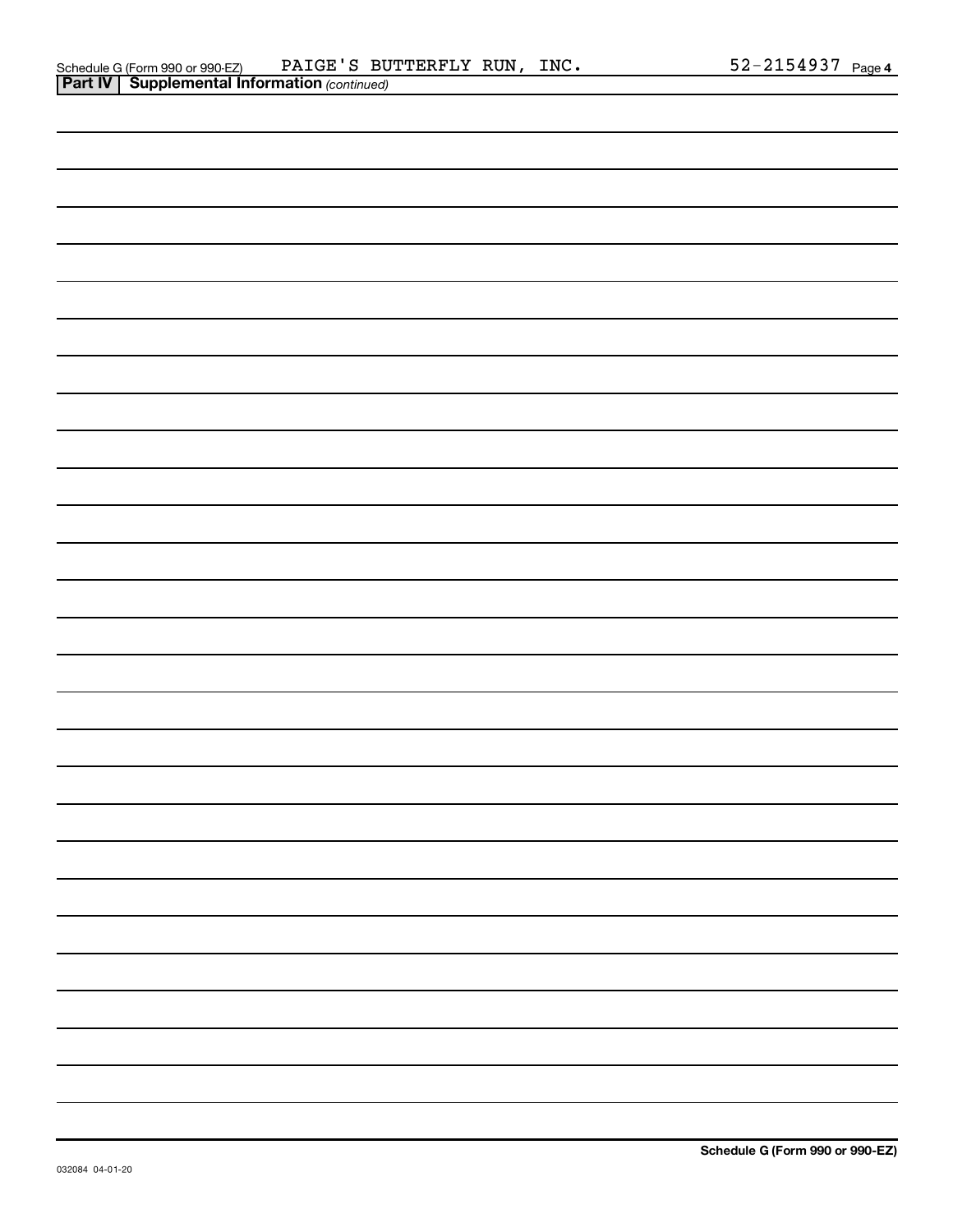| <b>SCHEDULE I</b><br>(Form 990)<br>Department of the Treasury<br>Internal Revenue Service                                                                                                                                                                                                     |            | <b>Grants and Other Assistance to Organizations,</b><br>Governments, and Individuals in the United States<br>Complete if the organization answered "Yes" on Form 990, Part IV, line 21 or 22. | Attach to Form 990.<br>Go to www.irs.gov/Form990 for the latest information. |                                         |                                                                |                                          | OMB No. 1545-0047<br>2020<br><b>Open to Public</b><br>Inspection |
|-----------------------------------------------------------------------------------------------------------------------------------------------------------------------------------------------------------------------------------------------------------------------------------------------|------------|-----------------------------------------------------------------------------------------------------------------------------------------------------------------------------------------------|------------------------------------------------------------------------------|-----------------------------------------|----------------------------------------------------------------|------------------------------------------|------------------------------------------------------------------|
| Name of the organization                                                                                                                                                                                                                                                                      |            |                                                                                                                                                                                               |                                                                              |                                         |                                                                |                                          | <b>Employer identification number</b>                            |
| PAIGE'S BUTTERFLY RUN, INC.                                                                                                                                                                                                                                                                   |            |                                                                                                                                                                                               |                                                                              |                                         |                                                                |                                          | 52-2154937                                                       |
| Part I<br><b>General Information on Grants and Assistance</b>                                                                                                                                                                                                                                 |            |                                                                                                                                                                                               |                                                                              |                                         |                                                                |                                          |                                                                  |
| 1 Does the organization maintain records to substantiate the amount of the grants or assistance, the grantees' eligibility for the grants or assistance, and the selection<br>2 Describe in Part IV the organization's procedures for monitoring the use of grant funds in the United States. |            |                                                                                                                                                                                               |                                                                              |                                         |                                                                |                                          | $\boxed{\text{X}}$ No<br>Yes                                     |
| Part II<br>Grants and Other Assistance to Domestic Organizations and Domestic Governments. Complete if the organization answered "Yes" on Form 990, Part IV, line 21, for any                                                                                                                 |            |                                                                                                                                                                                               |                                                                              |                                         |                                                                |                                          |                                                                  |
| recipient that received more than \$5,000. Part II can be duplicated if additional space is needed.                                                                                                                                                                                           |            |                                                                                                                                                                                               |                                                                              |                                         |                                                                |                                          |                                                                  |
| <b>1 (a)</b> Name and address of organization<br>or government                                                                                                                                                                                                                                | (b) EIN    | (c) IRC section<br>(if applicable)                                                                                                                                                            | (d) Amount of<br>cash grant                                                  | (e) Amount of<br>non-cash<br>assistance | (f) Method of<br>valuation (book,<br>FMV, appraisal,<br>other) | (g) Description of<br>noncash assistance | (h) Purpose of grant<br>or assistance                            |
| FOUNDATION FOR UPSTATE MEDICAL<br>UNIVERSITY - 750 E. ADAMS STREET<br>SYRACUSE, NY 13210                                                                                                                                                                                                      | 16-1068101 |                                                                                                                                                                                               | 78,550                                                                       | 0                                       |                                                                |                                          | PAIGE'S FAMILY & SURVIVOR<br><b>ASSISTANCE FUNDS</b>             |
| FOUNDATION FOR UPSTATE MEDICAL<br>UNIVERSITY - 750 E. ADAMS STREET<br>SYRACUSE, NY 13210                                                                                                                                                                                                      | 16-1068101 |                                                                                                                                                                                               | 50,000                                                                       | 0                                       |                                                                |                                          | PAIGE YEOMANS ARNOLD<br>MEMORIAL ENDOWMENT FUND                  |
| FOUNDATION FOR UPSTATE MEDICAL<br>UNIVERSITY - 750 E. ADAMS STREET<br>SYRACUSE, NY 13210                                                                                                                                                                                                      | 16-1068101 |                                                                                                                                                                                               | 8,000                                                                        | 0                                       |                                                                |                                          | PAIGE'S COMFORT & FAMILY<br>FUN FUND                             |
| FOUNDATION FOR UPSTATE MEDICAL<br>UNIVERSITY - 750 E. ADAMS STREET<br>SYRACUSE, NY 13210                                                                                                                                                                                                      | 16-1068101 |                                                                                                                                                                                               | $\mathbf 0$ .                                                                | 13,234.FMV                              |                                                                | <b>BOOKS</b>                             | PAIGE'S BARNES AND NOBLE<br><b>BOOK FAIR DRIVE</b>               |
| FOUNDATION FOR UPSTATE MEDICAL<br>UNIVERSITY - 750 E. ADAMS STREET<br>SYRACUSE, NY 13210                                                                                                                                                                                                      | 16-1068101 |                                                                                                                                                                                               | 5,200                                                                        | 0                                       |                                                                |                                          | PAIGE'S CANCER RESEARCH<br>FUND                                  |
| Enter total number of other organizations listed in the line 1 table<br>3                                                                                                                                                                                                                     |            |                                                                                                                                                                                               |                                                                              |                                         |                                                                |                                          |                                                                  |

**For Paperwork Reduction Act Notice, see the Instructions for Form 990. Schedule I (Form 990) 2020** LHA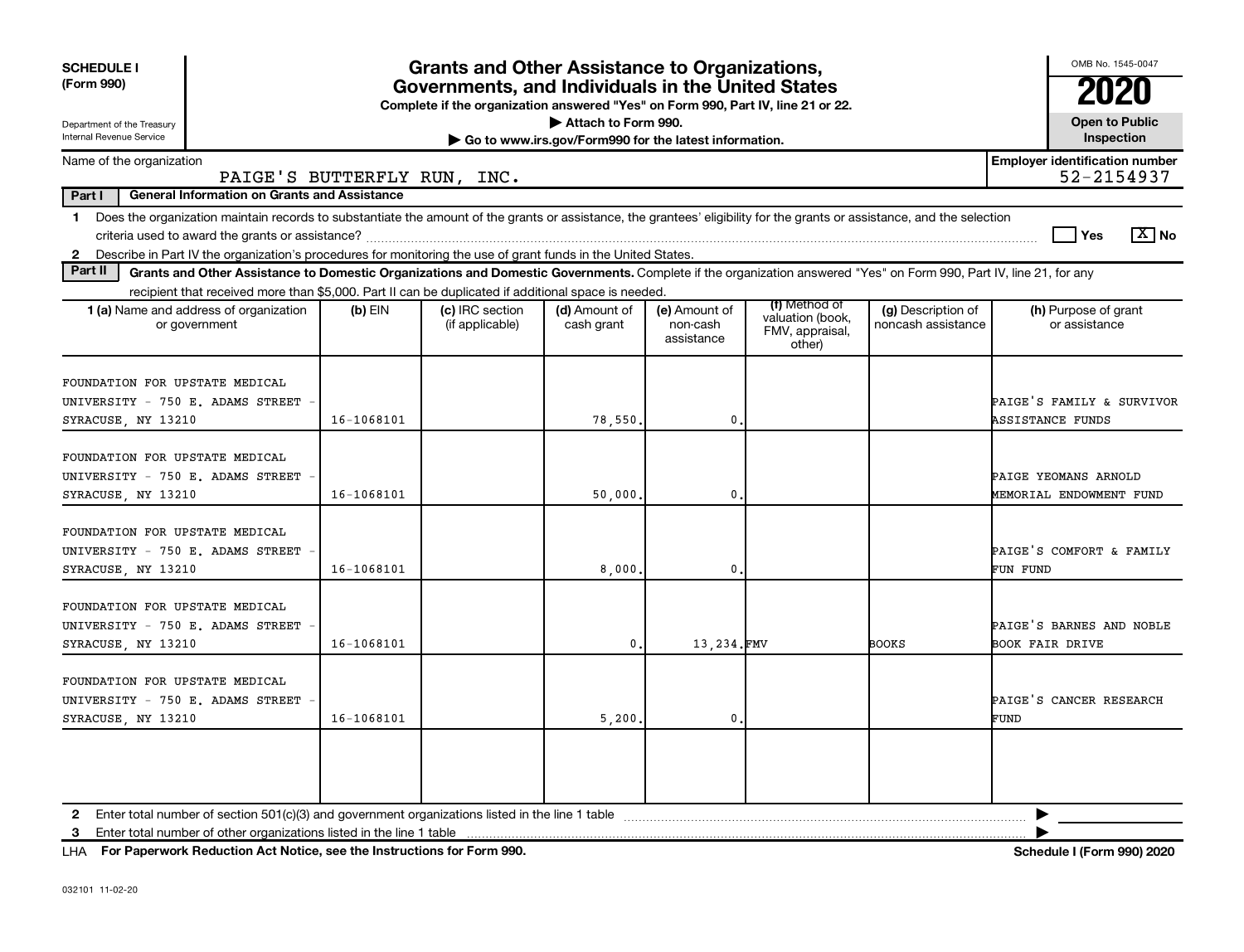### Schedule I (Form 990) 2020 PAIGE'S BUTTERFLY RUN, INC. Schedule I (Form 990) 2020 Page

Part III | Grants and Other Assistance to Domestic Individuals. Complete if the organization answered "Yes" on Form 990, Part IV, line 22. Part III can be duplicated if additional space is needed.

| (a) Type of grant or assistance | (b) Number of<br>recipients | (c) Amount of<br>cash grant | (d) Amount of non-<br>cash assistance | (e) Method of valuation<br>(book, FMV, appraisal, other) | (f) Description of noncash assistance |
|---------------------------------|-----------------------------|-----------------------------|---------------------------------------|----------------------------------------------------------|---------------------------------------|
|                                 |                             |                             |                                       |                                                          |                                       |
|                                 |                             |                             |                                       |                                                          |                                       |
|                                 |                             |                             |                                       |                                                          |                                       |
|                                 |                             |                             |                                       |                                                          |                                       |
|                                 |                             |                             |                                       |                                                          |                                       |
|                                 |                             |                             |                                       |                                                          |                                       |
|                                 |                             |                             |                                       |                                                          |                                       |
|                                 |                             |                             |                                       |                                                          |                                       |
|                                 |                             |                             |                                       |                                                          |                                       |
|                                 |                             |                             |                                       |                                                          |                                       |

Part IV | Supplemental Information. Provide the information required in Part I, line 2; Part III, column (b); and any other additional information.

**2**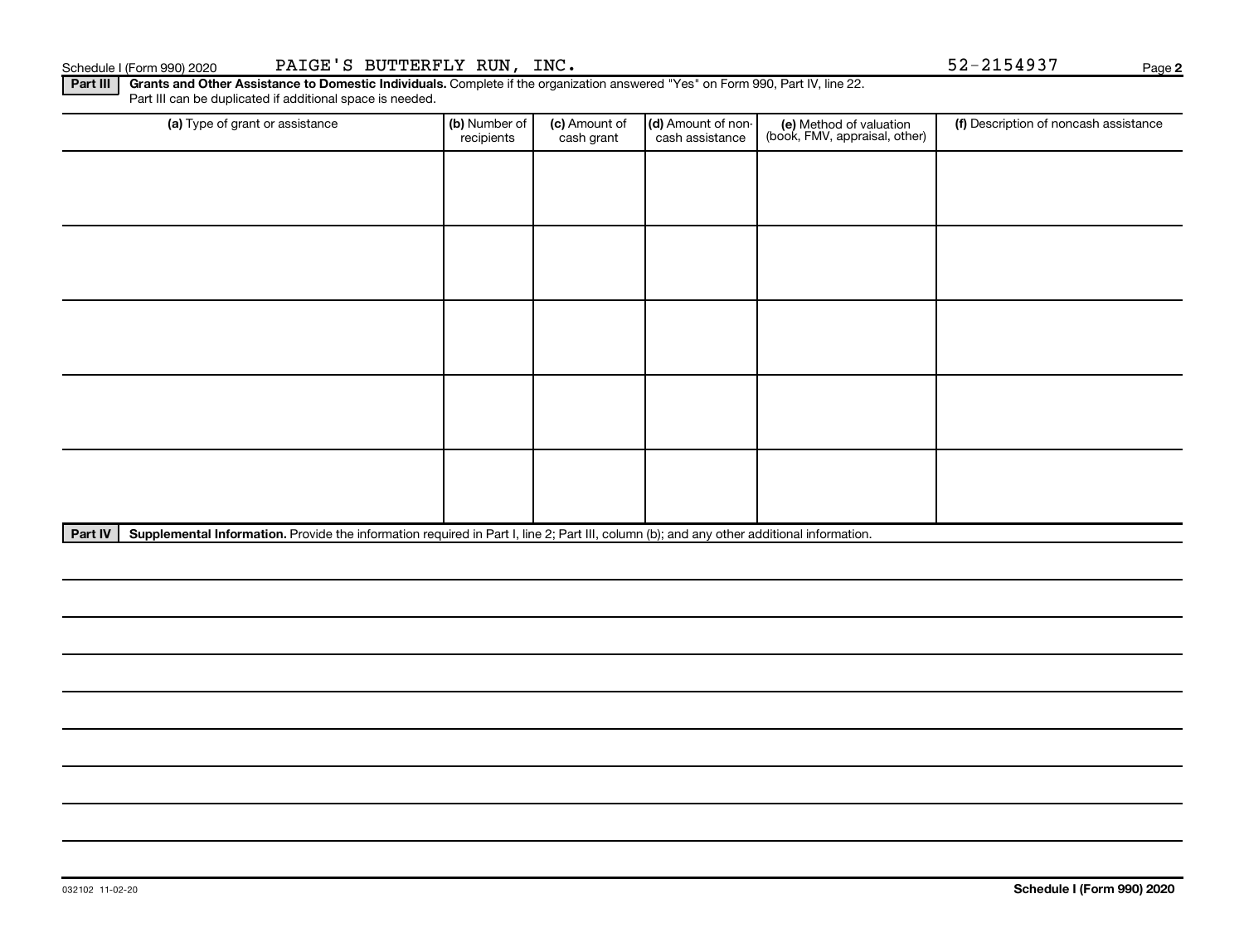**(Form 990 or 990-EZ)**

Department of the Treasury Internal Revenue Service Name of the organization

**SCHEDULE O Supplemental Information to Form 990 or 990-EZ 2020**<br>(Form 990 or 990-EZ) Complete to provide information for responses to specific questions on

**Complete to provide information for responses to specific questions on Form 990 or 990-EZ or to provide any additional information. | Attach to Form 990 or 990-EZ.**

**| Go to www.irs.gov/Form990 for the latest information.**

OMB No. 1545-0047 **Open to Public Inspection**

PAIGE'S BUTTERFLY RUN, INC.

**Employer identification number**

FORM 990, PART I, LINE 1, DESCRIPTION OF ORGANIZATION MISSION:

FAMILIES IN CENTRAL NEW YORK THROUGH THE SPONSORSHIP OF PEDIATRIC

ONCOLOGY RESEARCH AND PATIENT PROGRAMS AT UPSTATE GOLISANO CHILDREN'S

HOSPITAL IN SYRACUSE.

FORM 990, PART VI, SECTION B, LINE 11B:

A COPY OF FORM 990 IS REVIEWED BY THE BOARD OF DIRECTORS PRIOR TO FILING.

FORM 990, PART VI, SECTION B, LINE 12C:

THE ORGANIZATION REQUIRES SELF-DISCLOSURE OF ANY CONFLICTS OF INTEREST.

CONFLICTS OF INTEREST ARE REVIEWED AND DISCUSSED AMONG BOARD MEMBERS.

FORM 990, PART VI, SECTION C, LINE 19:

ALL THE REQUIRED DOCUMENTS ARE AVAILABLE FOR PUBLIC INSPECTION UPON REQUEST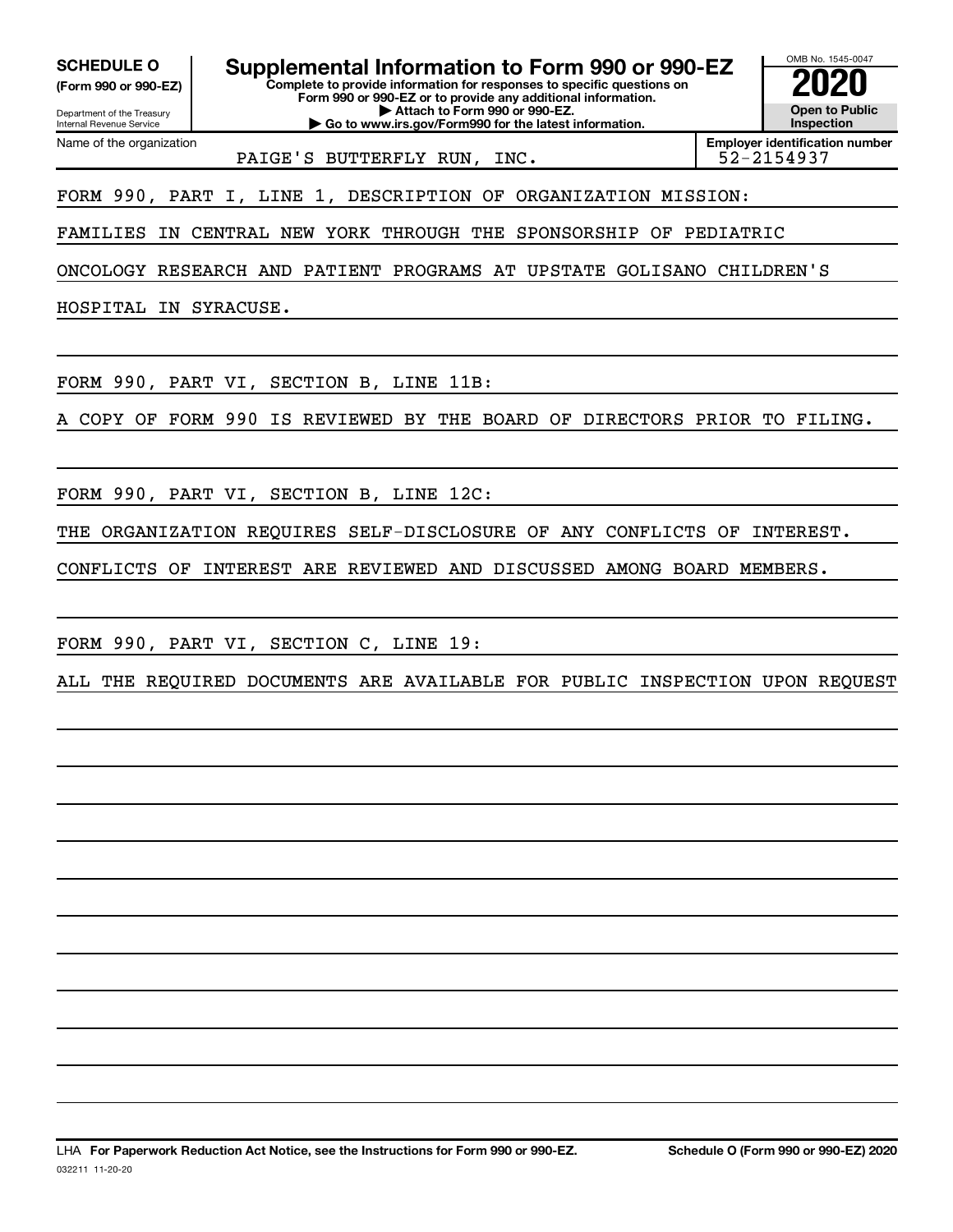NYS Annual Filing for Charitable Organizations www.CharitiesNYS.com

**Open to Public Inspection**

| <b>1. General Information</b>                                                                                             |                                                    |                                                                                                                     |                                    |                                                                                                                                                            |
|---------------------------------------------------------------------------------------------------------------------------|----------------------------------------------------|---------------------------------------------------------------------------------------------------------------------|------------------------------------|------------------------------------------------------------------------------------------------------------------------------------------------------------|
| For Fiscal Year Beginning (mm/dd/yyyy)                                                                                    |                                                    | 01/01/2020                                                                                                          | and Ending (mm/dd/yyyy) 12/31/2020 |                                                                                                                                                            |
| Check if Applicable:<br>Address Change                                                                                    | Name of Organization:<br>PAIGE'S BUTTERFLY RUN,    | INC.                                                                                                                |                                    | Employer Identification Number (EIN):<br>$52 - 2154937$                                                                                                    |
| Name Change<br><b>Initial Filing</b>                                                                                      | Mailing Address:                                   | 50 PRESIDENTIAL PLAZA, NO.                                                                                          | 106                                | NY Registration Number:<br>$06 - 63 - 99$                                                                                                                  |
| <b>Final Filing</b><br>Amended Filing                                                                                     | City / State / ZIP:<br>ΝY<br>SYRACUSE,             | 13202                                                                                                               |                                    | Telephone:<br>315 303-2578                                                                                                                                 |
| Reg ID Pending                                                                                                            | Website:<br>WWW.PBRUN.ORG                          |                                                                                                                     |                                    | Email:                                                                                                                                                     |
| Check your organization's<br>registration category:                                                                       | 7A only                                            | $\lfloor X \rfloor$ DUAL (7A & EPTL)<br>EPTL only                                                                   | EXEMPT*                            | Confirm your Registration Category in the<br>Charities Registry at www.CharitiesNYS.com.                                                                   |
| 2. Certification                                                                                                          |                                                    |                                                                                                                     |                                    |                                                                                                                                                            |
|                                                                                                                           |                                                    |                                                                                                                     |                                    | See instructions for certification requirements. Improper certification is a violation of law that may be subject to penalties. The certification requires |
| two signatories.                                                                                                          |                                                    |                                                                                                                     |                                    |                                                                                                                                                            |
|                                                                                                                           |                                                    |                                                                                                                     |                                    | We certify under penalties of perjury that we reviewed this report, including all attachments, and to the best of our knowledge and belief,                |
|                                                                                                                           |                                                    | they are true, correct and complete in accordance with the laws of the State of New York applicable to this report. |                                    |                                                                                                                                                            |
| President or Authorized Officer:                                                                                          |                                                    |                                                                                                                     | CHRISTOPHER ARNOLD<br>PRESIDENT    |                                                                                                                                                            |
|                                                                                                                           | Signature                                          |                                                                                                                     | <b>JAIMIE GALANTE</b>              | Print Name and Title<br>Date                                                                                                                               |
| Chief Financial Officer or Treasurer:                                                                                     |                                                    |                                                                                                                     | <b>TREASURER</b>                   |                                                                                                                                                            |
|                                                                                                                           | Signature                                          |                                                                                                                     |                                    | <b>Print Name and Title</b><br>Date                                                                                                                        |
| 3. Annual Reporting Exemption                                                                                             |                                                    |                                                                                                                     |                                    |                                                                                                                                                            |
|                                                                                                                           |                                                    |                                                                                                                     |                                    | Check the exemption(s) that apply to your filing. If your organization is claiming an exemption under one category (7A or EPTL only filers) or both        |
|                                                                                                                           |                                                    |                                                                                                                     |                                    | categories (DUAL filers) that apply to your registration, complete only parts 1, 2, and 3, and submit the certified Char500. No fee, schedules, or         |
|                                                                                                                           |                                                    |                                                                                                                     |                                    | additional attachments are required. If you cannot claim an exemption or are a DUAL filer that claims only one exemption, you must file applicable         |
|                                                                                                                           | schedules and attachments and pay applicable fees. |                                                                                                                     |                                    |                                                                                                                                                            |
|                                                                                                                           |                                                    |                                                                                                                     |                                    |                                                                                                                                                            |
|                                                                                                                           |                                                    |                                                                                                                     |                                    | 3a. 7A filing exemption: Total contributions from NY State including residents, foundations, government agencies, etc. did not                             |
|                                                                                                                           |                                                    |                                                                                                                     |                                    | exceed \$25,000 and the organization did not engage a professional fund raiser (PFR) or fund raising counsel (FRC) to solicit                              |
| contributions during the fiscal year.                                                                                     |                                                    |                                                                                                                     |                                    |                                                                                                                                                            |
|                                                                                                                           |                                                    |                                                                                                                     |                                    |                                                                                                                                                            |
|                                                                                                                           |                                                    |                                                                                                                     |                                    | 3b. EPTL filing exemption: Gross receipts did not exceed \$25,000 and the market value of assets did not exceed \$25,000 at any time                       |
|                                                                                                                           | during the fiscal year.                            |                                                                                                                     |                                    |                                                                                                                                                            |
|                                                                                                                           |                                                    |                                                                                                                     |                                    |                                                                                                                                                            |
| 4. Schedules and Attachments                                                                                              |                                                    |                                                                                                                     |                                    |                                                                                                                                                            |
| See the following page                                                                                                    |                                                    |                                                                                                                     |                                    |                                                                                                                                                            |
| for a checklist of                                                                                                        | Yes                                                |                                                                                                                     |                                    | $\boxed{\textbf{X}}$ No 4a. Did your organization use a professional fund raiser, fund raising counsel or commercial co-venturer                           |
| for fund raising activity in NY State? If yes, complete Schedule 4a.<br>schedules and                                     |                                                    |                                                                                                                     |                                    |                                                                                                                                                            |
| attachments to                                                                                                            |                                                    |                                                                                                                     |                                    |                                                                                                                                                            |
| X Yes<br>4b. Did the organization receive government grants? If yes, complete Schedule 4b.<br>No<br>complete your filing. |                                                    |                                                                                                                     |                                    |                                                                                                                                                            |
| 5. Fee                                                                                                                    |                                                    |                                                                                                                     |                                    |                                                                                                                                                            |
| See the checklist on the                                                                                                  | 7A filing fee:                                     | EPTL filing fee:                                                                                                    | Total fee:                         |                                                                                                                                                            |
| next page to calculate your                                                                                               |                                                    |                                                                                                                     |                                    | Make a single check or money order                                                                                                                         |
| fee(s). Indicate fee(s) you                                                                                               |                                                    |                                                                                                                     |                                    | payable to:                                                                                                                                                |
| are submitting here:                                                                                                      | 25.<br>\$                                          | 25.<br>\$                                                                                                           | $50.$<br>\$                        | "Department of Law"                                                                                                                                        |
|                                                                                                                           |                                                    |                                                                                                                     |                                    |                                                                                                                                                            |

\*The "Exempt" category refers to an organization's NYS registration status. It does not refer to its IRS tax designation.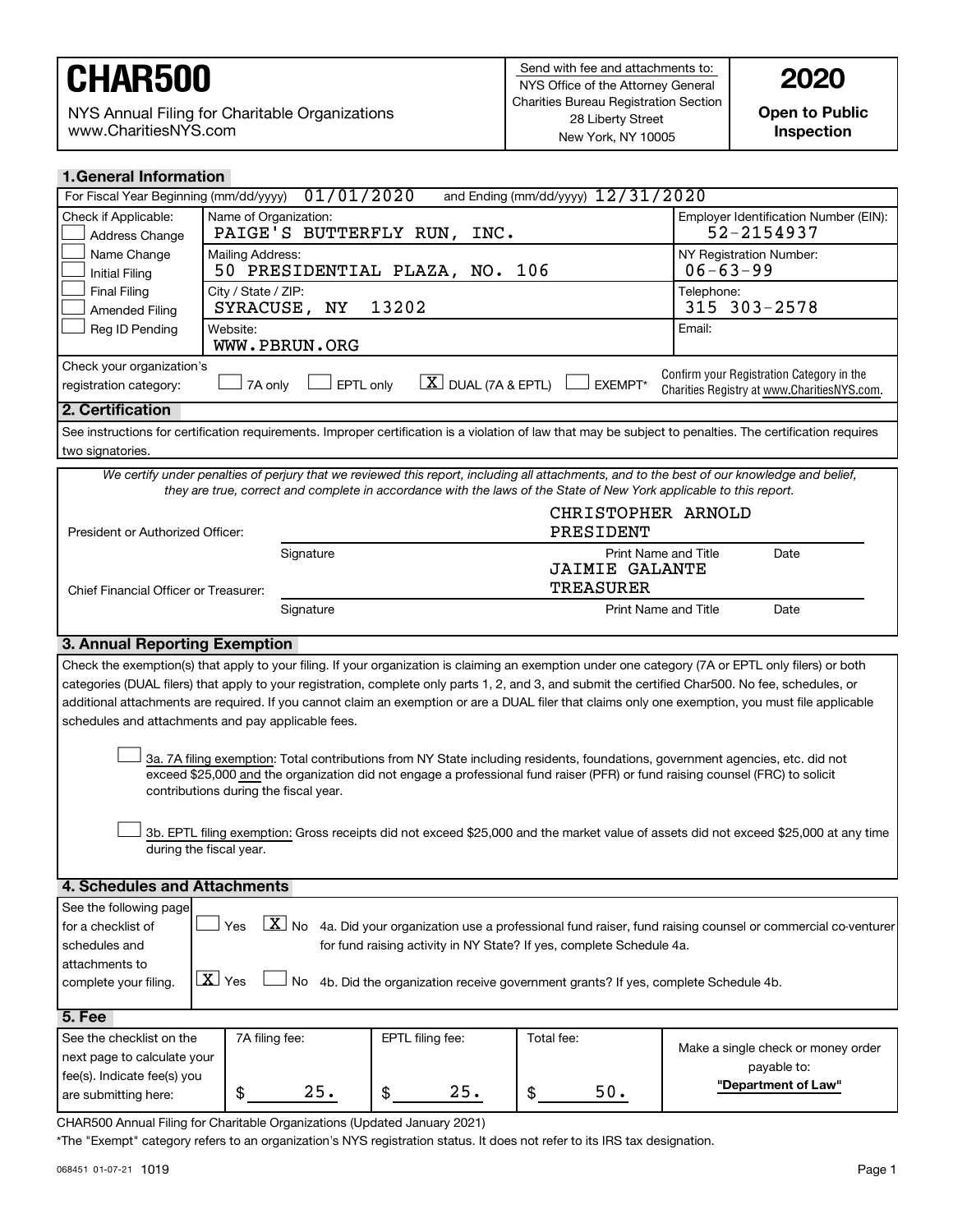### PAIGE'S BUTTERFLY RUN, INC.

| 111101 D DOITING DI RON, INC.  |                                                                                                           |
|--------------------------------|-----------------------------------------------------------------------------------------------------------|
| CHAR500                        | Simply submit the certified CHAR500 with no fee, schedule, or additional attachments IF:                  |
|                                | - Your organization is registered as 7A only and you marked the 7A filing exemption in Part 3.            |
| <b>Annual Filing Checklist</b> | - Your organization is registered as EPTL only and you marked the EPTL filing exemption in Part 3.        |
|                                | - Your organization is registered as DUAL and you marked both the 7A and EPTL filing exemption in Part 3. |
|                                |                                                                                                           |

#### **Checklist of Schedules and Attachments**

| Check the schedules you must submit with your CHAR500 as described in Part 4: |  |  |
|-------------------------------------------------------------------------------|--|--|
|                                                                               |  |  |

- If you answered "yes" in Part 4a, submit Schedule 4a: Professional Fund Raisers (PFR), Fund Raising Counsel (FRC), Commercial Co-Venturers (CCV)
- $\boxed{\textbf{X}}$  If you answered "yes" in Part 4b, submit Schedule 4b: Government Grants

Check the financial attachments you must submit with your CHAR500:

- $\boxed{\textbf{X}}$  IRS Form 990, 990-EZ, or 990-PF, and 990-T if applicable
- [X] All additional IRS Form 990 Schedules, including Schedule B (Schedule of Contributors). Schedule B of public charities is exempt from disclosure and will not be available for public review.
- Our organization was eligible for and filed an IRS 990-N e-postcard. Our revenue exceeded \$25,000 and/or our assets exceeded \$25,000 in the filing year. We have included an IRS Form 990-EZ for state purposes only.  $\Box$

If you are a 7A only or DUAL filer, submit the applicable independent Certified Public Accountant's Review or Audit Report:

- Review Report if you received total revenue and support greater than \$250,000 and up to \$750,000.  $\Box$
- Audit Report if you received total revenue and support greater than \$750,000  $\Box$
- $\boxed{\text{X}}$  No Review Report or Audit Report is required because total revenue and support is less than \$250,000

We are a DUAL filer and checked box 3a, no Review Report or Audit Report is required  $\Box$ 

#### **Calculate Your Fee**

- $\Box$
- 

For EPTL and DUAL filers, calculate the EPTL fee:

| \$0, if you checked the EPTL exemption in Part 3b                                 | activities for charitable purposes in NY.                         |
|-----------------------------------------------------------------------------------|-------------------------------------------------------------------|
| $\boxed{\textbf{X}}$ \$25, if the NET WORTH is less than \$50,000                 | <b>DUAL</b> filers are registered under both 7A and EPTL.         |
| $\Box$ \$50, if the NET WORTH is \$50,000 or more but less than \$250,000         | <b>EXEMPT</b> filers have registered with the NY Charities Bureau |
| $\Box$ \$100, if the NET WORTH is \$250,000 or more but less than \$1,000,000     | and meet conditions in Schedule E - Registration                  |
| $\Box$ \$250, if the NET WORTH is \$1,000,000 or more but less than \$10,000,000  | <b>Exemption for Charitable Organizations.</b> These              |
| $\Box$ \$750, if the NET WORTH is \$10,000,000 or more but less than \$50,000,000 | organizations are not required to file annual financial reports   |
| $\rfloor$ \$1500, if the NET WORTH is \$50,000,000 or more                        | but may do so voluntarily.                                        |

#### **Send Your Filing**

Net wour CHAR500, all schedules and attachments, and total fee to:<br>NET WORTH for fee purposes is calculated on:

NYS Office of the Attorney General Charities Bureau Registration Section 28 Liberty Street New York, NY 10005

#### *Need Assistance?*

Visit: Call: Email: Charities.Bureau@ag.ny.gov www.CharitiesNYS.com (212) 416-8401

#### *Is my Registration Category 7A, EPTL, DUAL or EXEMPT?*

Organizations are assigned a Registration Category upon For 7A and DUAL filers, calculate the 7A fee:<br>
registration with the NY Charities Bureau:

**7A** \$0, if you checked the 7A exemption in Part 3a filers are registered to solicit contributions in New York For the Safe registered to solicit contributions<br>"under Article 7-A of the Executive Law ("7A")

> **EPTL** filers are registered under the Estates, Powers & Trusts Law ("EPTL") because they hold assets and/or conduct activities for charitable purposes in NY.

Confirm your Registration Category and learn more about NY law at www.CharitiesNYS.com.

#### *Where do I find my organization's NET WORTH?*

- IRS Form 990 Part I, line 22
- IRS Form 990 EZ Part I, line 21
- IRS Form 990 PF, calculate the difference between Total Assets at Fair Market Value (Part II, line 16(c)) and Total Liabilities (Part II, line 23(b)).